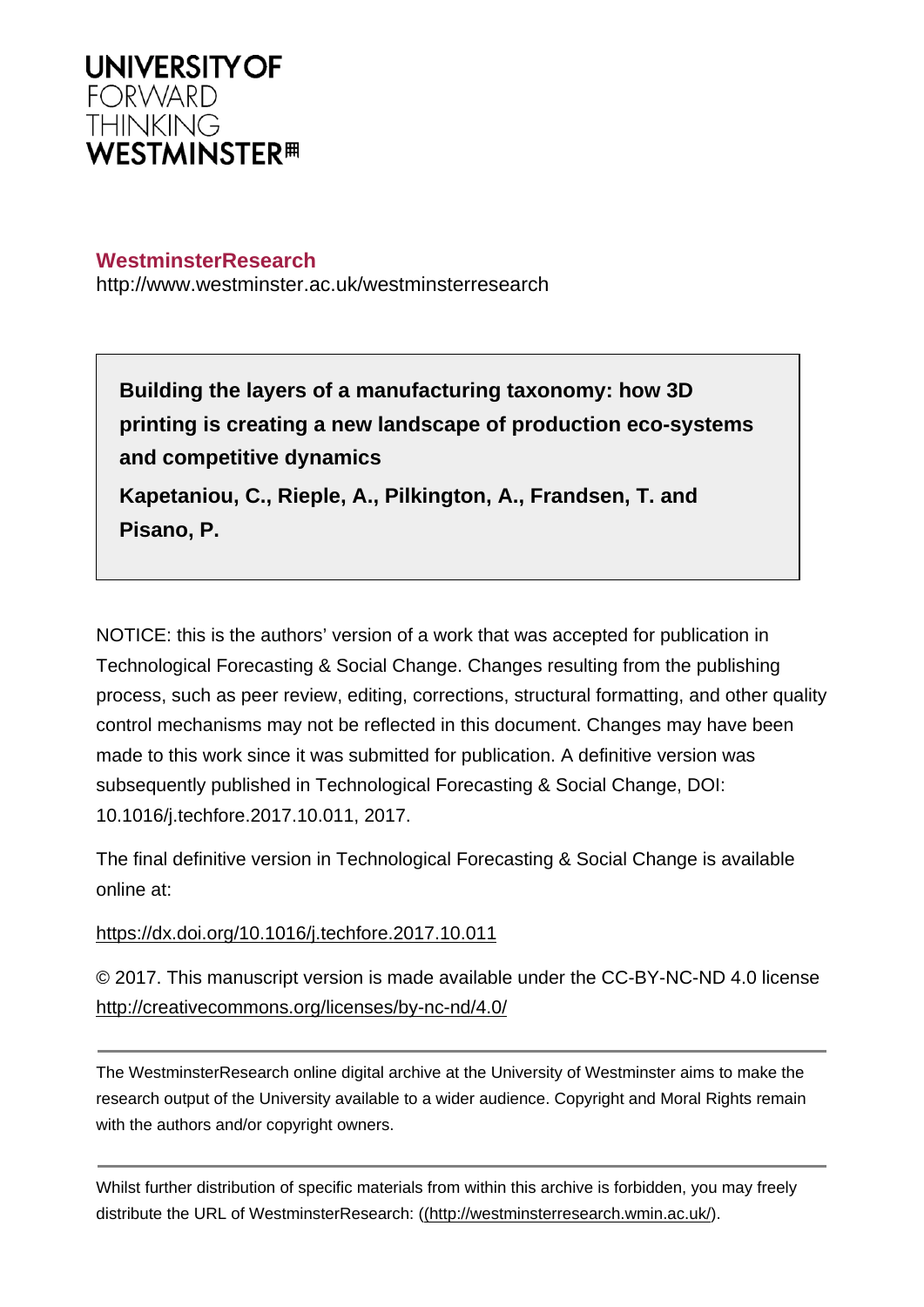In case of abuse or copyright appearing without permission e-mail <repository@westminster.ac.uk>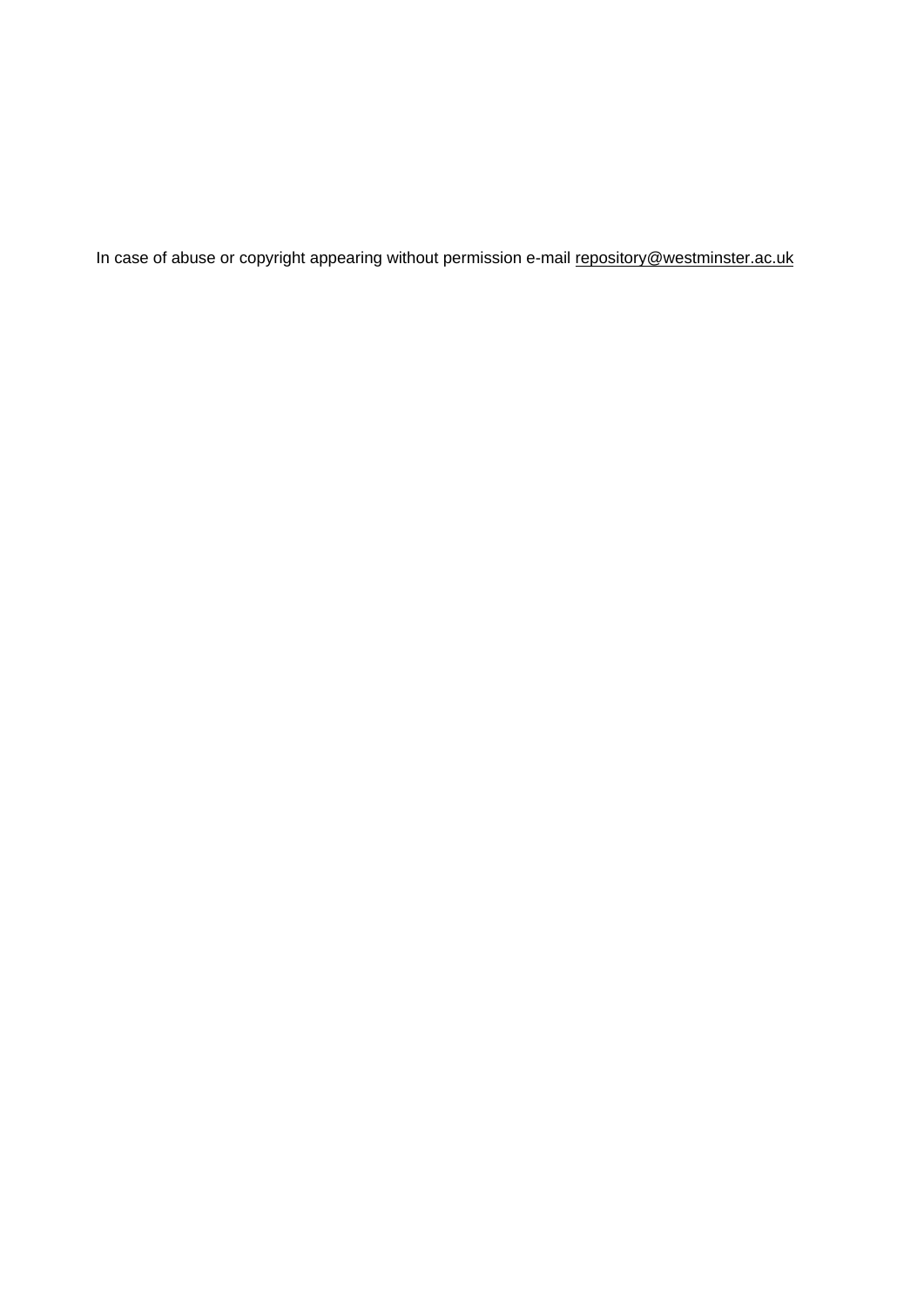## **Building the layers of a manufacturing taxonomy: how 3D printing is creating a new landscape of production eco-systems and competitive dynamics**

## **Abstract**

Recent innovations in 3D printing technologies and processes have influenced how products are designed, built and delivered. However, there is a significant gap in our knowledge of how 3D printing is impacting on manufacturing eco-systems within different industries and contexts. Drawing inspiration from earlier manufacturing taxonomies as well as the competitive dynamics literature which provides insights into industries' moves from straightforwardly rivalrous frameworks, through competitive-cooperative exemplars, into the more recent relational-based competition. Basing our analysis on a systematic review of organisations' use of 3D printing, we develop a new taxonomy explaining the many areas the technology can impact. In addition to offering a comprehensive framework to conceptualise the impact of 3D printing, we emphasise the role of users in co-creation and personalisation. While 3D printing has been touted as disruptive, we suggest that our new taxonomy offers a richer understanding of the ways firms can operate in a 3D printing context. We furthermore apply the relational competition category of the competitive dynamics model to our taxonomy, showing how 3D printing influences the modes and aims of competition, roster of actors and action toolkits within the different industry sectors.

**Keywords:** 3D printing; Industrial taxonomies; Competitive Dynamics; Production ecosystems

### **1. Introduction**

Rapidly increasing developments in automation technologies, including 3D printing, have changed how products are designed, built and delivered. However, there is still not a clear-cut answer about the impact of this new wave of technological progress on existing market structures. In this paper we address the significant gap in knowledge of how  $3D$  (three-dimensional)<sup>1</sup> printing is impacting manufacturing ecosystems. Drawing inspiration from earlier taxonomies of sectoral patterns of innovation (e.g. Pavitt, 1984; Miozzo and Soete, 2001; Castellacci, 2008)), we offer a framework for plotting and comparing the impact of 3D printing. Basing our analysis on case studies of more than 20 firms we construct a taxonomy to accommodate

 $^{\rm 1}$  We know that there are discussions both in the literature and in industry about the differences between additive manufacturing and 3D printing. For the sake of coherence and brevity in this paper we use the term 3D printing to encompass both types, except where it is important to make a distinction between the two.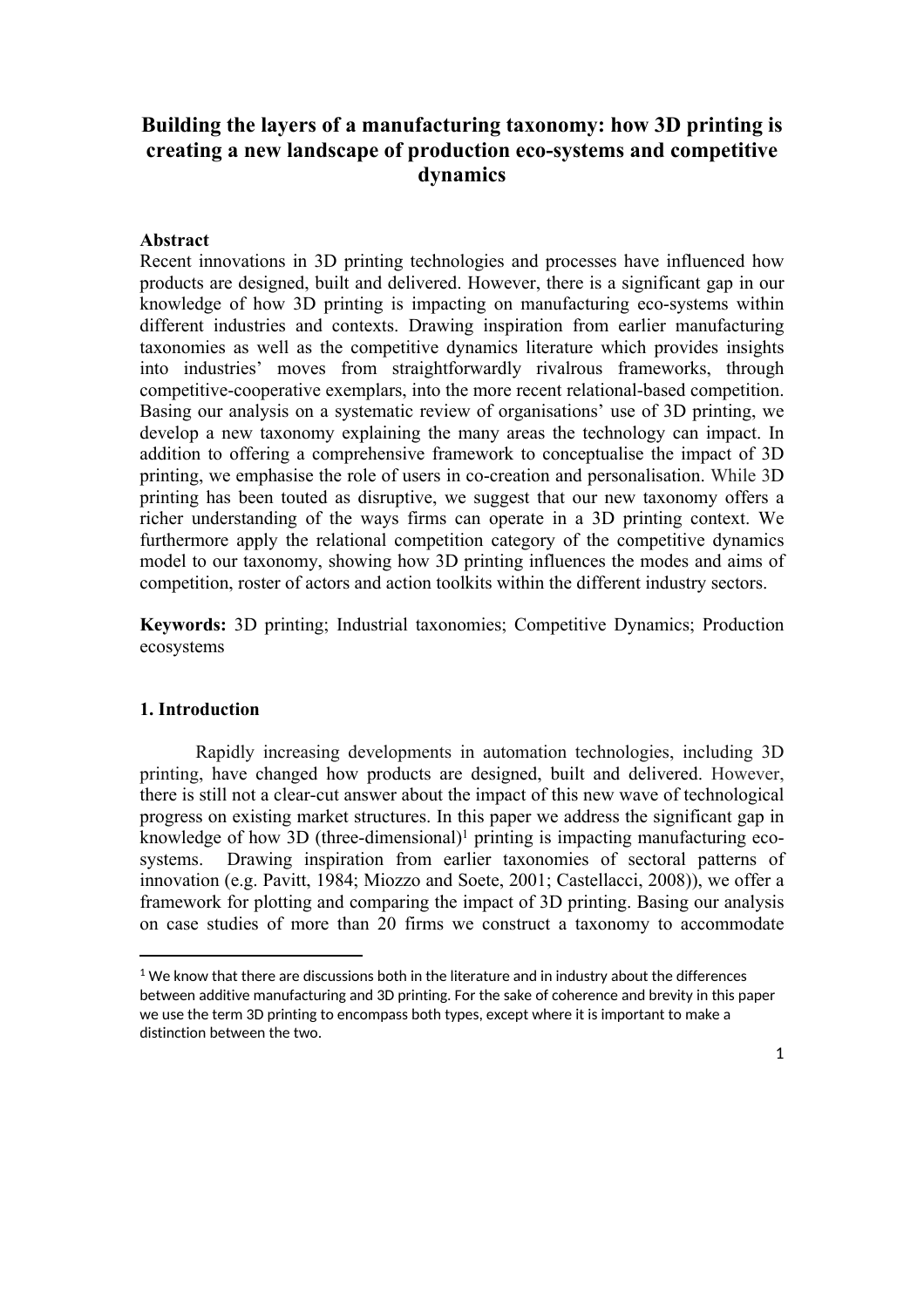developments in 3D printing and show how these are changing the rules of the game and competitive dynamics in different industry sectors. In so doing we are contributing to the advances made in the literature on competitive dynamics where the move from rivalrous frameworks through competitive-cooperative dynamics, to relative competition (Chen and Miller, 2012, 2015; Ghemawat and Cassiman, 2007) is clearly evident in the cases we present. We also emphasise the role of users in cocreation and personalisation and how this varies according to the level of use of 3D printing at different stages between end products and various types of manufacturing strategies.

3D printing refers to "a process of joining materials to make objects from 3D model data, usually layer upon layer, as opposed to subtractive manufacturing methodologies" (Standard, 2012). Originally 3D printing was mainly used for prototyping (Rayna and Striukova, 2016). As the technology improved, 3D printers have found wider application, including making tools used for traditional manufacturing and the production of end-products (Royal Academy of Engineering, 2014). It provides companies with a wide range of both benefits and challenges. Firms that employ 3D printing are able to increase supply chain efficiencies, reduce time to market, move from mass production to mass customization, and sustain the environment (Ford, 2014). But it is also bringing radical change to manufacturing systems and challenges companies to reinvent their business models.

Bogers et al. (2016) argue that 3D printing is changing, and in some cases radically disrupting, power structures and supply chain dynamics. This forces firms to change and enables the startup of new firms. However, understanding these changes is a rather complicated matter (Rayna and Striukova, 2016). Limits to the size of goods produced by 3D printing, difficulties in achieving mass production, issues with materials, and certification standards, constrain adoption in some industries, but not others (United States Government Accountability Office, 2015). While this technology is evolving and has the potential to transform manufacturing ecosystems, a granular understanding of the socioeconomic consequences of 3D printing lags activity (Ford et al., 2016). Empirical investigations of how different industries have transitioned to, or employed, 3D printing technologies are sparse. This paper undertakes a detailed review of the application of 3D printing technologies in different manufacturing industries in order to understand the impact of 3D printing on business ecosystems and the implications for firms and customers. As such we adopted an illuminative research strategy in which we sought exemplar organisations within different types of industries in order to understand the changes that 3D printing has brought to their operations.

The advent of 3D printing has been seen in many different ways, such as an example of a disruptive innovation (Christensen 1997; Christensen and Raynor 2003; Rayna and Striukova, 2016), or as an accelerated move towards the digitisation of manufacturing. Its impact has been substantial, leading to radical and even Schumpeterian changes in some industries and the manufacturing landscape (Manyika et al., 2013; Petrick and Simpson, 2013; Rayna et al., 2015; Rayna and Striukova,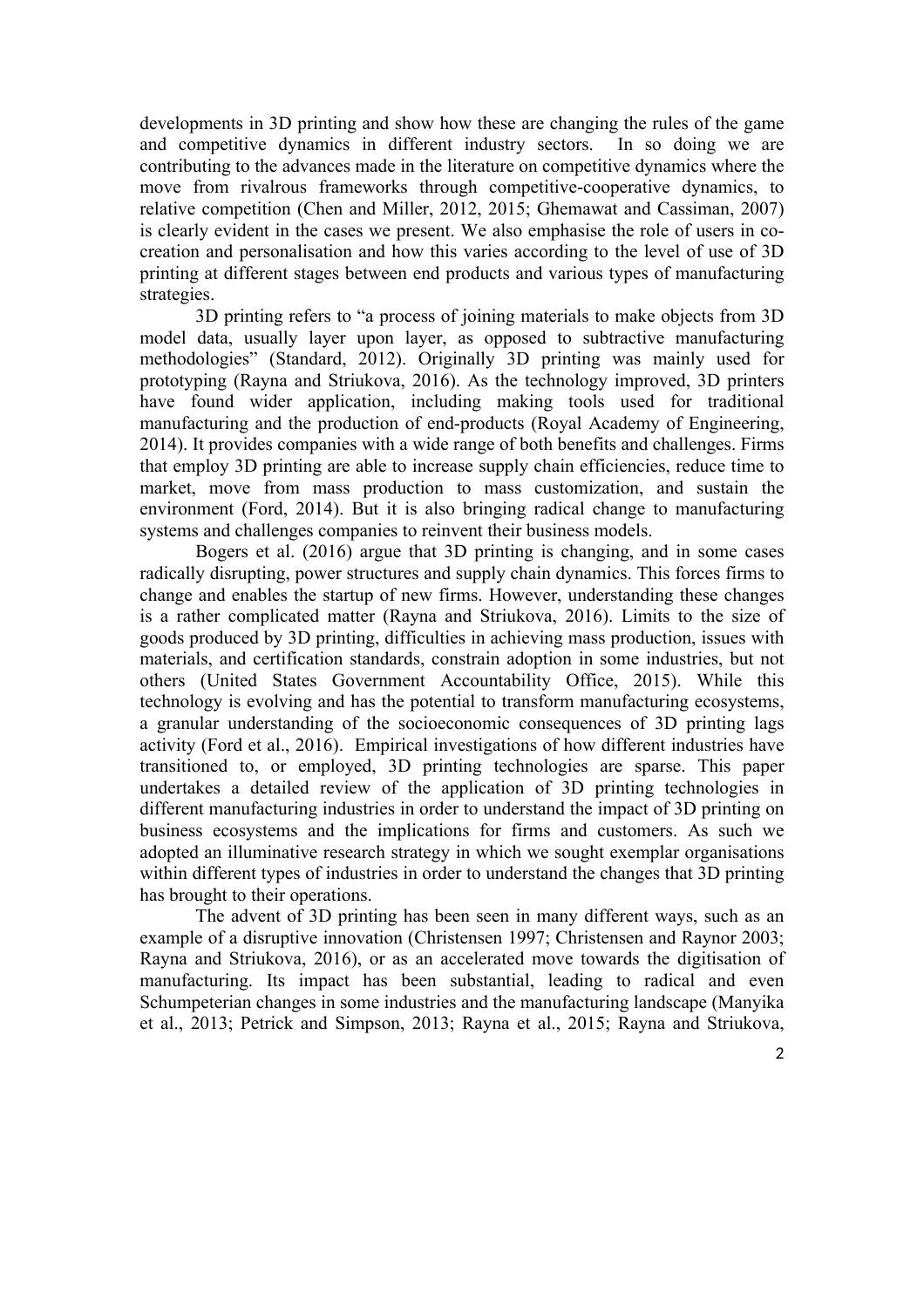2016; Schumpeter, 1939). Technological transitions such as this influence existing industries, encourage the development and expansion of new industries, and can even overthrow existing industries (Sandström, 2011; Schmidt and Druehl, 2008). Many questions remain pertaining to the fundamental impact of 3D printing and also more specifically on individual firms and industries. The technology is also a pertinent example of the competitive dynamics literature at play as we see industries moving away from the language of combat to examples reflecting the "action/reaction dyads, streams of actions and relative interdependence" described in the literature (Chen and Miller, 2012, 2015).

In addition, because of the role of digitisation, 3D printing has also been significant in newer business models and emerging industries. It has been grouped with other disrupted technologies such as digital books and music (Berman, 2012). However, there are some differences, mainly to do with the physical nature of the product: "While movies and music are nowadays predominantly transferred over the Internet to be 'manufactured' at home, it is unlikely that all manufacturing will follow this path, with every single object being fabricated at home on a personal 3D printer" (Rayna and Striukova, 2016, pp. 214-215). However, 3D printing could be used to manufacture some low volume customised products when economically attractive (Berman, 2012; Petrick and Simpson, 2013; Petrovic et al., 2011), accelerating a cultural shift towards do-it-yourself inventing and making (Anderson, 2012).

Some believe that a 3D printer will someday be in every home, making the industrial giants of the past redundant (Anderson, 2012). Easy access to materials, machines and digital software allows individuals to design and manufacture their own creations. These factors also provide significant opportunities for co-creation based around Web 2.0 technologies (Rayna and Striukova, 2015). A number of new online platforms now enable businesses, designers and individuals to crowdsource the design or manufacturing of their products. Such emerging user communities provide many opportunities to consumers, and considerable competitive challenges to existing producers (de Jong and de Bruijn 2013). As these technologies improve, they can potentially alter the structure of competition. Industry borders could be transcended and value chains disaggregated, creating new competitive dynamics (Rayna and Striukova, 2016).

3D printing technologies have the potential to enable the digitalisation and democratisation of manufacturing. Thus earlier taxonomies of industries do not take into account some of the important changes 3D printing enables such as consumer involvement and competitive interactions across various industries, confronting firms and individuals with new opportunities and challenges. 3D printing technologies have enabled the personalization of products tailored to the individual needs of consumers and has accelerated the trend towards co-creation in some industries (Rayna and Striukova, 2016). Rivalrous behaviour is not limited to similar firms within the same industry but brings together competitors from different industries(Chen and Miller, 2015).

There has been limited attempt to understand how the evolution of 3D printing

3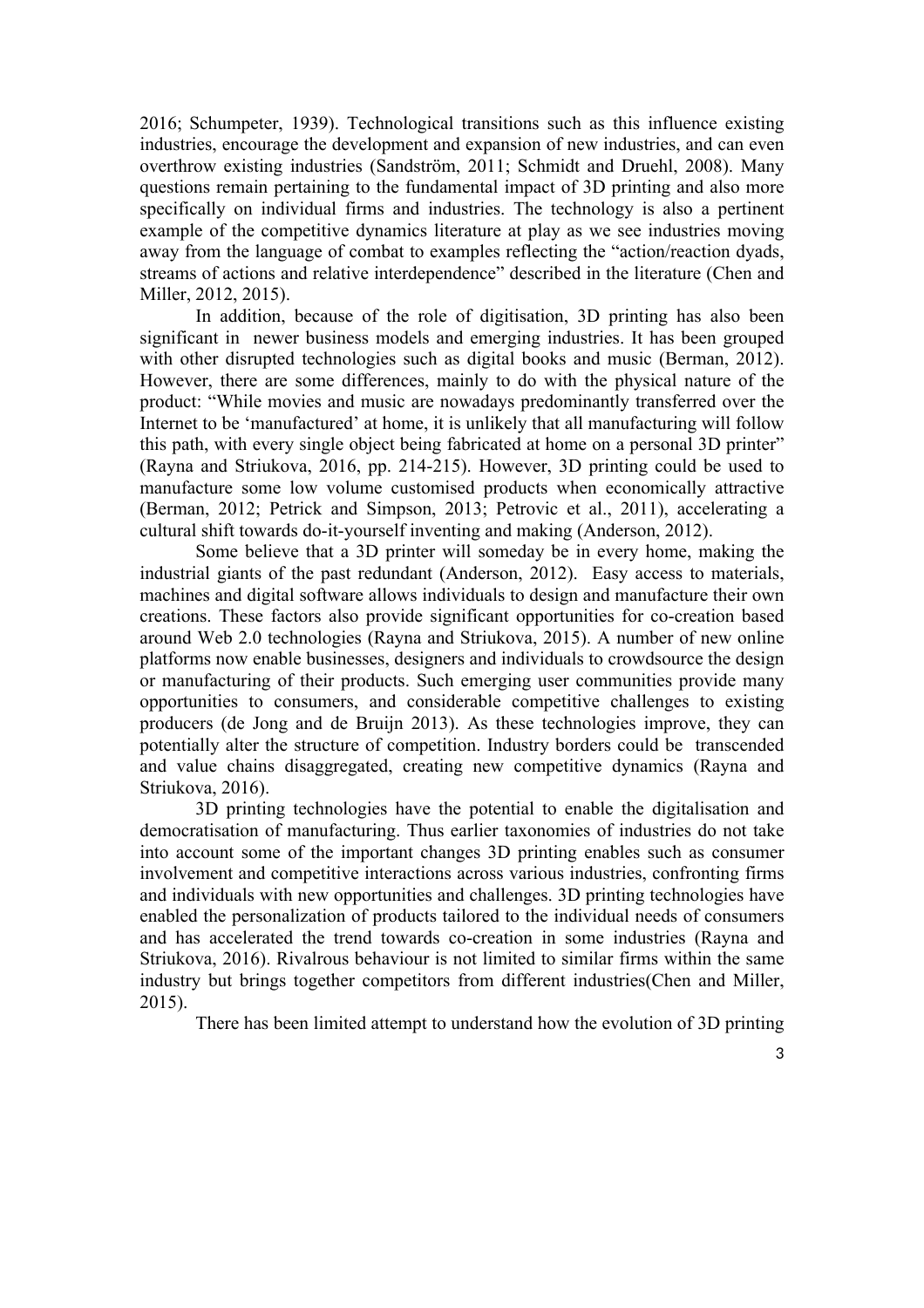impacts firm's behaviour and contributes to the development of a new taxonomy of manufacturing industries. We extend research on previous industrial taxonomies in several ways. First, we offer an updated taxonomy based on the changes that 3D printing has enabled. We believe that an updated categorization of industries and firms based on new dimensions, including the location of production in the supply chain and consumer involvement in the development of the product and competitive dynamics, is necessary. Second, we synthesise the literature of co-creation and personalisation with technological content of earlier industry taxonomies, to understand the role of the user and supply chain firms in production. Third, we draw on the competitive dynamics literature and recognise that competitive dynamics do not only exist between homogeneous firms, and the dyadic relationship between a focal firm and its main rival is no longer sufficient for explaining a firm's competitive behaviour (Chen and Miller, 2015). Firms from previously adjacent industries are crossing industry borders and shifting position in the supply chain to compete with previously unlikely rivals. Finally, we suggest that the new taxonomy will point out the main implications of this theoretical view for individuals and firms who are considering adopting 3D printing technologies and technology manufacturers who want to know the next niche market for their products.

Through the analysis of secondary data sources on the top industrial users of 3D printing and drawing inspiration from earlier typologies, we develop a new, extended and updated, taxonomy of industry types that facilitates an understanding of how 3D printing has changed the rules of the game and competitive dynamics in different industries, both modern and traditional (Bogers et al., 2016; Jia et al., 2016). The new taxonomy is applied in order to develop an understanding of the diversity of sectors and map the differences between them (Archibugi, 2001).

As such, this article addresses three questions about the impact of 3D printing. First, how is 3D printing being applied in different industries? Second, what changes are happening in existing market and supply structures, and what are the implications for firms and their customers? Third, what additional understanding can a new taxonomy offer to help appreciate the ways firms can operate in a 3D printing context? Fourth, we seek to add context based data to the competitive dynamics model and its five dimensions.

The structure of this article is as follows. The next sections review the relevant literature on 3D printing and sectoral taxonomies. Section 4 describes the research design and analysis. Subsequently, sections 5 and 6 present and discuss our empirical findings. Section 7 concludes by highlighting the main implications for theory, practice and policy, and outlines avenues for further research.

### **2. 3D Printing Technology: Potential Implications**

Although 3D printing technology has been around since the 1980s, businesses are only now really beginning to realize the possibilities of using this technology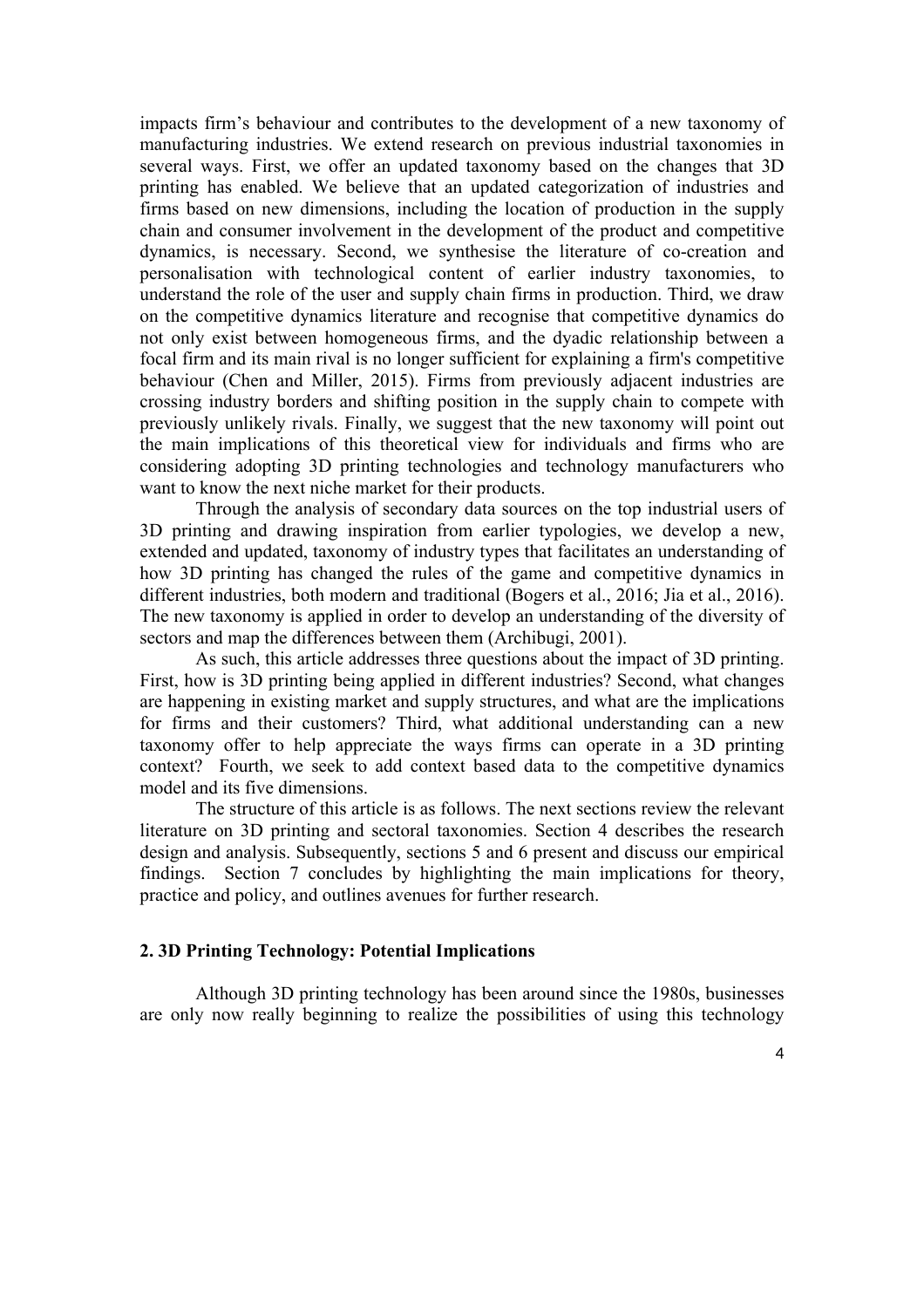within their business models (Bogers et al., 2016; Brooks et al., 2014). While the technology was initially used as a prototyping tool it has increasingly been used in wider applications (United States Government Accountability Office, 2015). As the technology has advanced, its use has expanded into the production of tools, direct production of goods, and at-home fabrication (Rayna and Striukova, 2016). Tool fabrication with 3D printing offers a number of benefits. It reduces costs by decreasing the material scrap during construction, improves functionality by producing complex shapes, and supports user customisation (Cotteleer et al., 2014). Technology improvement is shifting the focus from fabricating prototypes and tooling to the production of functional parts and products (see Figure 1).

### INSERT FIGURE 1 ABOUT HERE

Fundamentally, 3D printing provides companies and consumers with numerous benefits. Hyper flexibility can provide cost benefits as it reduces supply chain complexity and shortens design processes (Bogers et al., 2016). It also reduces fixed assets such as tooling and decreases risk in new product innovation (Reeves and Mendis, 2015), and enables manufacturers to produce cost effectively at low volumes for products with highly complex shapes that cannot be made by traditional methods. It has been argued that the technology is unlikely to replace traditional mass production anytime soon, but its impact on increasing variety can affect the cost base of many industries (Holmström et al., 2016). In conventional manufacturing, mass production and fast repetition favour standardisation making time-consuming and expensive to produce small volumes unprofitable (Ford, 2014). However, 3D printing produces on demand resulting in increased supply chain efficiency, reducing material waste, and mitigating environmental impacts (Ford, 2014). In addition, in some cases it enables the consumer to engage directly with the production process and allows manufacturing to move from mass production to mass customisation and personalisation (e.g., Bogers et al., 2016; Piller at al., 2015). The value of a shift towards 3D printing for end products differs in each industry, as we discuss later, but the reasons include: the monetising of the long tail (Anderson, 2008), decreasing setup costs, shifts in the location of production and the increasing role for the user in the production process.

A 3D printer enables the monetising of the 'long tail' (Anderson, 2008) as traditional manufacturing neglects niche market segments due to the high initial manufacturing costs. 3D printers remove the volume requirements of production setup costs, allowing for niche market segments to be exploited. Although mass manufacturers may eventually be interested in substituting or supplementing existing practices of mass production with 3D printing, we do not yet know in which industries or markets they are likely to be found or what the limitations of the 3D printing technologies in these sectors are (Holmström et al., 2016). According to Ford (2014), lengthy build times, size of objects that can be made and issues with materials have significantly limited the application of 3D printing in several sectors such as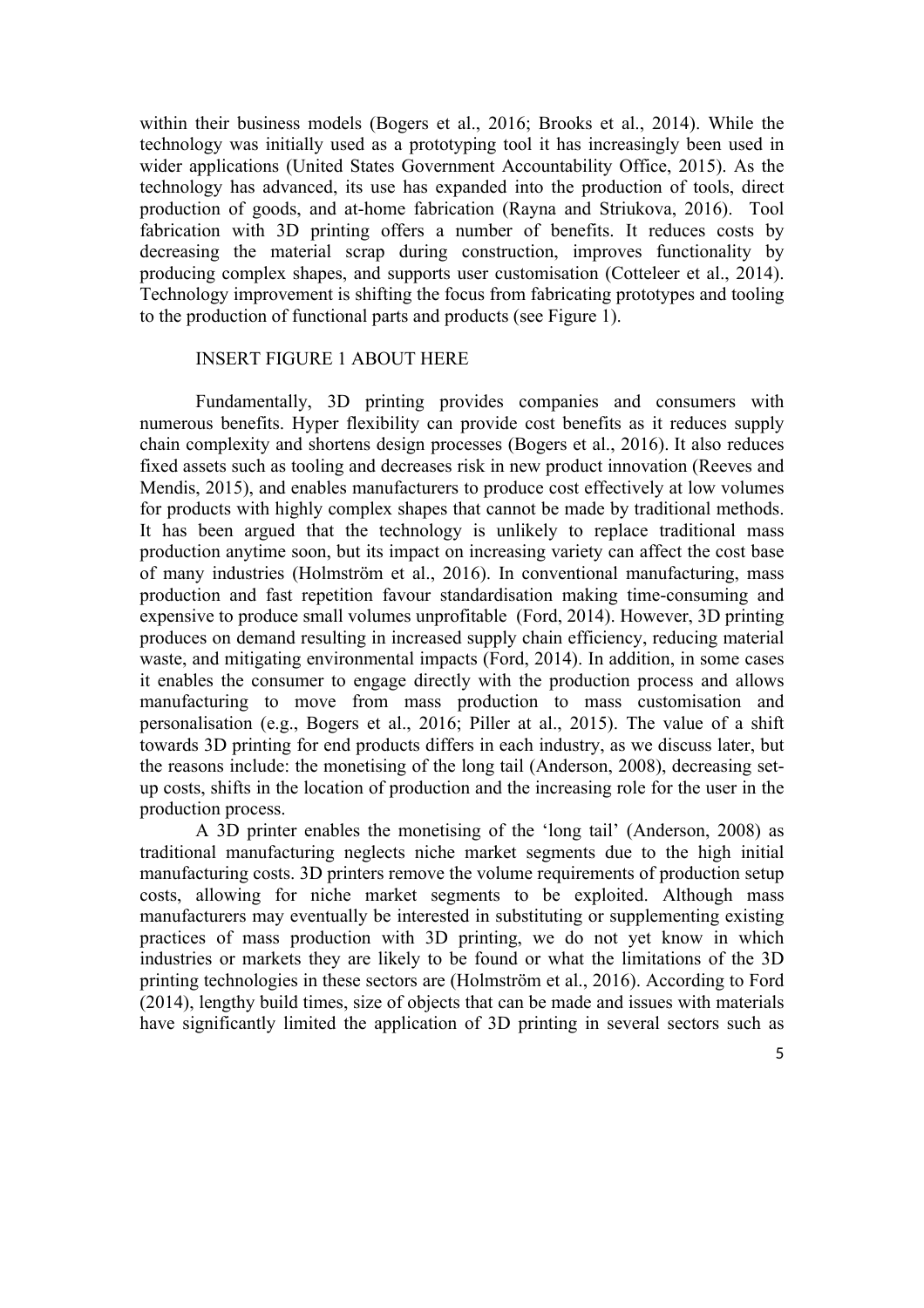aerospace and defence.

3D printing technology has been touted as supporting the development of disruptive innovations. According to Downes and Nunes (2013) when a firm finds the right combination of technologies with the right business model, its impact can be immediate. Consumers learn about the product, adopt it immediately and as the technology becomes more efficient further firms and startups create more industry disruptions (Grynol, 2013). 3D printing may provide new opportunities for startups and individual entrepreneurs, disrupting incumbents which are not sufficiently nimble or lacking skills in core areas necessary to compete. 3D printers have become inexpensive enough to be used by individuals and smaller businesses. The barriers in the past of accessing mass-manufacturing facilities because of a lack of sufficient funds, may disappear (Rayna and Striukova, 2016). As such, 3D printing could have an impact favouring smaller firms without a large capital base as they not need to setup costly production process, and often are able to receive money up-front (Rayna and Striukova, 2016). This is just one way 3D printing can allow experimentation and the entry of new firms increasing competition (Jia et al., 2016; Reeves and Mendis, 2015).

It is also possible for consumers to be involved in the design and creation of customized products (Rayna et al., 2015; Rayna and Striukova 2016) and enabling crowdsourcing (Howe, 2006) within manufacturing. The fact that 3D printing provides highly customizable and personalizable products implies a potential shift of value-adding activities from the manufacturer to consumer. This therefore presents an alternative logic for creating value (e.g., Bogers et al., 2016; Piller et al., 2015) as the distinction between consumers and producers has become increasingly blurred (Firat and Venkatesh, 1995). Consumers can no longer be viewed as outside the firm (Prahalad and Ramaswamy, 2004). Bogers et al. (2016) argue that 3D printing will complement traditional manufacturing-centric business models with a more consumer-centric business model in which consumers may even replace workers for some aspects of the production chain [\(Ritzer and Jurgenson, 2010\).](http://www.sciencedirect.com/science/article/pii/S0923474815000296#bib0130) Traditional distribution models based on the vertical relationships between producers and distributors can also be reconfigured into open/decentralised systems in some cases (Baden-Fuller and Haefliger, 2013).

3D printing can be used not just by traditional manufacturers, but also by their customers, enabling them to test ideas and thereby increasing competition (Rayna and Striukova, 2016). The line between consumer and producer becomes blurred, allowing for the democratisation of manufacturing and increasing competition. 3D printing could replace the economies-of-scale of traditional manufacturers with economies-of-one production, at least for some industries, eliminating entry barriers and changing the competitive rules of the game. Industry boundaries might even disappear (Rayna and Striukova, 2016).

In order to address developments such as this scholars such as Chen (1996) and Chen and Miller (2015) have developed frameworks that model the aspects of the competitive environment that shape what players can and cannot do. The awareness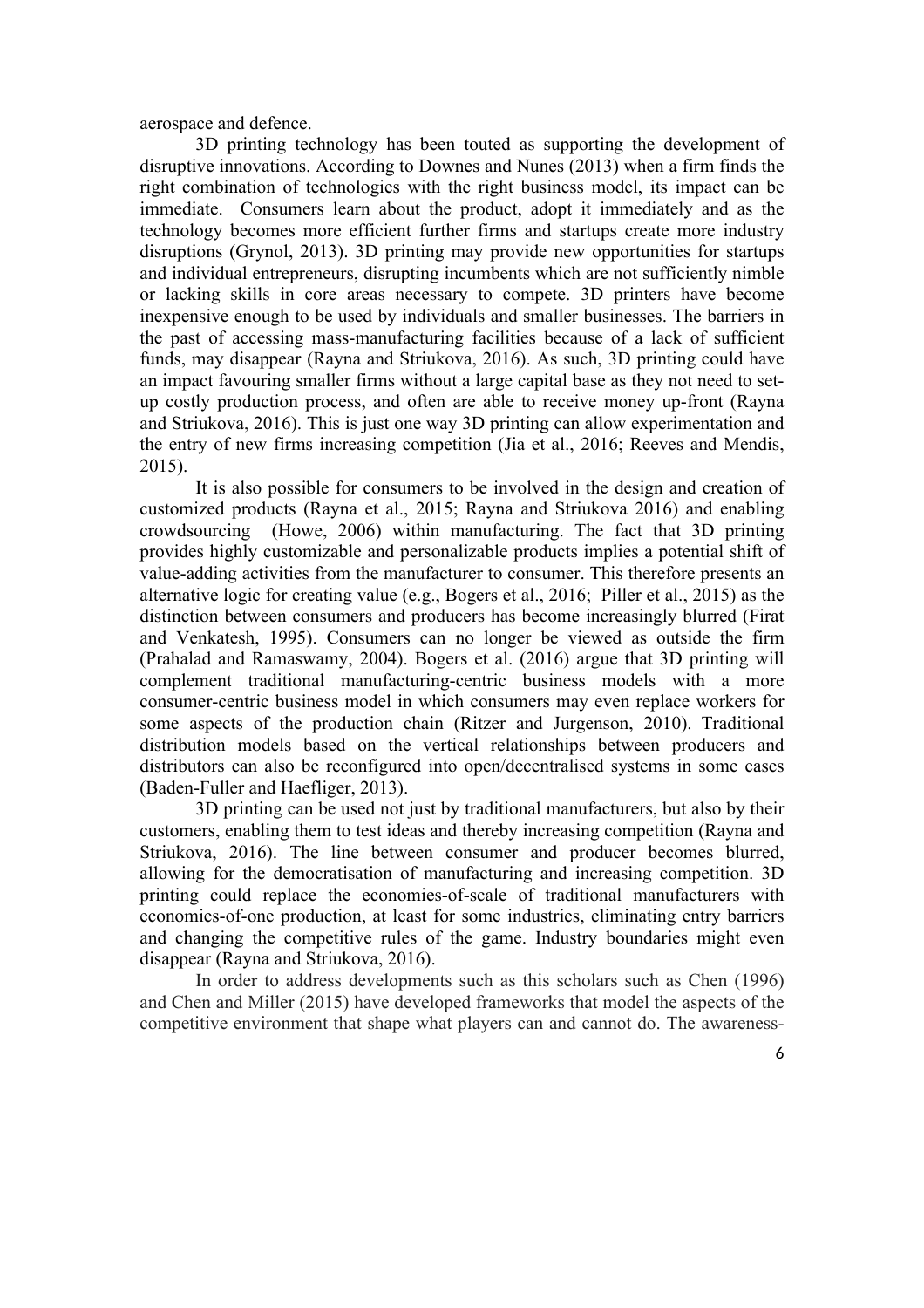motivation-capability (AMC) framework of Chen (1996) provides an integrative model of the behavioural drivers that explain a competitor's actions and responses. A competitor will not be able to engage in competitive activity unless it is aware of the competitive environment, motivated to react, and capable of implementing competitive reactions.

The AMC model can be combined with the characteristics of industries to predict the sources and consequences of firms' behavior (Chen and Miller, 2015). Chen and Miller's multidimensional framework contrasts three prototypical views of competitive dynamics—rivalrous, competitive-cooperative, and relational. In addition, they proposed that firms might also adopt a hybrid structure that does not represent purely rivalrous or relational archetypes. Chen and Miller (2015) contrast the three modes of competition based on five dimensions- aims of competition, mode of competing, roster of actors, action toolkit, and time horizon of interaction. Of these the relational is the most relevant for our argument, as we discuss further below. In a relational view of competitive dynamics, the aim is to benefit many kinds of market players; the mode is to cooperate and compete simultaneously rather than to only attack or cooperate. The relational toolkit is not only economic, but political, social and ideological as well; and the time horizon is short term to build for the long term and vice versa, as against relatively short-term or intermediate in a purely rivalrous or competitive-cooperative relationship. However, although the concept of competitive dynamics has received considerable attention in the academic literature and the relational category has some attractions for our discussion, there are few compelling explanations of how new automation technologies such as 3D printing might affect the competitive dynamics between firms. For example, 3D printing could blur the boundaries of industries and stimulate the convergence of sectors, contributing to the awareness, motivation and opportunities to compete relationally. In fact, we would argue that 3D printing, through the new industry characteristics that has accompanied it, is a fine context to explore Chen and Miller's (2015) models of competitive dynamics, especially their relational category. There appears to be a marked move away from rivalrous competition and evidence of much much cooperation and relational competition. In this the modes of competing, the changing roster of actors, and new action tool kits are evidence of profound changes to industry structure, business models and the location of both power and innovation. This is a very different landscape than that captured in previous lenses.

At the moment 3D technology is found mainly in automotive, consumer products, medical and aerospace industries (see Table 2). Adoption has been limited by the cost, availability and quality of raw materials, as well as the accuracy and strength of 3D-printed products (Berman, 2012; Brooks et al., 2014; Petrovic et al., 2011). As cost drops and quality improves 3D printing is likely to expand beyond its present scope (Berman, 2012), but by and large, 3D printing and rapid manufacturing largely remains limited to small volume production (Ford, 2014). While the technology scope is growing, its implications for overall manufacturing are not clear. There have been few systematic empirical studies on the impact of 3D printing on the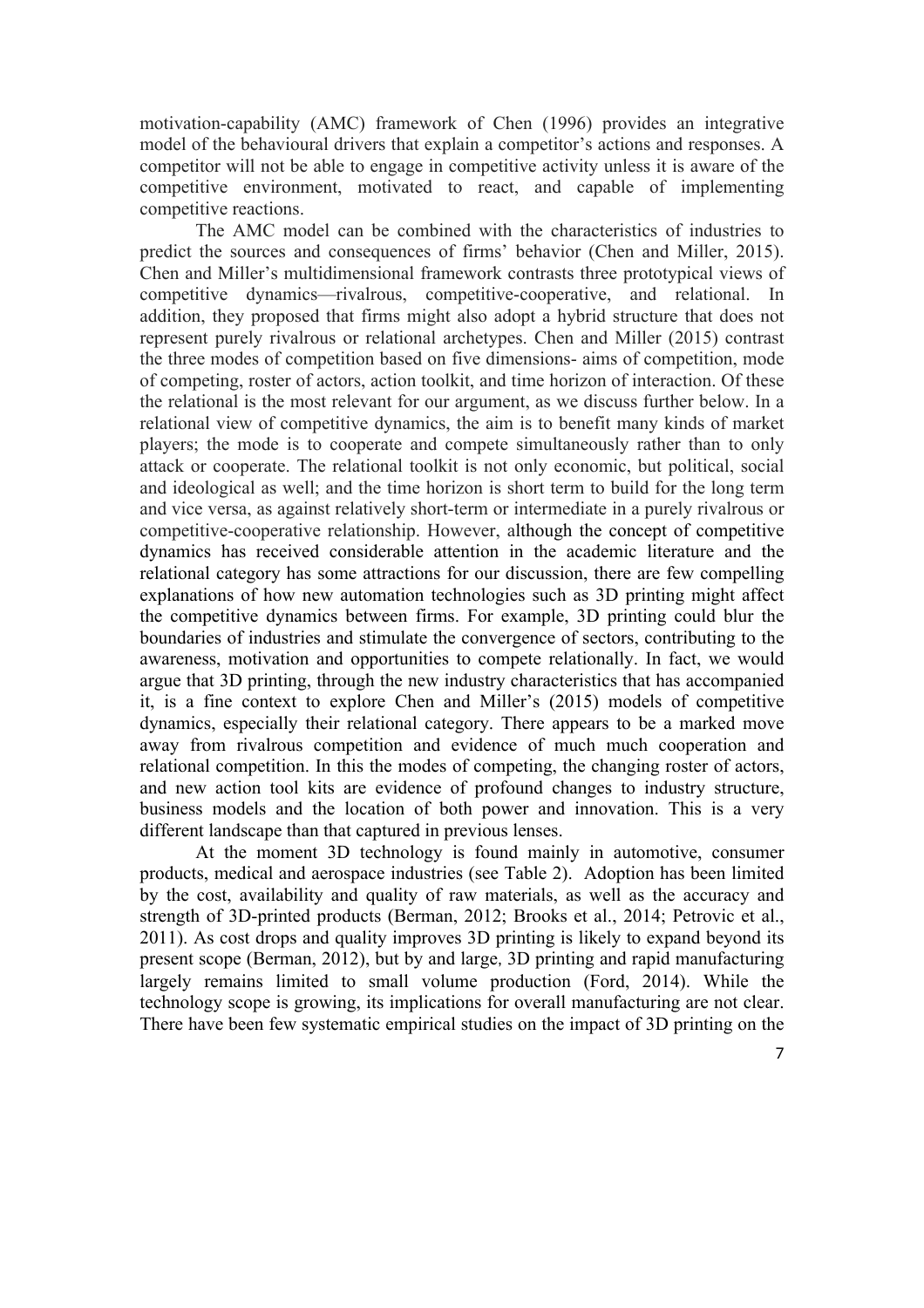manufacturing eco-system and the firms within it (Bogers, 2016; Jia et al., 2016).

#### INSEFRT TABLE 1 ABOUT HERE

In a rare example, Jia et al. (2016) evaluated the supply chain effects of food manufacturers and retailers adopting 3D printing in the processed food industry. Their study indicated that 3D printing is a distributive technology to chocolate manufacturers. The authors argued that manufacturers risk being left out of the market if retailers adopt this technology and successfully sell directly customized chocolates. Bogers et al. (2016) studied the case of a consumer goods manufacture and showed that emerging 3D printing technologies impacted business model development and operations. The technology can change the role of the consumer within the business model, transforming the supply chain into a more distributed form. On the other hand, Sandström (2016) showed that although 3D printing resulted in substantial cost savings and quality improvements for manufacturers, the new technology did not have any impact on competitive dynamics and could be considered an example where the technology was not disruptive but incremental and available to all. This highlights one difficulty with claiming that 3D printing is always disruptive and focussing our understanding on just this point of leverage as we must always understand the industry context to draw conclusions. We investigate how this can be overcome in the next section.

## **3. Taxonomies of Sectoral Patterns**

As we show above, while some suggest that the introduction of 3D printing will have significant impact on market structures and competitive dynamics (Chen and Miller, 2015; Bogers et al., 2016; Jia et al., 2016), it is not possible to generalize these findings to all industries. Existing sector taxonomies show that innovation modes, collaborations, knowledge sources, and therefore business models differ according to industry (Archibugi, 2001). Taxonomies illustrate what "firms can and cannot do" (Pavitt, 1998, p.441).Previous taxonomies, however, do not take into account some of the important changes 3D printing has brought about such as consumer involvement, relocation of production, reduction in break-even volumes and alternative design solutions. Therefore, a better and more complete understanding of firms' behaviour based on 3D technology is warranted; 3D printing demands a new updated categorisation of industries and firms that includes issues of consumer involvement in the production process, competitive dynamics, and technological content. Following this, we propose a taxonomy based on many existing examples to help explore 3D printing impact.

One of the most influential of previous taxonomies of sectoral patterns, Pavitt's (1984), describes the behaviour of innovating firms, predicts their actions as a consequence, and suggests a framework for policy analysis (Archibugi, 2001).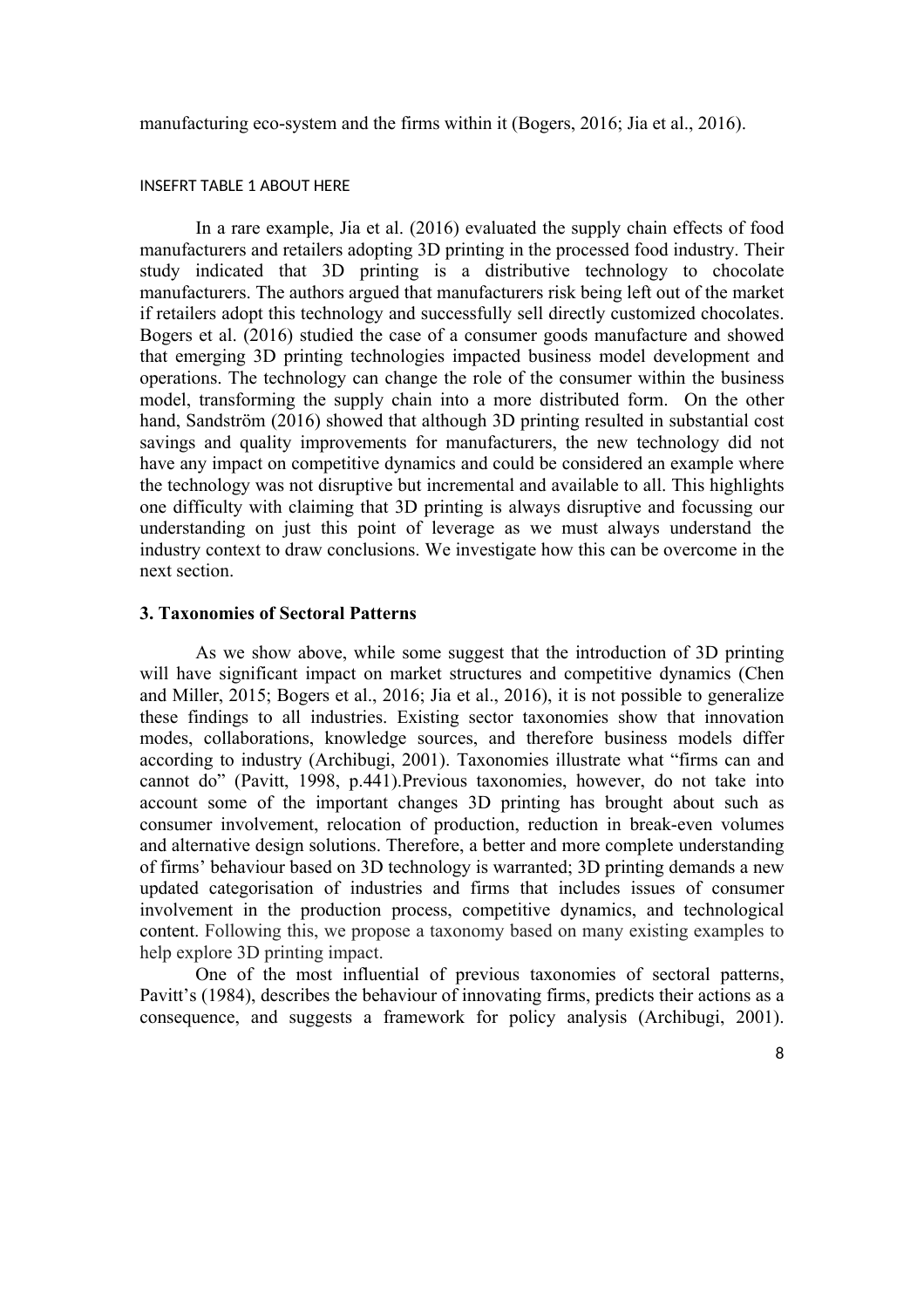Pavitt's taxonomy presents patterns of innovation in different categories and presents a theory of innovation flow among the different sector types (Figure 2). The first category, supplier-dominated firms, tend to be small firms found in traditional industries such as textile and furniture. They typically focus on productivity and acquire most of their technology from outside the firm, from science-based firms and scale-intensive firms. The second category, scale-intensive firms, are often large and oligopolistic. They focus on the increase of the scale and speed of production to exploit economies of scale. Innovation is mostly undertaken within their production departments and they often receive technology from science-based firms. The third category is the science-based sector, which includes firms that rely on internal R&D and have universities and research centres as sources of innovation. The last classification, specialised supplier firms, tend to be small firms which rely on batch production. They produce technology to be sold and supply specialised machinery and tools to their scale-intensive and supplier-dominated customers. Technological linkages among different groups of sectors include transactions involving goods, information, and technological diversification (Pavitt, 1984).

## **INSERT FIGURE 2 ABOUT HERE**

However Pavitt was limited in his focus, ignoring innovation in services. Many studies had suggested that not only manufacturing firms but also service firms could have differentiated patterns of innovation (Evangelista, 2000; Miles, 1993; Miozzo and Soete, 2001). A subsequent taxonomy was then developed by Castellacci (2008) who offered an integrated classification of manufacturing and service sectors which encompassed the role of external players from the supply and design chains such as users and also the more open business models that were emerging then (see Figure 3).

Previous taxonomies have used different ways to categorise firms. Castellacci, for example, focused on vertical linkages, i.e. the set of relationships and interactions in terms of advanced knowledge, material inputs between producers, suppliers and users of new technologies (Castellacci, 2008). His use of the term vertical chain focuses on the position of the sector in the ecosystem as provider or recipient of the product (Figure 3). Most typologies have also taken a product market view suggesting that a shared-market industry raises competitive activity between the homogenous firms (Chen, 1996; Chen and Miller, 2012; Gimeno et al., 2006).

#### INSERT FIGURE 3 ABOUT HERE

We argue that all previous industrial taxonomies are not properly able to conceptualise and map the relationships between firms and industries using 3D technologies. Therefore, in order to understand the profound changes brought about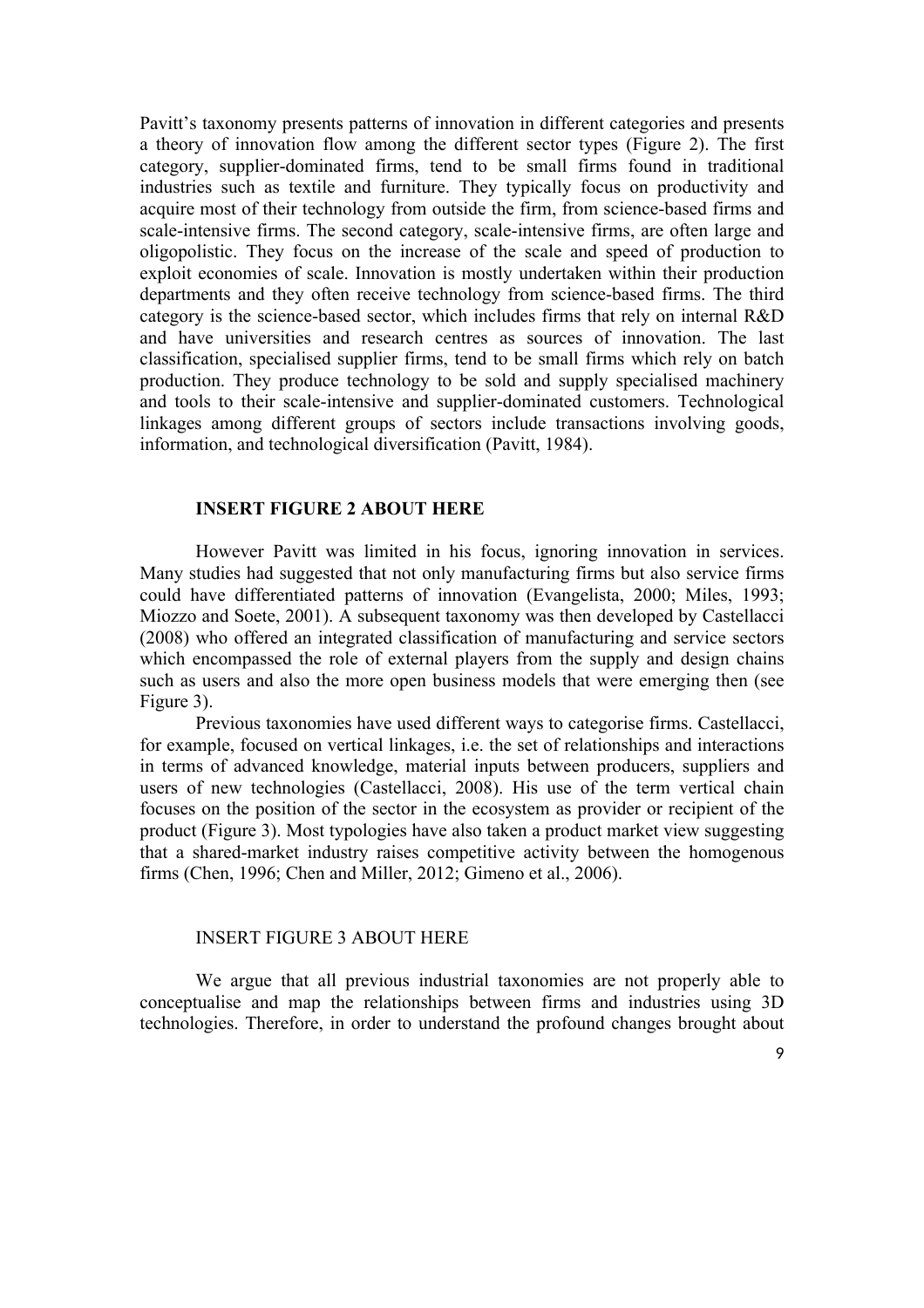by 3D printing in some sectors, but not others, and include all categories of industry (for example services and manufacturing), our taxonomy focuses on those sectors that our data show are principal users of the technology (Wohlers, 2017).

A number of the aspects of previous taxonomies suggest the need for a new one. For example. the vertical chain of Castellacci's model is to all intents and purposes irrelevant in the 3D printing ecosystem; the position of each industry within the ecosystem is not static, but may take various forms. For example, suppliers of 3D technologies (specialised suppliers) are not always at the bottom of the vertical chain as they also provide printers to individuals who are able to produce their own goods. In addition, supplier dominated firms are not only in the higher level of the vertical chain as they could choose to sell intermediate goods, such as design, to online platforms that also sell the outputs from knowledge intensive business services.

Scale is also an issue. Previous taxonomies have assumed that smaller firms benefit from internal conditions such as flexibility that enable rapid decision-making processes about new ideas, products and technologies, and the hiring of new employees (Lewin and Massini, 2003; Schumpeter, 1942). Larger firms are assumed to have many resources focused on old technologies which are too expensive to convert to a new one (Henderson and Clark, 1990). However, they might be in a position to invest in a new technology and try it out while keeping the old technology minimising the risk of failure, an option unavailable to small firms who are less likely to have the financial resources required to invest in a new technology (Hewitt-Dundas 2006). 3D printing, in contrast, is usable by large firms and small firms alike. 3D printing allows the replacement of the traditional economies of-scale production of large manufacturers with economies-of-one production, at least for some industries, thereby eliminating firm size advantages. Thus at least one of the defining characteristics included in Castellacci's taxonomy, the size of firms, is not relevant to 3D printing, although other aspects included in his category of technological content *are* relevant, and are likely to determine the applications of 3D printing in various industries.

Previous taxonomies have mainly focused on the dyadic relationships between a focal firm and its partners, and failed to take into sufficient account the environmental context which co-determines firms' competitive actions (Chen and Miller, 2015; Ghemawat and Cassiman, 2007). This is so because 3D printing is not confined to a single industry, but brings together companies in competitive, collaborative and complementary relationships from different industries (Chen and Miller, 2012; 2015). The dyadic relationship between a focal firm and its main rival is no longer sufficient for explaining the firm's competitive behaviour (Zucchini and Kretschmer, 2011) as 3D printing is, in some settings, confronting firms and individuals with new opportunities and challenges (Prahalad and Ramaswamy, 2004).

Although consumers have been involved in all stages of the production process, from design to manufacturing and distribution, this has normally been only to a limited extent. 3D printing has enabled the increased participation of the user in the production process and has accelerated the trend towards co-creation (Rayna et al.,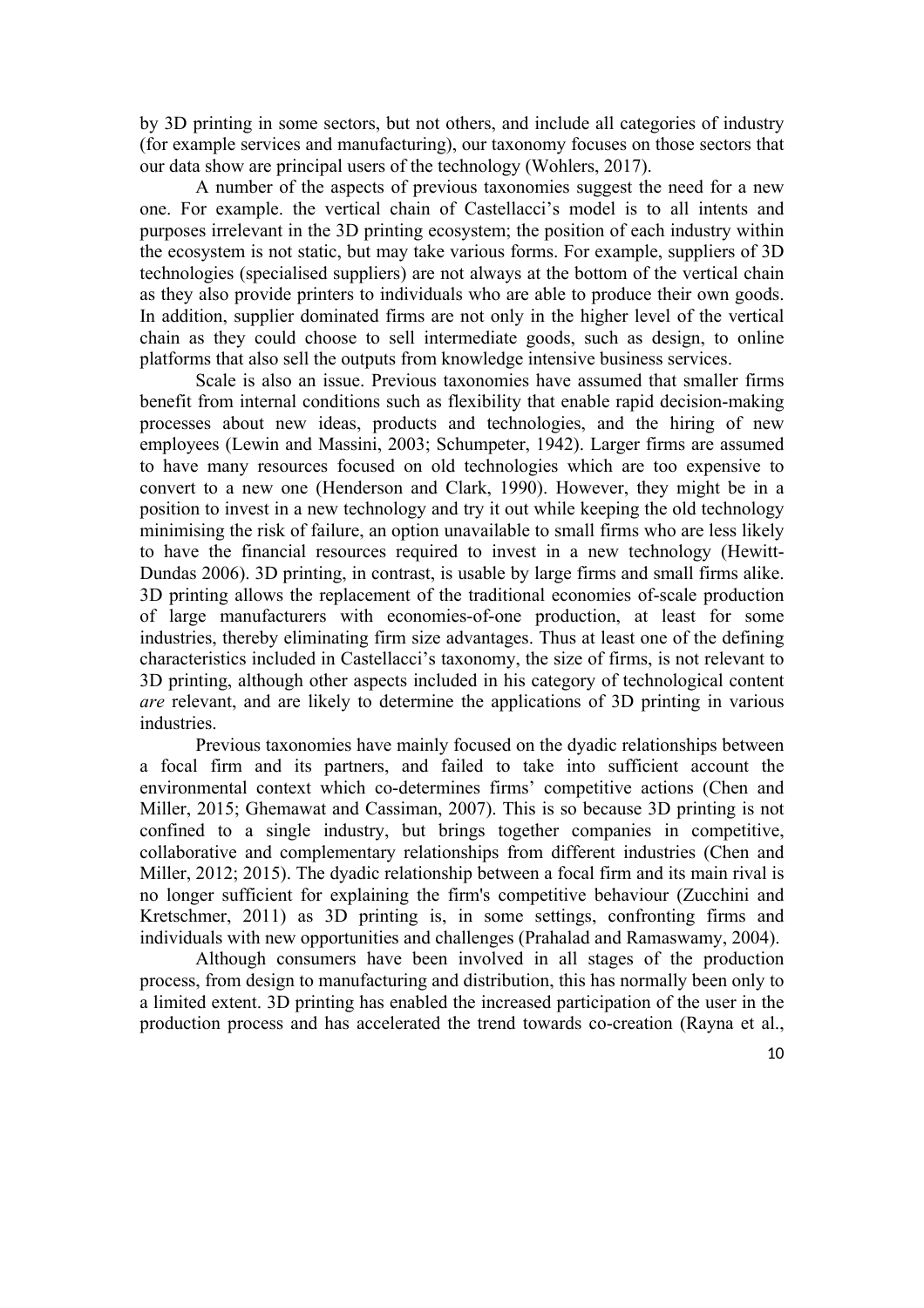2015). This blurs the line between consumption and production activities (Firat and Venkatesh, 1995), thus it is useful for a taxonomy to distinguish different forms of consumer involvement; co-creation, personalisation and mass customisation. 3D printing technologies enable the personalization of products tailored to the individual needs of consumers and customers are becoming a part of the value network in some industries (Rayna and Striukova, 2016). As Prahalad and Ramaswamy (2004) argue consumers should no longer be viewed as outside the firm. Co-creation often results in mass customisation. Mass customisation is associated with the production of personalised or tailored products on a large scale (Rayna et al., 2015). While personalization is about using information for an individual and negotiating the selection with the individual, customization relates to modifying product or service components according to customers' needs and desires. The level of user participation in the production process may not be homogeneous for all industries; limits on the size of goods or mass production by 3D printing (Ford, 2014) may limit the production of some products and the possibility of co-creation and personalisation in some sectors.

The initial analysis of our data was simplified by placing our companies into one of four groups of industries adopted from the prior industrial taxonomies literatures. Our four categories are 1) supplier-dominated; 2) scale-intensive; 3) science-based; and 4) specialist suppliers. The major dimensions used to categorise these firms included: nature, sources and patterns of innovation as well as firm size and market structure. Subsequently we found that we needed to add one dimension which our data indicated appeared particularly material to 3D printing, consumer involvement in the product development process. In the following sections we explain our methodology and justify our categorization.

#### **4. Research Design and Analysis**

A systematic review of secondary data was undertaken to identify the main industries using 3D printing. We used multiple sources to identify relevant industries, including industry consultants' reports (e.g., Wohlers, 2012, 2014, 2017), academic journals (e.g., *Technological Forecasting and Social Change*), and government reports (e.g., Ford, 2014). These reports and articles were identified in databases and search engines using the following keywords: 1) "3d-printing", 2) "3d printing", and 3) "additive manufacturing". They were reviewed to describe the technological potential and main production applications of 3D printing, the most recurrent cases of its use, and the main industries represented. We also searched for articles within Factiva, the international newspaper and magazine database, from the period beginning in January 2010, when 3D printing started to take off, to June 2016, using these keywords. We identified around 40,000 articles using the first two keywords and 17,000 using the third. Factiva categorises these articles within broader industries out of which we selected to review the most popular ones, which comprise 30,000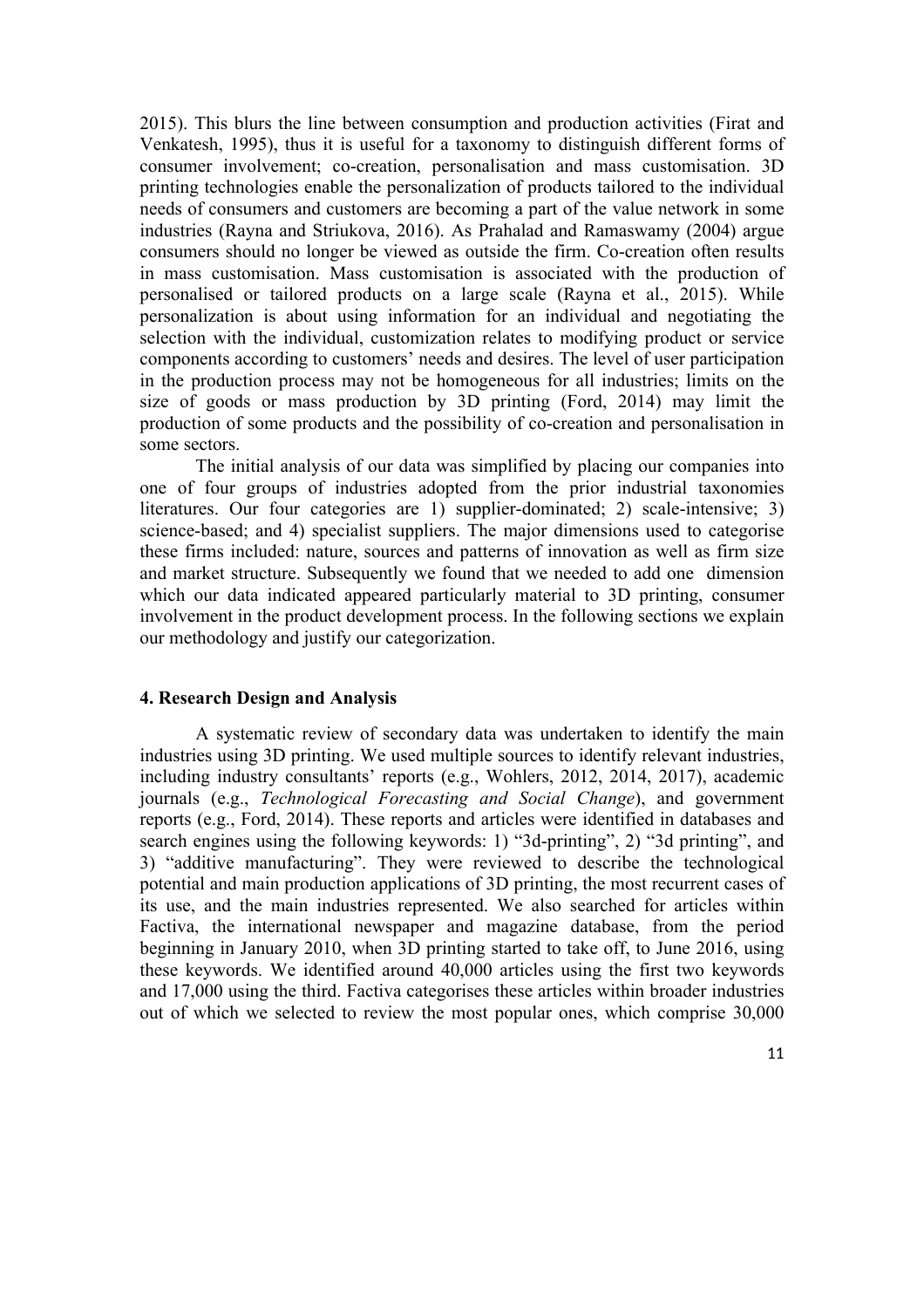articles approximately, that were also mentioned in academic journals and consultants' reports.

Our data show that consumer products, consumer electronics, automotive, aerospace, medical/dental, industrial/business machines, material suppliers and KIBS are the main industries to have embraced 3D printing. We decided that the consumer products category, as used by a number of authors, was too broad for our purposes (Ford, 2014; Reeves and Mendis, 2015) and so focussed on the most important subcategories, including clothing/textiles and artistic products such as jewellery. From academic journals in particular we found one industry that does not appear within any of the Factiva codes, the KIBS, which is particularly important in terms of its use of 3D printing. This category includes software development, design, and online platforms for the application of 3D printing (e.g., Ford, 2014; Rayna et al., 2015; Reeves and Mendis, 2015).

From our analysis of secondary data above, we were able to identify more than 25 firms as important exemplars of each of the industries included (Thomas, 2006). Factiva was the most useful source at this stage of the analysis, giving the most mentioned organisation in each industry, although where appropriate we also included organizations mentioned in other documents (Reeves and Mendis, 2015). These revealed some significant users of 3D printing (e.g., United States Government Accountability Office, 2015) that do not appear in newspaper articles. Having selected relevant firms we sought to supplement the emerging material by looking at information provided on the organization's website, as well as 3D printing focussed websites.

To provide more depth to our investigation we looked for examples of how different industries use 3D printing technologies in order to understand its impact on manufacturing firms and their ecosystems (Rayna et al., 2015). As there is currently little empirical evidence on the current state of 3D manufacturing ecosystems, our study took a broad view on how 3D technology is used and the different applications across different firms and industries. As with this type of work, data gathering and analysis ceased when no new themes emerged, suggesting that all the major themes had been captured (Marshall, 1999). From this analysis we were able to identify prototypical or illustrative examples of the application of 3D technologies within each of our four initial industry categories (Denzin and Lincoln, 2002) (Table 2).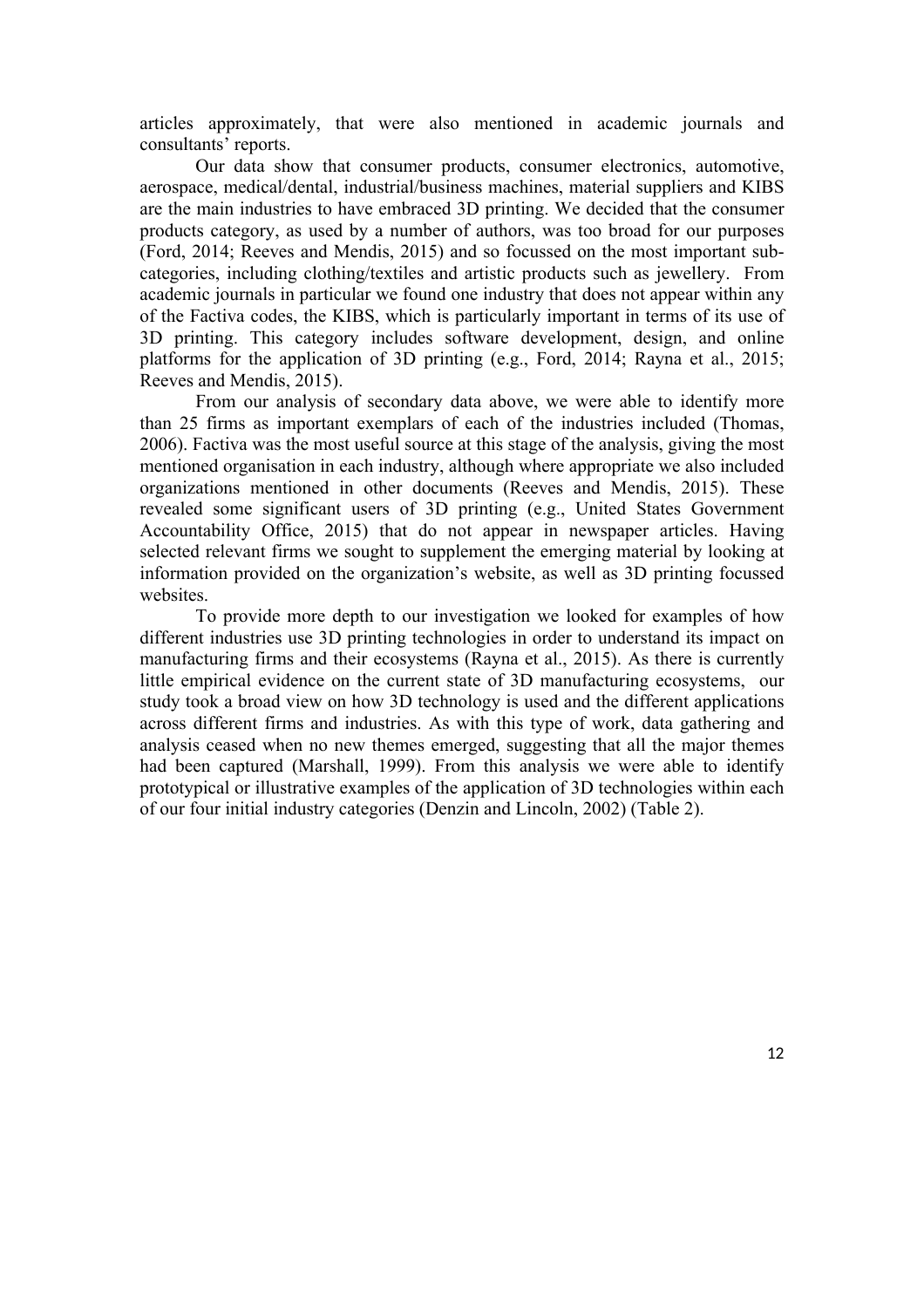#### INSERT TABLE 2 ABOUT HERE

An inductive approach (Patton, 1980) such as ours, also enables patterns, themes, and categories to emerge from the data rather than be placed in predetermined categories. In this paper these are: (1) the technological content of 3D printing and (2) the level of consumer involvement in the production process. We discuss these various categorisations in the following sections.

### **5. Data analysis**

 $\setminus$ 

In the following section we discuss the use of 3D printing within each of the industry types developed above. This is to show how each style of competition has been used to exploit the potential of 3D printing technology. We also explore the strategies employed by the firms to develop or extend business models, in terms of the five dimensions of competitive dynamics as developed by Chen and Miller (2015).

#### **5.1 Supplier Dominated Firms**

Contexts we label as supplier-dominated see change coming from knowledge provided by suppliers. The suppliers work with firms that produce finished products at the final stage of the vertical chain (Castellacci, 2008; Pavitt, 1984) and these implement technologies developed outside the firm to improve their products and production process and do not invest heavily in all areas of R&D. This is an example of Chen and Miller's mode of competing and action toolkit dimensions where position, knowledge and trajectory are significant (Chen and Miller, 2015). From our data, we found interesting examples in textile and wearing industries. Like Pavitt's industrial firms, the large apparel firms also invest strongly in R&D (statista, 2015); smaller ones do not. Therefore, we focus on both designers and mass apparel manufacturers who are increasingly turning to 3D printing to produce low-volume, customized, and intricate goods as well as to reduce the costs of prototypes (United States Government Accountability Office, 2014).

There are benefits to using 3D printing technology for designers in both small shops, for example the Continuum fashion store, and haute couture, for example the designer Van Herpen who unveiled her 3D printed designs at Paris Fashion Week in 2013. In a similar way for industrial firms, 3D printing's CAD software enables designers to produce items without an expensive initial layout, and create easy personalization. In 2014 Japanese fashion designer Yuima Nakazato released a fashion collection that included 3D printed elements. As with other applications, current 3D often performs poorly against existing materials, and these fashion designs

13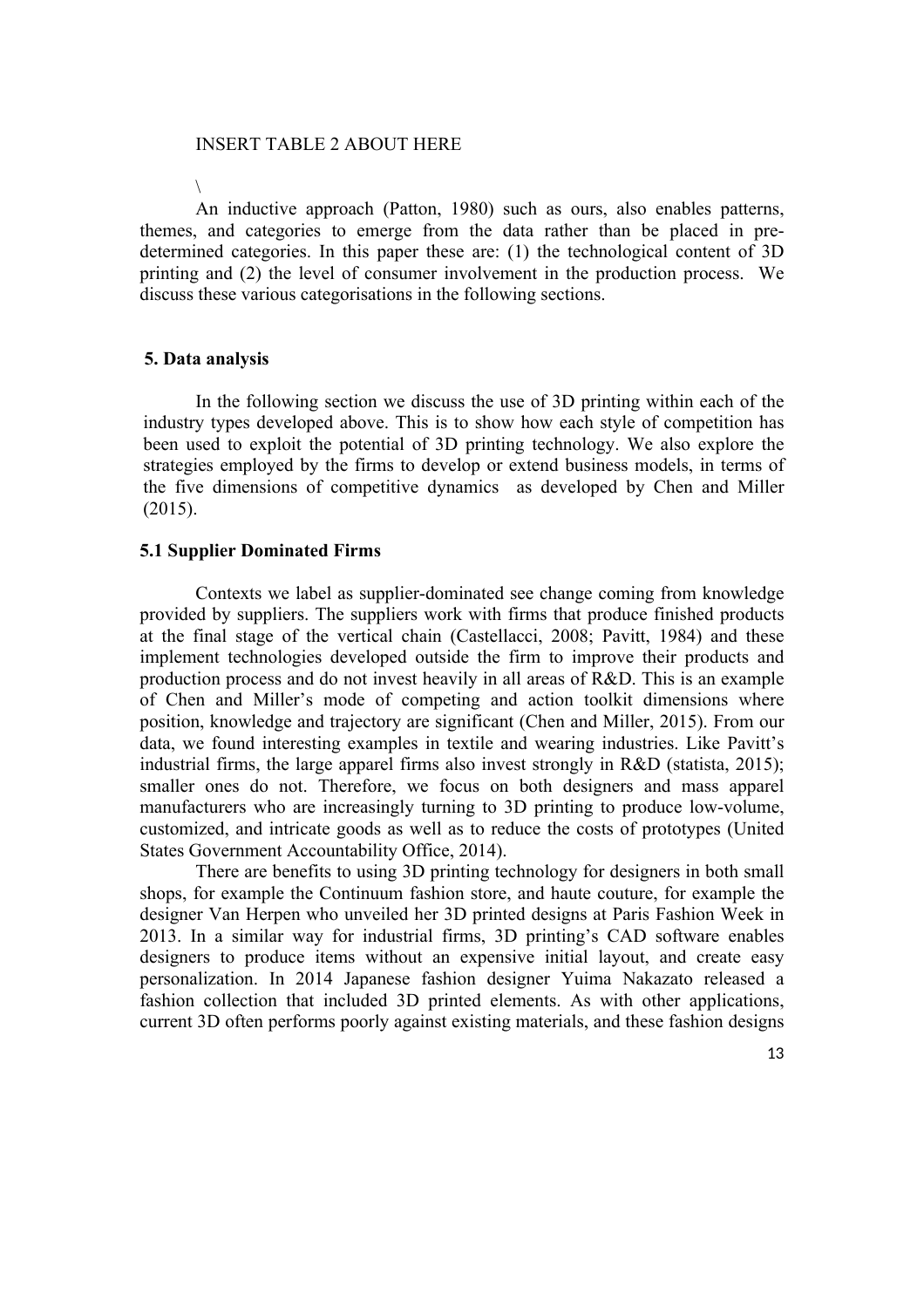are not especially wearable and nor washable and so cannot be used in the broader market (Chabaud, 2016). 3D printing is also making in-roads into jewellery as well. American Pearl an American manufacturer of jewellery founded in 1950 has recently turned to 3D printing to compete with cheap overseas labour. Its CEO described the savings achieved as 'phenomenal'. But a second motivation was to empower consumers to make jewellery in real time (O'Connor 2014). 3D printing made it possible to design complicated geometries in a short time frame (Kaelin, 2013).

According to our data, 3D printing and automation technology is helping some footwear companies save money and time. Sporting goods firms like Nike and Adidas are using 3D printing to speed up the shoemaking process. For example, Adidas Group reduced the time it needed to evaluate a new prototype from four to six weeks to one or two days (Jopson, 2013). Shoemakers are also experimenting with 3D printing to accelerate personalization: it allows the manufacturer to do things that conventional shoemaking does not (Nike, 2014). Nike claimed that 3D printing enabled it to conceptualize the entire manufacturing ecosystem with the consumer at the center (Nike, 2015). This is an interesting development, as some of the earlier applications of 3D printing came from rapid prototyping, and these benefits are being exploited by current adopters working closely with their technology suppliers. The concern about the properties of the printed material is also one which has been expressed by industrial manufacturers and is one area where we see the suppliers having a crucial role. However, we found a significant issue with 3D technology resulting from the supplier-dominated side of the dynamic typology in that many firms complain about the restrictions arising from being tied to one printing supplier. They may not have the best materials or the most appropriate printing technology thus limiting the ultimate impact of the technology.

As the supplier firms develop better materials with properties allowing exploitation in more situations, we see the supplier dominated class becoming crucial for the development of workable business models, an area where there have been delays.

## **5.2 Scale-Intensive Firms**

Scale-intensive industries include firms that invest internally in R&D activities and develop close cooperation with specialized suppliers for their innovation activities. 3D printers are not currently used for mass production in this category, although the use of 3D printing for design and prototyping is growing. For a long time, the automotive industry has used 3D printing to make tool prototypes. Ford motor company, an early adopter of 3D printing, has been using the technology for prototypes since the 1980s (Ford, 2014). This has resulted in it reducing both time and cost. For example, a prototype intake manifold would take four months and \$500,000 using traditional methods, while with 3D printing, it takes four days and \$3,000 (Ford, 2013).

An additional benefit is in quality as seen at BMW, another early adopter of

14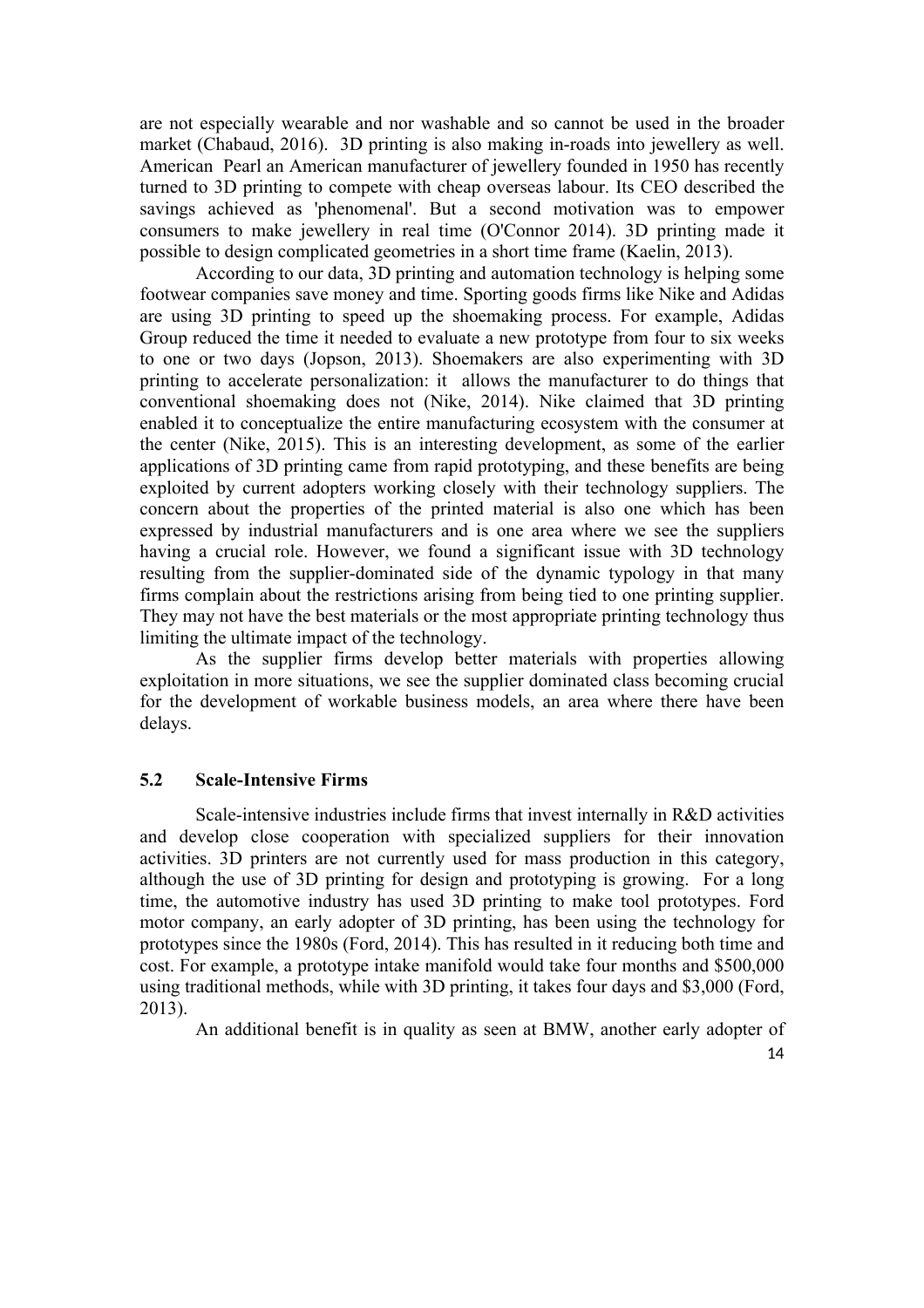the technology, where 3D printed tools perform better than conventional ones (Grunewald, 2015). A third use is to manufacture components and spare parts which are no longer available on the open market (Earls and Baya, 2014). This brings alive Chen and Miller (2015) aims of competition and stresses the time horizon of interaction elements as relative competition start to become significant. An extreme example of the automobile industry is the case of KOR EcoLogic's Urbee car, 60 percent of which is manufactured using 3D printing (Ford, 2014). However, it is unlikely to see the use of 3D printing for mass production as the slow speed requires large numbers of machines to achieve high-volume production (Ford, 2013). It seems that the automotive industry will adopt the technology for direct manufacturing only when 3D printing can produce larger components (Ford, 2014).

Another problem with the scale-intensive model is that spare parts are a traditional way of recuperating the development costs for products (Li et al., 2015). With the digitisation of spare parts, the barriers to prevent users from bypassing the supplier and producing the parts with another printer are weak. This has been seen as a concern for the firms to pursue 3D approaches.

The specific issues of scale on 3D printing have been examined by Holmström et al. (2016) where the critical cost focus of the manufacturing and supply network are severely hampered by the relatively long production times and solutions for these firms to adopt the technology for core activities is limited unless there are advances which significantly speed up production times.

## **5.3 Science-Based firms**

Science-based industries rely on new technological knowledge for advances needed to operate in their markets and tend to generate it internally. They generally employ and engage in close collaborations with universities (Castellacci, 2008; Pavitt, 1984) one of the most important of the roster of actors identified in the competitive dynamics framework (Chen and Miller, 2015). In these settings, 3D has been shown to open up a new world of manufacturing for aerospace, defence, and advanced technologies. The aerospace industry requires parts that are strong, light and geometrically complex and 3D printing can reduce the amount of expensive material needed (Ford, 2014). The National Air and Space Administration (NASA) produced a rocket engine injector using 3D printing technologies, reducing costs and production time by 70% and 30% respectively (Boen, 2015). 3D printing has the ability to dramatically reduce the cost and cycle time of prototypes, tooling and production systems (Lockheed Martin, 2014).

Boeing already has more than 20,000 additively manufactured parts on its jet fleet. These components can easily be replaced with a 3D printer located anywhere in the world helping to improve cost structures and waiting times for both Boeing and its customers (Cole, 2004). Airbus is also increasingly focusing on 3D printing, exploiting many benefits including lighter parts, shorter lead times and less material waste (Airbus, 2016). General Electric, which the largest supplier of jet engines in the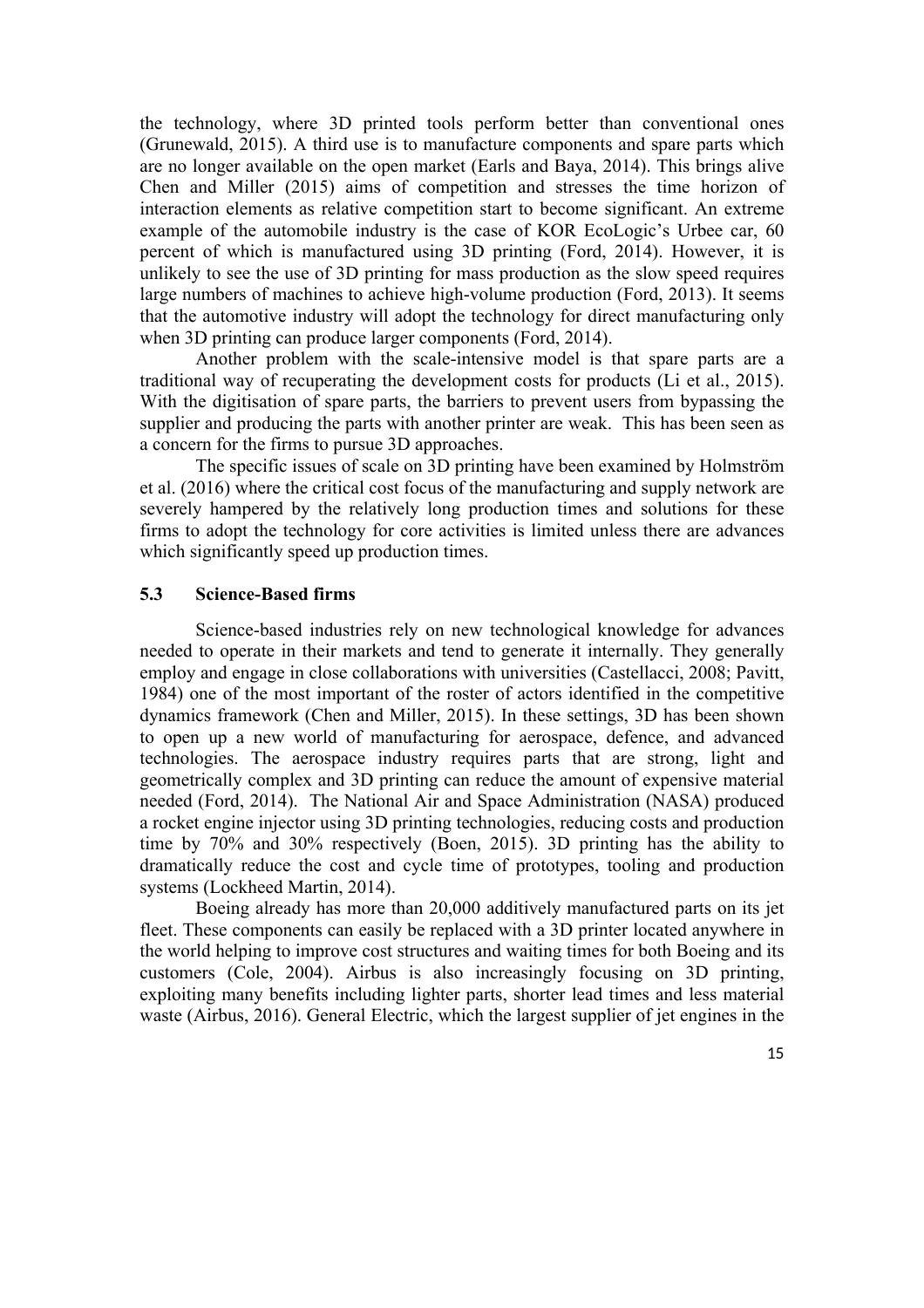world, has produced light fuel nozzles for jet engines. These fuel nozzles combine what was previously welded from 21 separate parts (GE aviation, 2015).

The medical instruments and supplies industry create customized medical devices whilst the hearing aid industry uses the technology for manufacturing customized devices. Similarly, 3D printing has also been used for dental purposes. InvisAlign orthodontics, a well-known user of additive manufacturing, makes customized plastic aligners for teeth straightening (Ford, 2014). The pharmaceutical industry is also a leading user the technology. For example, Aprecia additively fabricated a pill, Spritam, the first drug by 3D printer the FDA approved. Patients may face administration and swallowing challenges. Spirtam allows the rapid disintegration of high-dose formulations. The company creates a single fast melting pill combining several ingredients. The tablet dissolves in less than four seconds making administering it much less stressful for patients (Mendoza, 2015).

3D printing holds significant potential for consumer electronics, as small audio firms can produce customised and short run premium products to allow the early adoption of new technologies. For example, Normal, produces customized, 3D printed earphones customised for each ear as even left and right ears can differ from each other by up to 20 percent (Naitove, 2015). Despite benefits of 3D printing, limits on the size of goods produced, issues with materials, and certification standards have constrained its adoption by some industries, including aerospace (Ford, 2014).

The issue we identified above concerning lock-in with certain suppliers is also pertinent here as the choice of supplier can potentially limit access to the science base for a firm as a result of their chosen partner. There can be barriers for a firm to access more appropriate technological solutions if these are developed by other firms, or they are already locked into relationships with competitors.

## **5.4 Specialised suppliers**

This category includes knowledge intensive business services and industrial/business machines and material suppliers. As we have seen above, specialised suppliers can be found in the machinery and instrumental engineering category, and also in KIBS, which, include firms such as architects and design consultancies. Here, the supplier's role is one of support and knowledge transfer rather than production. Software often lies at the heart of their use of 3D printing as the process relies heavily on computer-aided design (CAD) software from suppliers such as Autodesk. New software from existing firms such as Google with their introduction of sketchup suggests that 3D is becoming a new, more mainstream, target market. KIBS users are often reliant on the expertise they get from the software suppliers or online platforms, which supply the design, and CAD modelling skills that they need (Elsworthy, 2015). In fact, it has been suggested that any increase in the use of 3D printing may be limited due to an insufficiently skilled workforce (United States Government Accountability Office, 2015).

An important element here within the KIBS is the development of open-source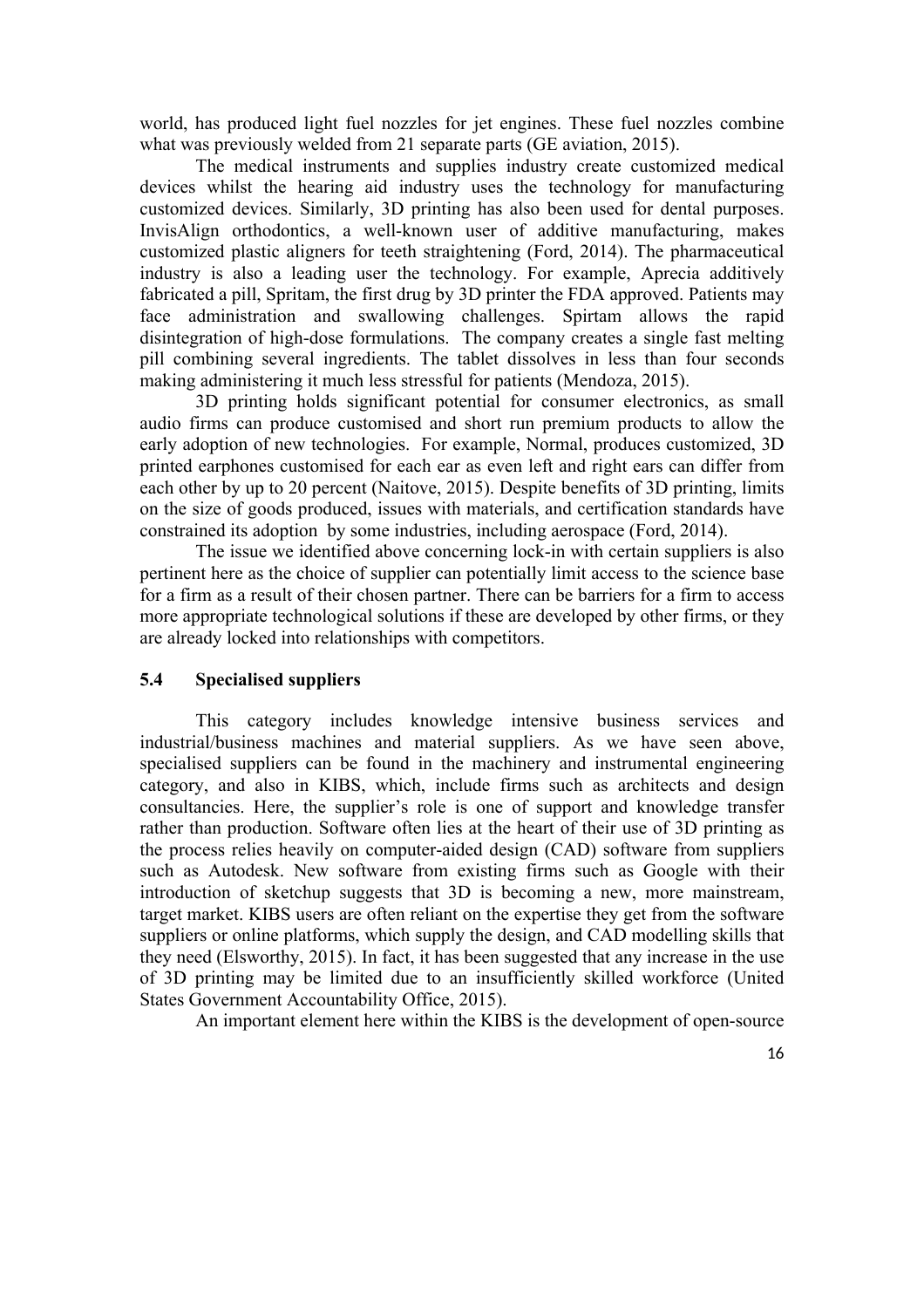libraries providing 3D models to users. TurboSquid is a digital media company that sells stock 3D models to industries. It has the largest library of 3D models with more than 300,000 offers. Online platforms such as Sculpteo and i-materialise provide companies and designers with the facilities to sell 3D models of their products to customers (Rayna and Striukova, 2016). Online fabrication services can also provide on-demand 3D printing in small volumes. Customers upload a digital design and receive the 3D object within a few days.

Digitally open source manufacturing is allowing production processes to sometimes change from manufacturing-centric to user-centric. Rayna et al. (2015) list a number of design and manufacturing services now offered by 3D platforms including design crowdsourcing, in which a project is developed further by the crowd, product customisation in which third-party designs can be customised by users, and the printing and shipping to consumers or retailers of externally designed products. As von Hippel (2005, p.1) argues: " Users that innovate can develop exactly what they want, rather than relying on manufacturers... Moreover, individual users do not have to develop everything they need on their own: they can benefit from innovations developed and freely shared by others". This has become a powerful way of extending the design and innovation process away from a small number of (often large) innovative manufacturers to the interested individual designer/innovator. 3D printing extends the crowdsourcing paradigm not only to the ideation of the production process but also to the manufacturing stage (Rayna and Striukova, 2016). For example, Quirky, a consumer products design firms, turns crowd-sourced inventions into 3D products.

The KIBS area has received much coverage in the popular press, and are a distinct and contemporary addition to previous taxonomies. They epitomise a new type of competition that lie within the competitive dynamics model's recent identification of relativity and/or interdependence (Chen and Miller, 2015). It is in this area perhaps more than any other that 3D printing has had a radical effect, creating many new markets. The need for a new typology is compelling as a result.

## **6. Discussion**

As we can see above, the interest concerning 3D printing is well founded as there are many firms exploring its potential. We see that digital technologies are slowly transforming the manufacturing process, but there is also much change in the manufacturing ecosystems formed around 3D printing (Rayna et al., 2015; Rayna and Striukova, 2016). As the technology matures, its use is likely to expand into the direct production of goods. However, for now it is only a few limited niches that are open to the different features that the technology offers and the use of 3D printing for the mainstream production of end use applications is a reality only for specific types of firms.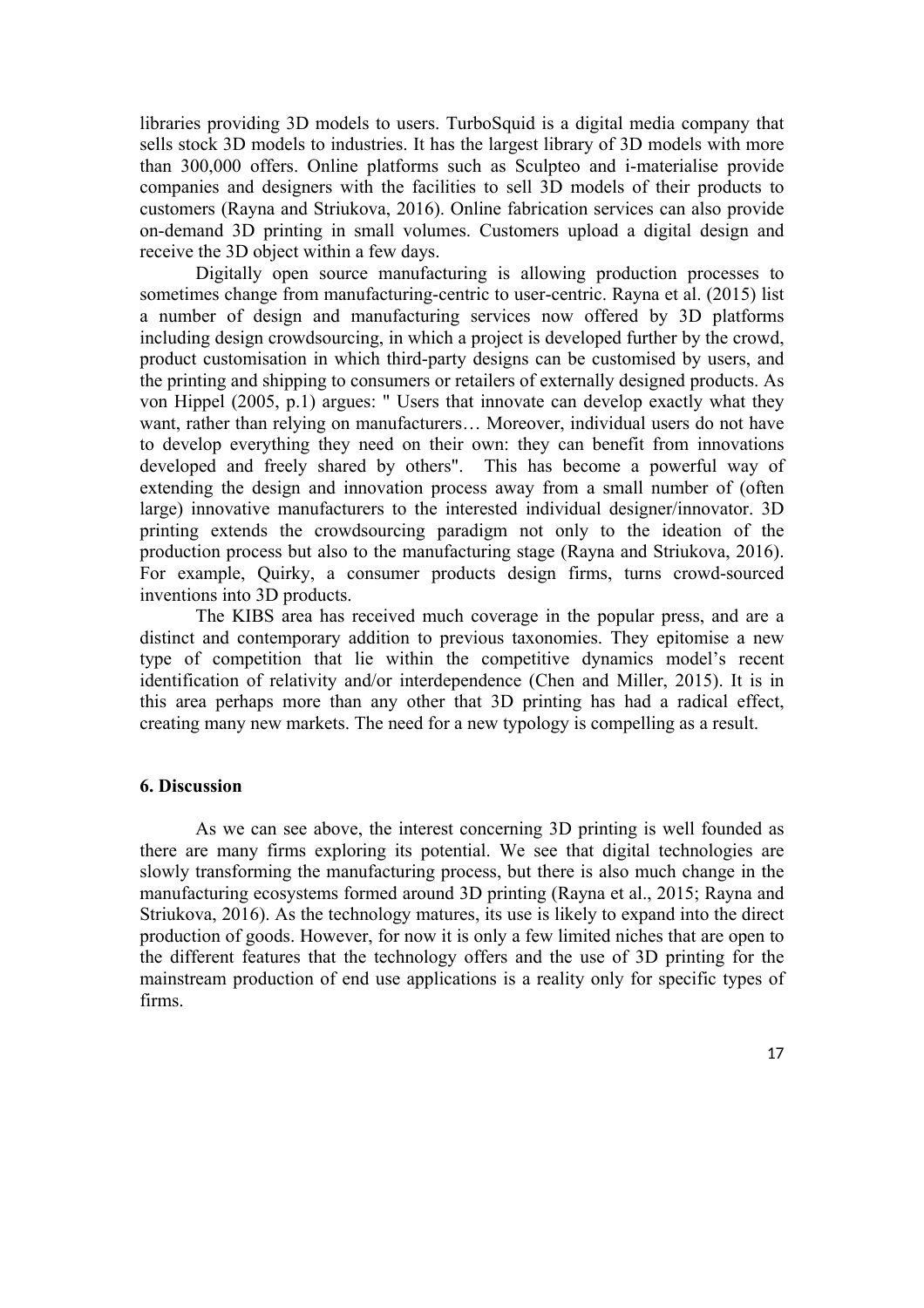The new taxonomy of sectoral patterns of 3D printing presented in Table 3 builds upon elements of previous sectoral classifications. However, previous classifications are incomplete where 3D printing is concerned: our new taxonomy now includes technological content, which determine the possible applications of 3D printing, and consumer involvement in the production process. It also includes a categorization of competitive dynamics between firms in the same industry and also across industries, reflecting the importance of relational competition and interdependence which are characteristic of 3D users' need for cooperation, even from rivals.

Many of the industry sectors that belong in the same sub-group of industry as we describe below have in common only similar levels of technological content. While firms in the supplier-dominated sector allow co-creation and personalisation in addition to their low technological content,, firms in other sectors do not share similar features. The great variety of patterns between firms within the same sub-sector emphasizes the need for a new, more granular, taxonomy.

For traditional firms, as Conner et al. (2014) identify, production volume, customization, and complexity determines whether additive manufacturing is likely to provide an advantage over conventional manufacturing. We found no evidence that this was happening. However, supplier-dominated firms such as those in the apparel industry, jewellery, and footwear sectors, are using 3D printing to make products and to provide personalised. High volume makers such as Nike, choose to customise only limited editions whilst low volumes, such as in jewellery, enables 3D printing for the final product, also with personalisation.

In some industries 3D printing is not likely to replace conventional manufacturing, but will rather be an additional tool for manufacturers (United States Government Accountability Office, 2015). For our class of scale-intensive industries, 3D printing is mostly being used for specialised components and spare parts. Again, 3D printing has historically not been suitable for mass production as it is slow, uneconomical for mass-consumed products (Campbell et al., 2011), and the size of 3D printed objects has been limited to smaller components. As such, firms in industries such as automotives have found it difficult to adopt the technology widely (Ford, 2014).

3D printing has also found a niche application in technological industries with demanding structural and performance requirements. Parts such as automobile or jet engine components need to be reliably and consistently produced (United States Government Accountability Office, 2015). According to Ford (2014, p. 12) "issues with materials, accuracy, surface finish, and certification standards have further limited its use". A critical challenge for additive manufacturing in aerospace is the certification of finished parts and products (Defence IQ, 2016). In that respect it is worth noting that the FAA in 2015 approved the first 3D printed parts for commercial jet engines (GE Reports, 2015). Materials and processes for aerospace must be formally certified and requires thousands of tests, many years to complete, and at a significant cost. Re-qualifications are required for minor changes in the process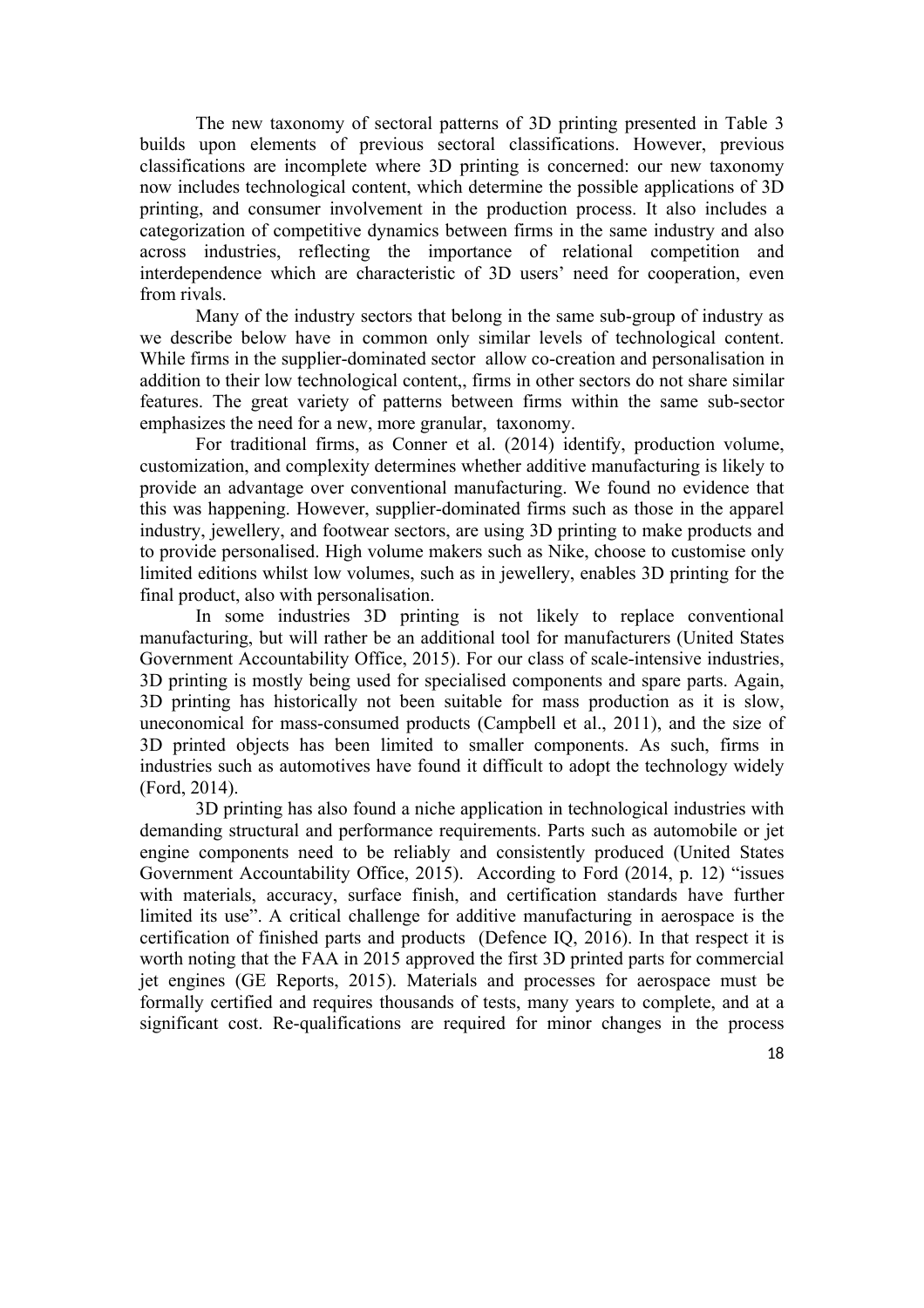(United States Government Accountability Office, 2015). Here the advantages of 3D printing and its rapid prototyping approach give benefits which may not always be exploited as a result.

In contrast with the aerospace industry, which is using the technology to develop only some components, the remaining firms within the science-based industry are advanced adopters of 3D printing end products. For example, the medical industry is using the technology to build customised products. The ability of 3D printing to produce low-volume, customized, and complex goods at a low cost makes its use ideal for the medical industry. However, the high technological content of the industry makes co-creation unlikely.

The evolution of 3D printing has led to the creation of new firms, which are providers of hardware and software as well as design consultancies. These are distinct from the production happening in the supplier-dominated class, and are to a large extent captured by Castellacci's Advanced Knowledge Providers. Ecosystem specialist suppliers need to provide firms with equipment and KIBS with knowledge services. These enabling tool firms have generated the most change in our sample as they are clearly dependent on new business models and are at the forefront of the sharing economy in a way that traditional production based organisations in Pavitt's types are not. In addition 3D printing technologies enable firms to produce on a smallscale, encouraging the development of start-ups. Aspiring entrepreneurs will no longer need the support of a manufacturer to produce their own ideas and individuals will be able to produce their own goods.

The last category we identify from our analysis are online platforms. These are a group within the Advanced Knowledge Providers and give the opportunity to firms, designers or individuals to collaborate in the production process. This is a formalisation of the maker economy and the development of online platforms show that consumers are interested in the personalisation and/or co-creation of products. 3D printing is enhancing the trend of open and user based innovation we have seen for several years.

3D printing enables consumers to intervene at any stage in the production process (Rayna et al., 2015). However, co-creation during the whole innovation process only happens in the case of supplier-dominated industries, design consultancies and online platforms. Empowerment of the so–called maker communities are thriving but up to a certain degree. The long tail of supply (Anderson, 2004) is valid only in a few industries. Industries which can use 3D printing for end products will have the greatest impact. They will have to adjust to the new era of co-creation and/or personalisation and will face competition from designers and new entrant firms as we see in KIBS and online platforms. In contrast, firms using 3D printing mainly for prototyping and tooling will see it have a limited impact, because the technology is placed within the traditional manufacturing process. Therefore, 3D printing will not replace conventional manufacturing for all industries, although it will have an effect on manufacturing ecosystem and value chain.

According to Schumpeter (1936) technological developments always result in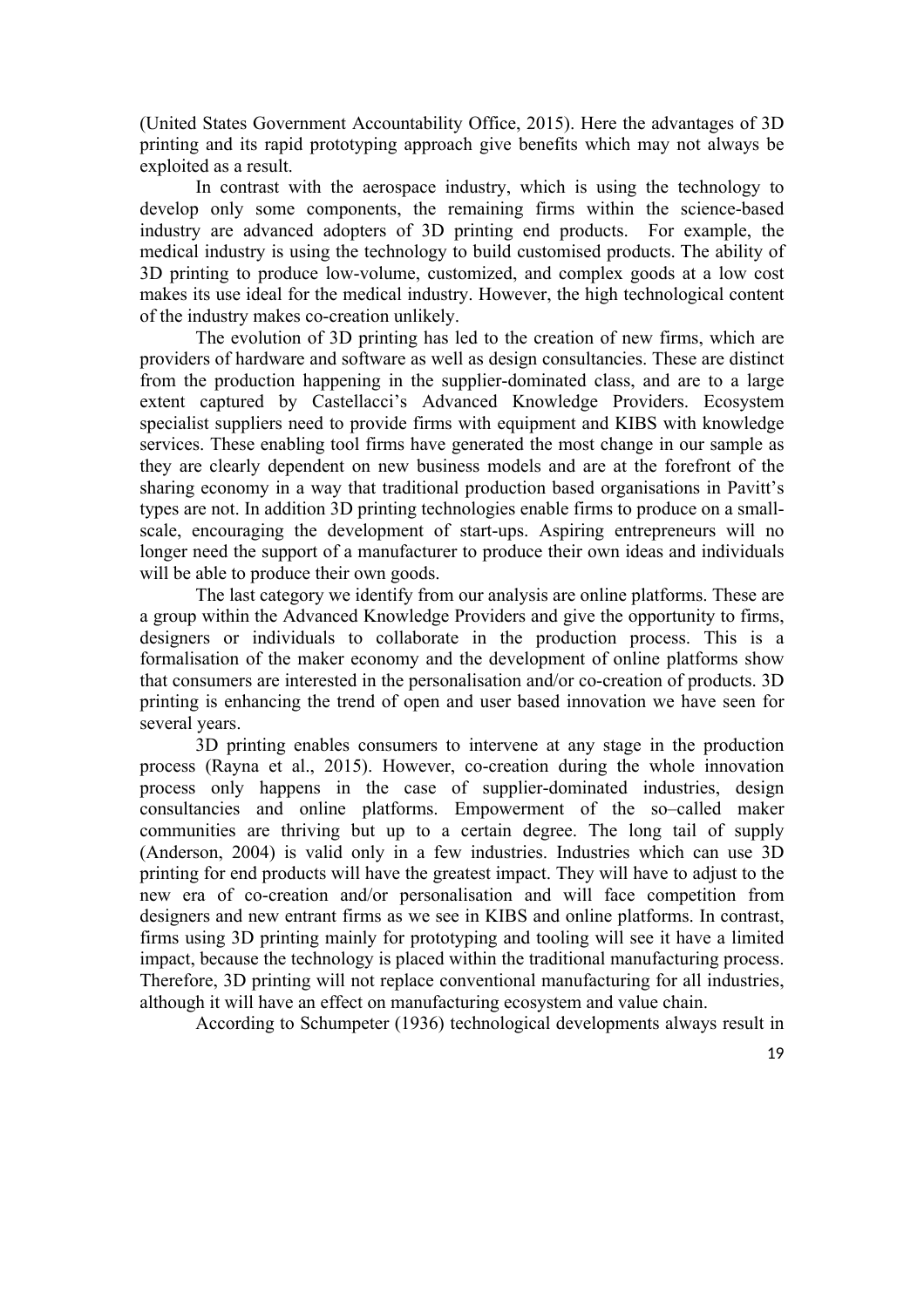high level of competitive activity and change the structure and competitive dynamics of an industrial ecosystem as new firms overthrow established ones. However, what the new ecosystem and industry looks like depends on many factors including how the technology affects competencies, and firms' incentives to invest in it (Sandström, 2016). 3D printing has significant implications for firms within industries with low level of technological content, as co-creation and consumer involvement is high, showing the value of the relative competition, relativity and interdependence dimensions at the heart of the most recent competitive dynamics frameworks (Chen and Miller, 2015). Supplier-dominated industries will face high competition from new entrants but also from specialist suppliers. Hardware and software firms enable individuals to produce their own products having a potential impact on the sales of supplier-dominated firms. Designers that were dependent on manufacturers may take manufacturing in their own hands (Rayna and Striukova, 2016).

As industry boundaries erode, firms are unexpectedly competing with unlikely rivals. Firms from previously adjacent industries are crossing industry borders resulting in intense competitive interactions. The dyadic relationship between a focal firm and its main rival is not sufficient for explaining the competitive behaviour of firms in a 3D world (Zucchini and Kretschmer, 2011), as stressed by historical competitive dynamics models with their reference to action/reaction dyads (e.g. Chen, 1996). Individuals also have the opportunity to open new firms, buy designs from online platforms or print objects locally. The dominant role of the consumer raises challenges for existing companies as it tends to face a 'crowd out' effect (Rayna and Striukova, 2010). Our taxonomy highlights the fundamental role of technological content and consumer involvement in the relative competition, relativity and interdependence dimensions of the competitive dynamics framework. First, sectors are divided according to their technological content. This allows the identification of groups of firms with low technological content and those with high technological content. These groups are subsequently divided into sectors on the basis of the level of consumer involvement. By using these two dimensions in our analysis we come up with five categories of firms: personalisation-dominated, singular science-dominated, customisation-dominated; collaborative science-dominated and intermediarydominated.

Personalisation-dominated firms are characterized by low technological content and a significant level of consumer empowerment. Supplier-dominated firms, including wearing apparel, jewellery and footwear belong to this category. These firms face intense competition from firms outside their own industry.

Singular science-dominated firms. These industries are characterized by a low level of consumer involvement. The industrial borders are clear and competitive dynamics across industrial sectors is non-existent. This category includes motor vehicles and aerospace industry.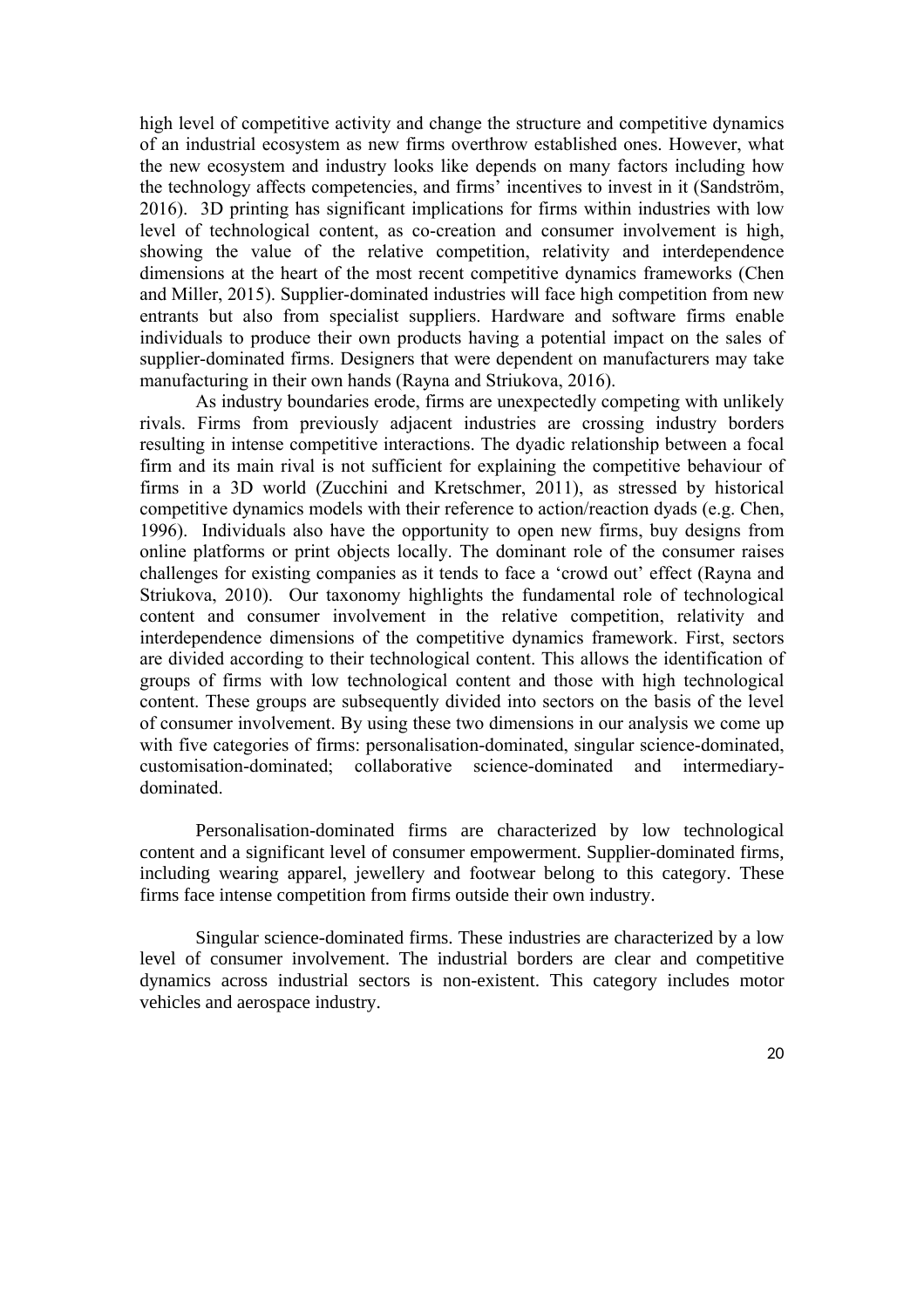Customisation-dominated firms includes the medical, pharmaceutical, and electronics industries. Firms in this category are able to innovate internally. By producing personalised products with the help of 3D printing, this group of industrial sectors faces competition from new entrants but is not affected by convergence and competitive dynamics across industries.

Intermediary-dominated firms enable consumer involvement in the production process. Where they differ from personalisation-dominated firms is in terms of their technological capability and their ability to manage and create technological knowledge. Some KIBS are included in this category, the design consultancies and online platforms. This category intensifies the democratisation of manufacturing and convergence of industries.

Collaborative science-dominated firms constitute a key part of the new 3D printing ecosystem and enables the empowerment of individuals. They produce final goods that allow co-creation in other sectors. In contrast with previous taxonomies, specialised technology suppliers in the 3D printing ecosystem do not provide only intermediary products but also products for end users, increasing competitive tensions with other industries. In terms of their technological content, they are characterized by their significant innovation capacity. This category includes 3D printing materials and equipment and software suppliers.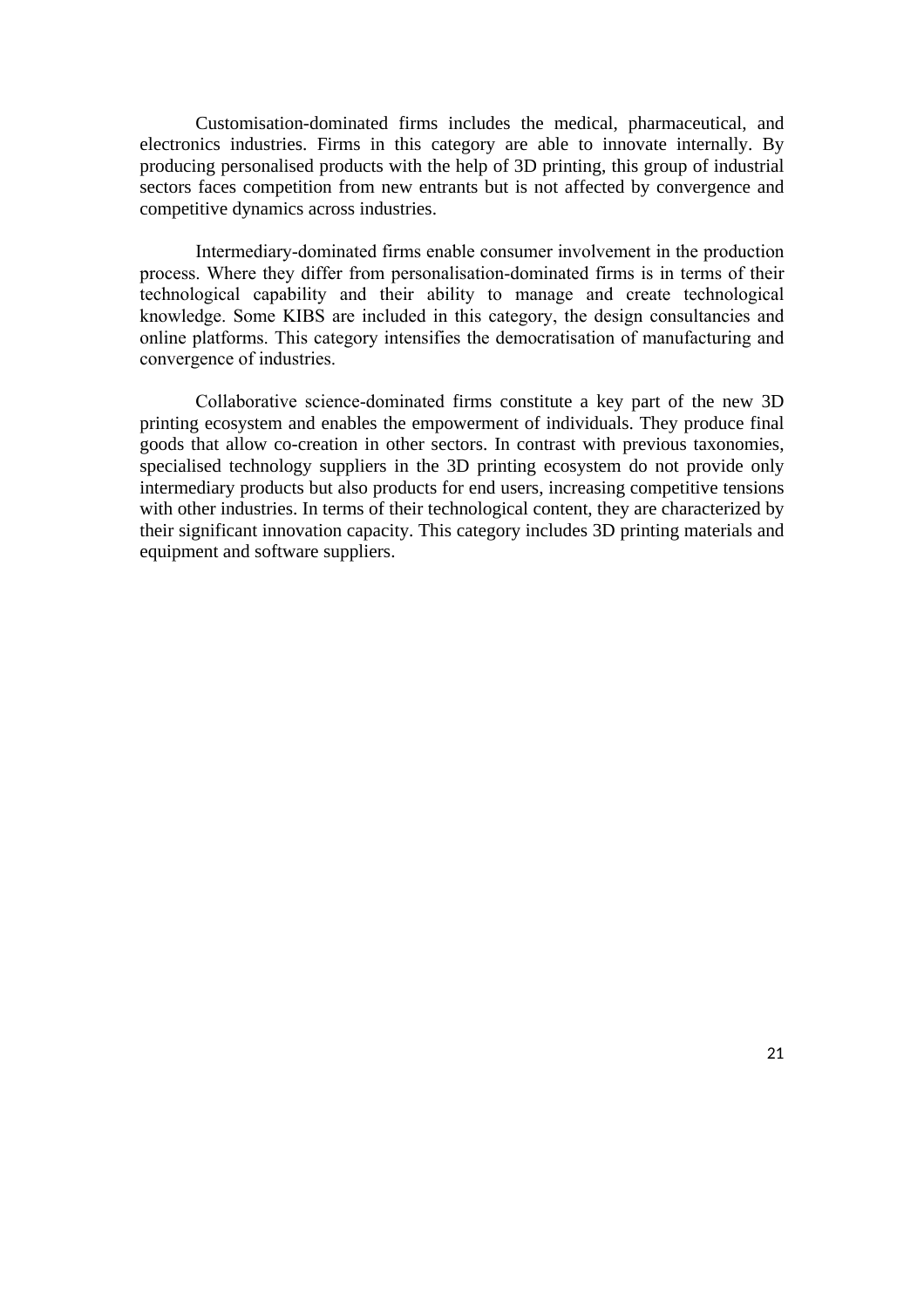### INSERT TABLE 3 ABOUT HERE

Our typology provides a comprehensive framework that accounts for the transformations that occur with the emergence of 3D printing technologies. The taxonomic model suggests that the development of 3D printing technologies has brought significant changes in the division of industrial sectors. Today's consumers expect personalised experiences, and they are increasingly willing to contribute to product development. As demonstrated through our five-group typology each industry must adapt to how consumers can access products in new ways.

Our study also shows that in the current era of digitalisation, firms are less likely to engage in a purely rivalrous form of competition but are more likely to be engaged in a relational or hybrid type of competition, and in this way we additionally contribute to the competitive dynamics literature. Particularly, we have shown that the evolution of the fourth industrial revolution needs dynamic alliances that are being mingled together into a complex ecosystem for the mutual survival and common benefits of the various players. In support of Chen and Miller's (2015) proposition that firms in industries that are nascent or in crisis tend to engage in relational competition, we found that for the successful evolution of 3D printing there needs to be co-development of materials, computer software and 3D printers, all of which are being invented or refined and developed in parallel (Kapetaniou and Rieple, 2017).

3D ecosystem participants have to deal with uncertainties resulting from unknown components in terms of technical feasibility, functionality or qualities that allow them to be combined to create a new solution (Dyer et al., 2014). In addition, the digital age is fundamentally reshaping the structure of firms and industries by combining multiple, previously disparate product systems and industries. Partners which come from radically different industries and organisations, including consumer electronics, online retailing, customers, universities and government agents, are now forming dynamic alliances that enable each participant to thrive.

### **Application to the competitive dynamics model**

Despite the prevalence of the relational perspective in the current evolution of automation technologies our findings suggest that it varies according to industry sector. Although the aim of relational competitive dynamics is to *lift multiple boats*, and the goal is a win-win exchange, we suggest that the cooperative partners in each sector differs, and through using the AMC (Awareness-Motivation-Capability) model of Chen and Miller (2012), in the following section we map our typology of 3D-based industries against the way that they engage in relational competition. The AMC framework allows us to merge our typology with recent theorising on competitive dynamics to identify the different types of cooperative partners (roster of actors), modes, aims and time horizons of competition, and their action toolkits in the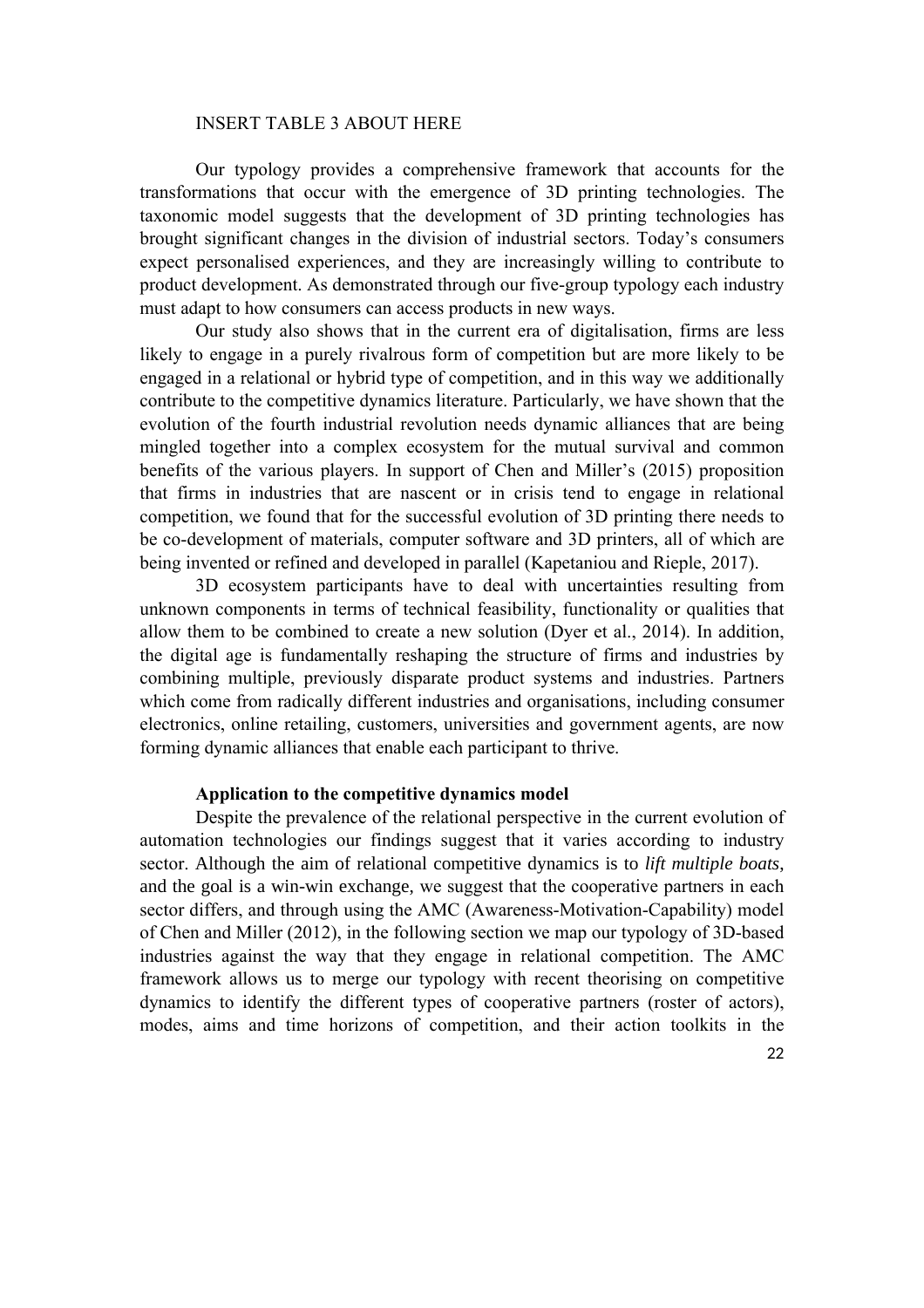category of relational competitive dynamics. This categorisation further allows us to explore how relational competitive dynamics are starting to change as traditional industry boundaries disappear. Within our framework the choice of competition is driven contingently by actors' awareness, motivation and capabilities, mitigated by the industry's characteristics.

## **Type I: Singular Science-, Customisation- and Collaborative Science-dominated**

We argue that the Science-Dominated, Singular Science-Dominated, and Customisation-Dominated industries, due to their higher levels of relational awareness, motivation, and capabilities, are more likely to engage in purely relational competition. Firms in these categories are characterised by high absorptive capacity, which allows them to be more aware of one another's strengths and weaknesses, identify new technological opportunities and create new relationships with other actors (Cohen and Levinthal, 1989; Link and Bauer, 1987). The motivation for the relational mode is to develop innovation, which in these industries is highly complex and long-term increasing the need for interconnectedness in order to make accessible any necessary, but previously unknown, resources (Kapetaniou and Rieple, 2017). There is a scarcity of resources and there is an incentive for firms and institutions to collaborate within and across ecosystems to stimulate widespread innovation.They embrace a range of parties that are relevant not merely to an organization's success, but to the well-being of many organisations and institutions that would be affected by the new technology. Cooperative partners include public institutions such as universities that might be funded to engage in R&D activities, firms within the same industry to contribute to the development of standards and infrastructure, national authority agencies to improve the safety of materials, suppliers to improve the quality of products, and employees to improve skills relevant for efficient use and maintenance of the new equipment. The technological capability of firms in high-tech industries requires an ability to manage relationships with multiple actors, assimilate knowledge spillovers (Rosenkopf and Nerkar, 2001) and transform the fundamental knowledge supplied by various partners into commercial success. In this context, their high technological capabilities is a prerequisite to attract competent technical staff and collaboration partners (Dahlander and Gann, 2010), and needs to be accompanied by capabilities in the awareness and selection of appropriate partners.

### **Type II Personalisation-dominated**

23 We suggest that firms in the Personalisation-Dominated category also engage in relational competition due to their high levels of relational awareness, motivation, and capability. These types of firms are recipients of goods, services and knowledge produced in other industries. As discussed before, these firms are at the final stage of the vertical chain and are often characterized by a low technological content and short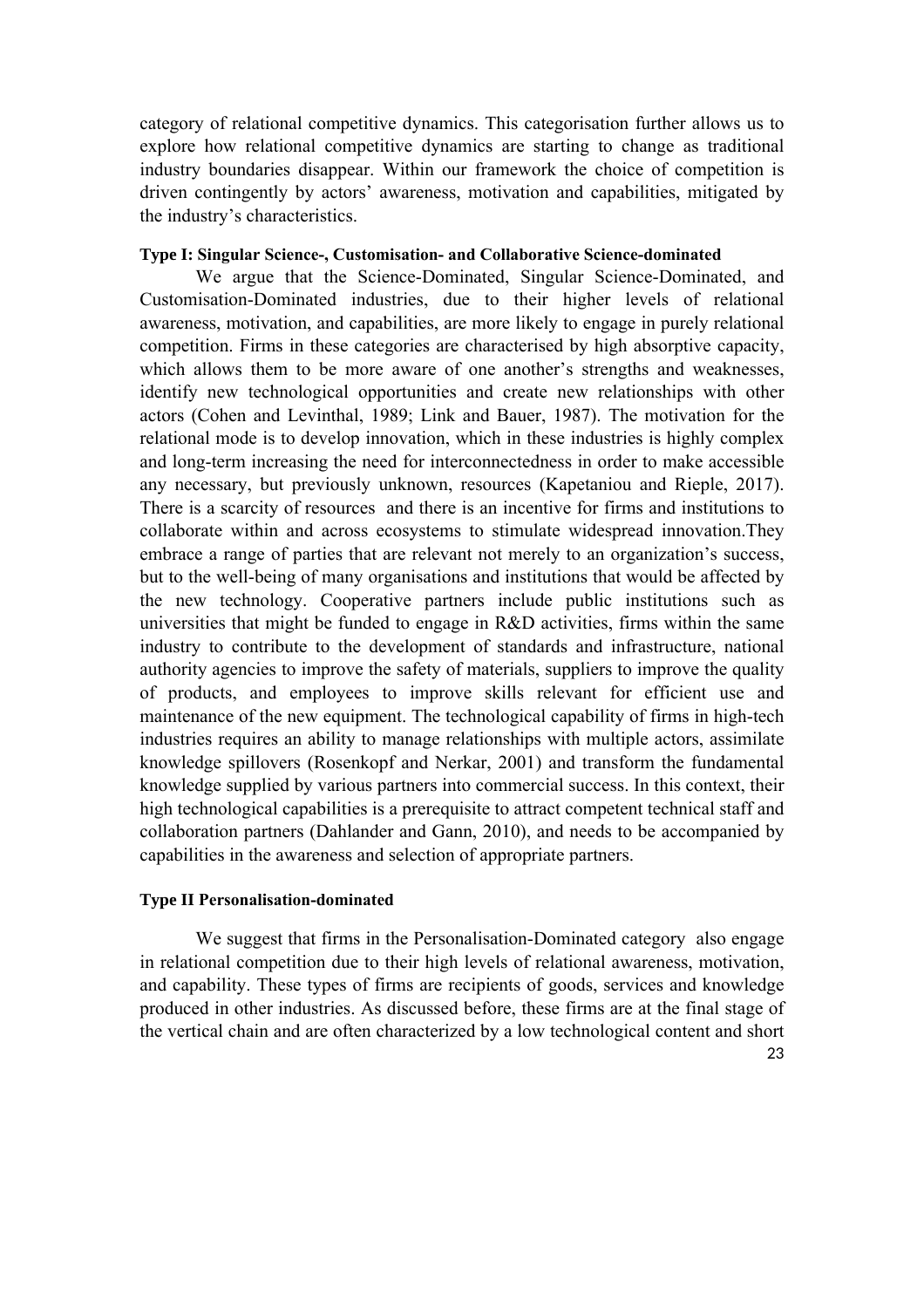time horizons. Their mode of competition, which in the past was typically based on the acquisition of machinery and equipment produced by their suppliers, is nowadays also based on high consumer involvement in the product development process. This is in an era where the democratisation of manufacturing and the number of prosumers is on the rise. Their strong online presence, which underpins co-creation, plays a critical role in enhancing awareness of opportunities for relational conduct. Thus Web 2.0 technologies provide the means for firms to form strategic alliances with key stakeholders, both virtually and interpersonally proximate. The motivation for the relational mode is to collaborate with competitors in related industries such as online platforms and clients which can provide access to the key resources that enable the firm to facilitate co-creation activities. Knowledge partners and users are freely available therefore firms need to develop capabilities in selecting and forming relationships in order to co-develop products.

#### **Type III: Intermediary-dominated**

The Intermediary-Dominated industries intensify the democratisation of manufacturing and enable production processes to change from manufacturing-centric to user-centric. Online platforms and digital designers have introduced a new way for communicating between users, while providing new opportunities for doing business. They represent the supporting base upon which co-creation activities in other sectors can be built, and they continuously upgrade and renew it. The scope of possible interaction partners include suppliers of factors of co-creation such as firms that are often indirect rivals and individuals that may become parties to alliances, as well as public authorities who can tackle impending intellectual property (IP) issues. They combine characteristics of both type I and type II relational competitive dynamics. Using their high absorptive capacity and online presence allows them to become aware of threats from rivals, including individuals or personalization-dominated industries, as well as their potential for collaboration. The motivation is for the firm's product/service to serve as the foundation upon which other actors come together to build their own designs or products. This may be in a synchronous relationship, or can be asynchronous as the platform allows users to interact with the product of the firm without direct interaction with the firm itself. As more users register in the platform or collaborate with a designer, the more valuable their services become. Their online presence enable them to pursue modes of competition that allow them to identify users and at the same time continual improvements and innovations allow them to improve their services and attract diverse users and potential collaborators.

#### **7. Conclusion and implications**

The purpose of this paper was to understand how 3D printing technologies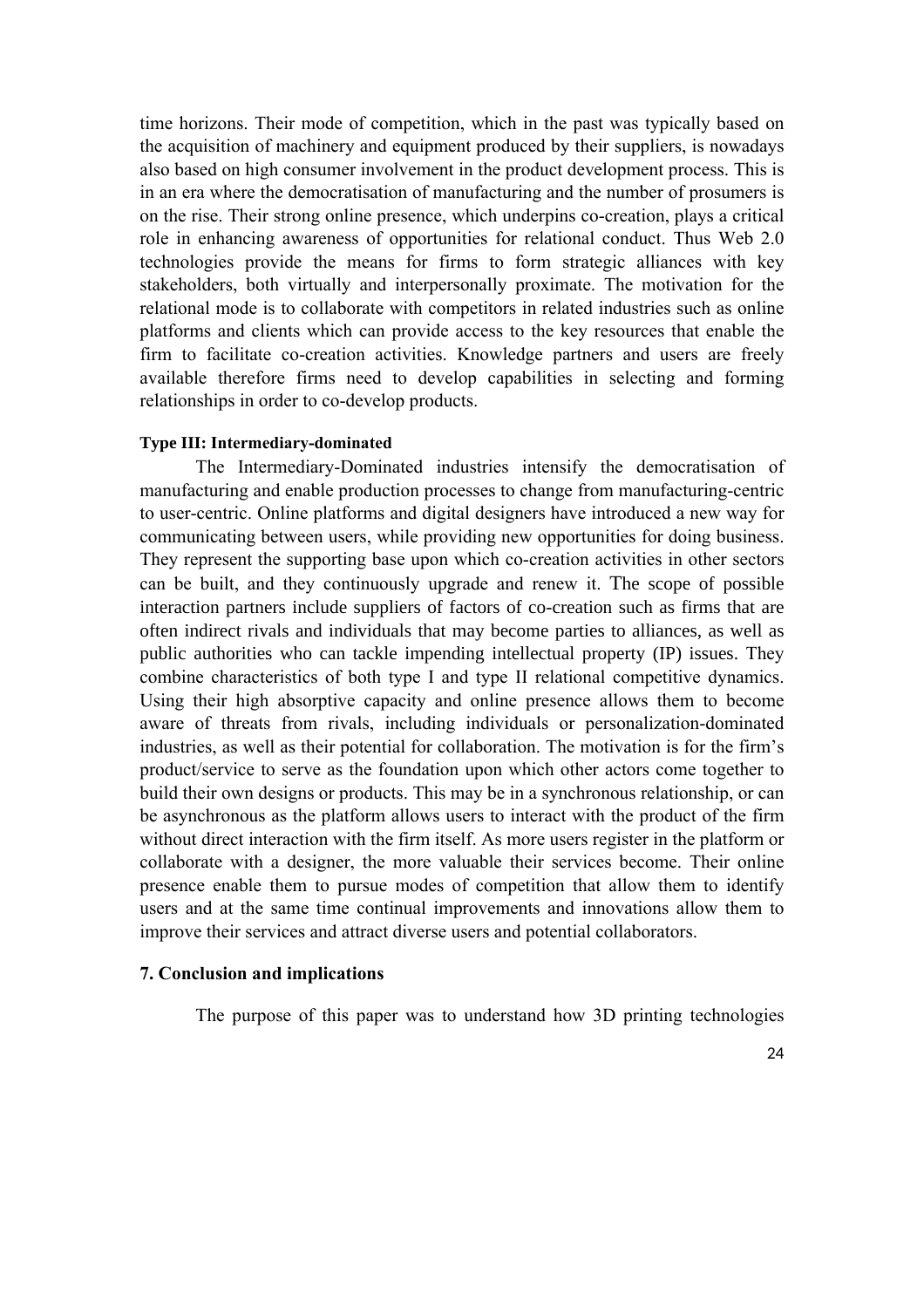have changed the competitive landscape for firms that employ this technology. Based on a systematic review of firms which are users of 3D printing we have developed a new, extended and updated, taxonomy of industry types that facilitates an understanding of how 3D printing has changed the dynamics of competition, product development processes, and sources of competitive advantage in different manufacturing and service sectors. The new taxonomy of sectoral patterns builds upon and combines technological capabilities of firms, an element of previous sectoral classifications, with consumer involvement in the production process as well as incorporating the differences in competition/cooperation, particularly across industries as represented in competitive dynamics' models. The new taxonomy consists of five sectors; personalisation-dominated firms, intermediary-dominated firms, collaborative science-dominated firms, customisation-dominated firms and singular science-dominated, each representing different mixes and stresses on the five fundamental dimensions of the competitive dynamics framework: aims of competition, mode of competing, roster of actors, action toolkit and the time horizon of interaction.

Our study shows that the use of 3D printing for direct manufacturing influences the level of disruption in different industries. Including KIBS in our model, we are able to explore the impact of 3D printing technology in wider areas than just traditional manufacturing. We noticed the major difference between using 3D printing as a production system or as an enabling technology for others in more recently evolved knowledge rich industries. The intermediary-dominated firms and collaborative science-dominated firms lead development by providing tools and modelling systems which allow firms and individuals to exploit their abilities in new areas or more effectively in existing ones. These firms accelerate the do-it-yourself inventing and making (Anderson, 2012).

Sandström (2011) argues that technological developments can result in competitive turbulence and overthrow dominant firms and industries. Susson (2013, p.43) claims that "3D printing is not likely to replace traditional manufacturing methods for most applications - it simply takes too long to print individual objects to make it cost effective on a sufficiently large scale". Our work shows that the level of use of 3D printing for end products, is defining the impact of the technology on the various types of manufacturing firms.

Our study provides a detailed understanding of the level of user involvement in production and the nature of co-creative processes. The level of direct manufacturing and consumer empowerment in each industry will determine the competitive dynamics. Firms which are able to replace conventional manufacturing with 3D printing will have to respond to the impact of technological advances on their sector by introducing customers in the production process. The paper shows that 3D printing will enable the monetising of the 'long tail' (Anderson, 2008) but only in specific industries, and particularly in personalisation-dominated firms and customisation-dominated firms.

The taxonomic model suggests that the development of 3D printing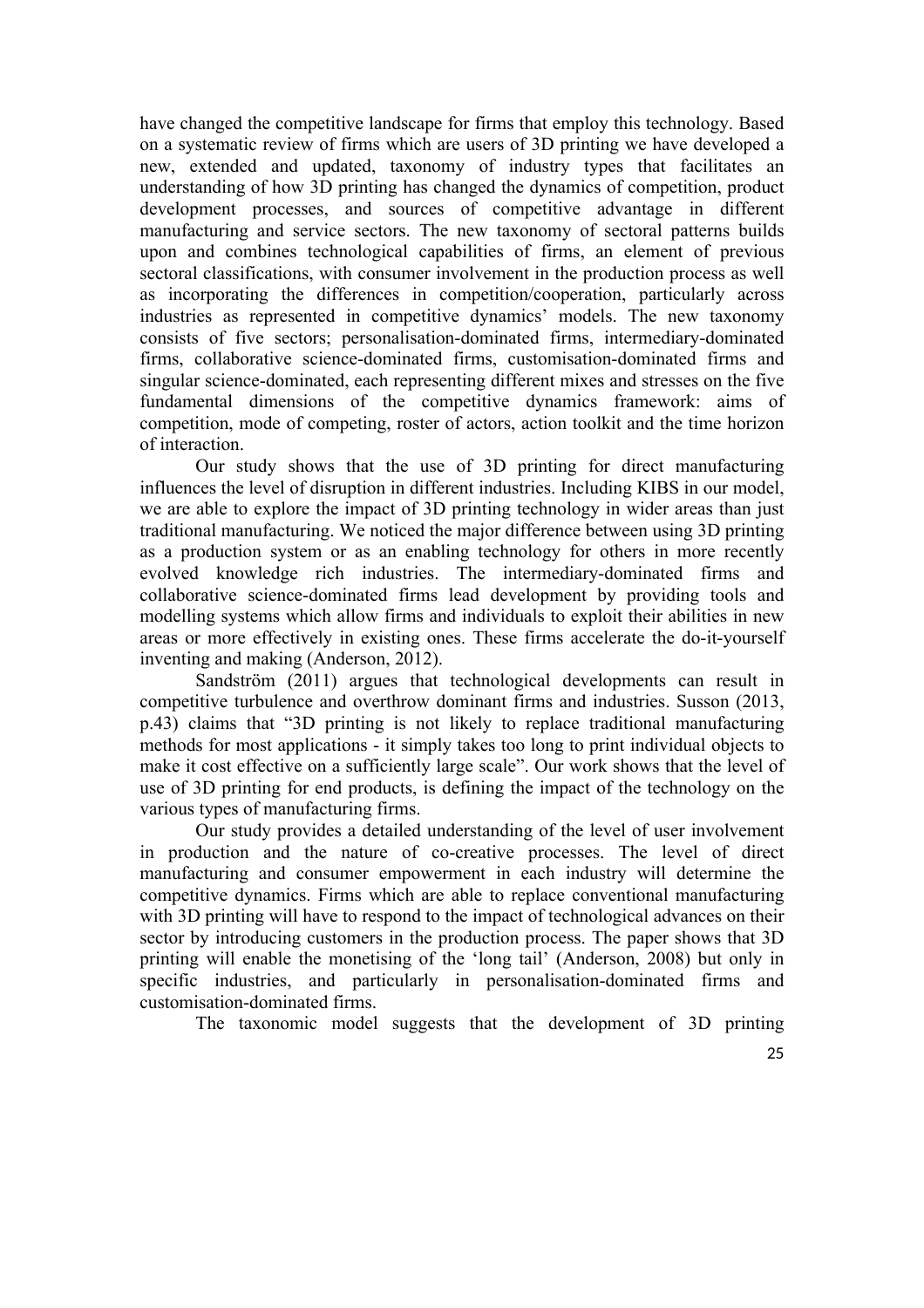technologies has brought significant changes in the division of industrial sectors. The existence of a web of vertical linkages among industries and the specialization of activities in each sector of previous industrial taxonomies is no longer valid. The accessibility of the technology to individuals who are able to fill more of their demands themselves and the participation of customers in the production process is changing the way sectors compete, blurring the boundaries of some industries.

Our study has practical implications. Most firms in most industries will be faced with the need to implement 3D printing technologies to a greater or lesser extent. Firms can locate their industry on the map and begin the process of creating specific strategies for competitive advantage. Some industries, such as singular science-dominated firms, which do not use 3D printing for end products, have financial incentives to adopt the new technology for other applications such as pilot run and the production of specific components. In industries which firms are able to use 3D printing for direct manufacturing of end products, for example personalisation-dominated firms, face intense competitive activity across intermediaries and collaborative science-dominated firms as industry boundaries are becoming less clear. Customers no longer receive value through the purchase of mass customised products. Instead, they interact with firms and online communities in order to have a product that is personalised. 3D printing will provide opportunities for new firms and individuals who can become manufacturers, leading to a crowding-out effect for existing companies. Therefore, firms within industries that allow cocreation and personalisation need to fundamentally alter their value creation infrastructures. Collaborative science-dominated firms need to focus not only on innovators in their industries but also on individuals who would like to produce their own goods and/or start new firms.

3D printing has been tipped as a prospective game-changer and the ability to produce and deliver small quantities, tailor made and complex products more flexibly and rapidly for local customers allows new value creation and business opportunities. That is not to say that all types of manufacturing will be replaced - those that require 'traditional' scaled mass production may benefit less from 3D technologies than others. 3D printing also remains beset by technological issues, including a lack of design skills and material quality issues. Making an object does not only require hardware and software but also advanced knowledge of 3D modelling (CAD) software. Design was previously determined by contextual factors including the size of organisations and its engagement in R&D activity (Roper et al., 2016). However, in the digital world of 3D printing design is fundamental for all organisations. Government policies should support the development of design competencies to enable firms to access appropriate design resources (Roper et al. 2016). Moreover, they need to ensure that firms are aware of the advantages of 3D printing, and promote funding strategies (TEKES, 2015).

Our results suggest areas for future research not least because of the way we gathered our data demanding a more complete future analysis of the evidence. First, this research has only looked at the 3D printing technology impact on industrial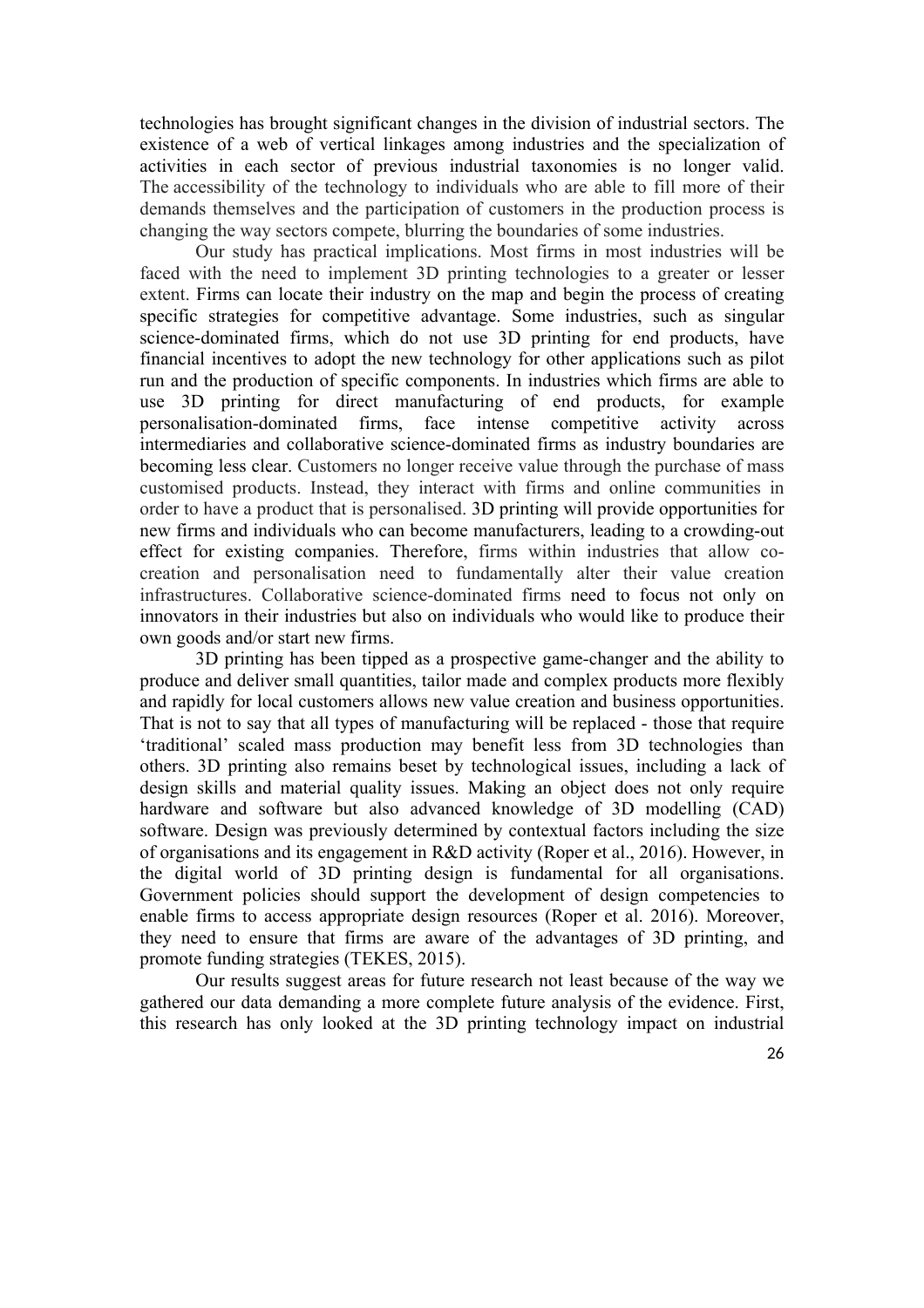taxonomy, and we feel that other digital transformation technologies such as Internet of things or robotics technologies may be able to use the taxonomy. Second, while our findings highlight the impact of 3D printing in different industries using secondary data, there is a need for more in-depth qualitative research. A case study focusing on a particular industry to get more in-depth data for that industry is necessary. Lastly, further research is necessary to understand the relation between national context and 3D printing, and particularly on how countries at different stages on industrial development might exploit different routes to exploit the technology. Different country cases should be analysed to compare the different tactics they use. Such an approach may be useful in more fully understanding the role of innovation policies in the promotion of radical technologies (Kapetaniou and Lee, 2016).

In conclusion we feel that by capturing such a wide range of evidence on how 3D printing is being used allowed us to develop a typology capable of explaining the many areas the technology can impact. Academics can use the typology to plot and build understanding of the mechanisms at work, whilst firms can explore the wider potential of the technology away from just as a direct replacement for existing production processes.

## **References**

Airbus (2016). Innovative 3D printing solutions are "taking shape" within Airbus. [Online]. Available: http://www.airbus.com/newsevents/news-eventssingle/detail/innovative-3d-printing-solutions-are-taking-shape-within-airbus/ [Accessed: 13-Feb-2016].

Anderson, C. (2004). The long tail. Wired, 12 (10).

Anderson, C. (2008). Long tail, the, revised and updated edition: Why the future of business is selling less of more. New York: Hyperion Books.

Anderson, C. (2012). Makers: The new industrial revolution. New York: Crown Business.

Archibugi, D. (2001). Pavitt's taxonomy sixteen years on: a review article. Economics of Innovation and New Technology, 10(5), 415-425.

Baden-Fuller, C., and Haefliger, S. (2013). Business models and technological innovation. Long Range Planning, 46(6), 419-426.

Berman, B. (2012). 3D printing: The new industrial revolution. Business Horizons, 55(2), 155-162.

Boen, B. (2015). Rocket engine injector manufactured with 3D printing machine. [Online]. Available: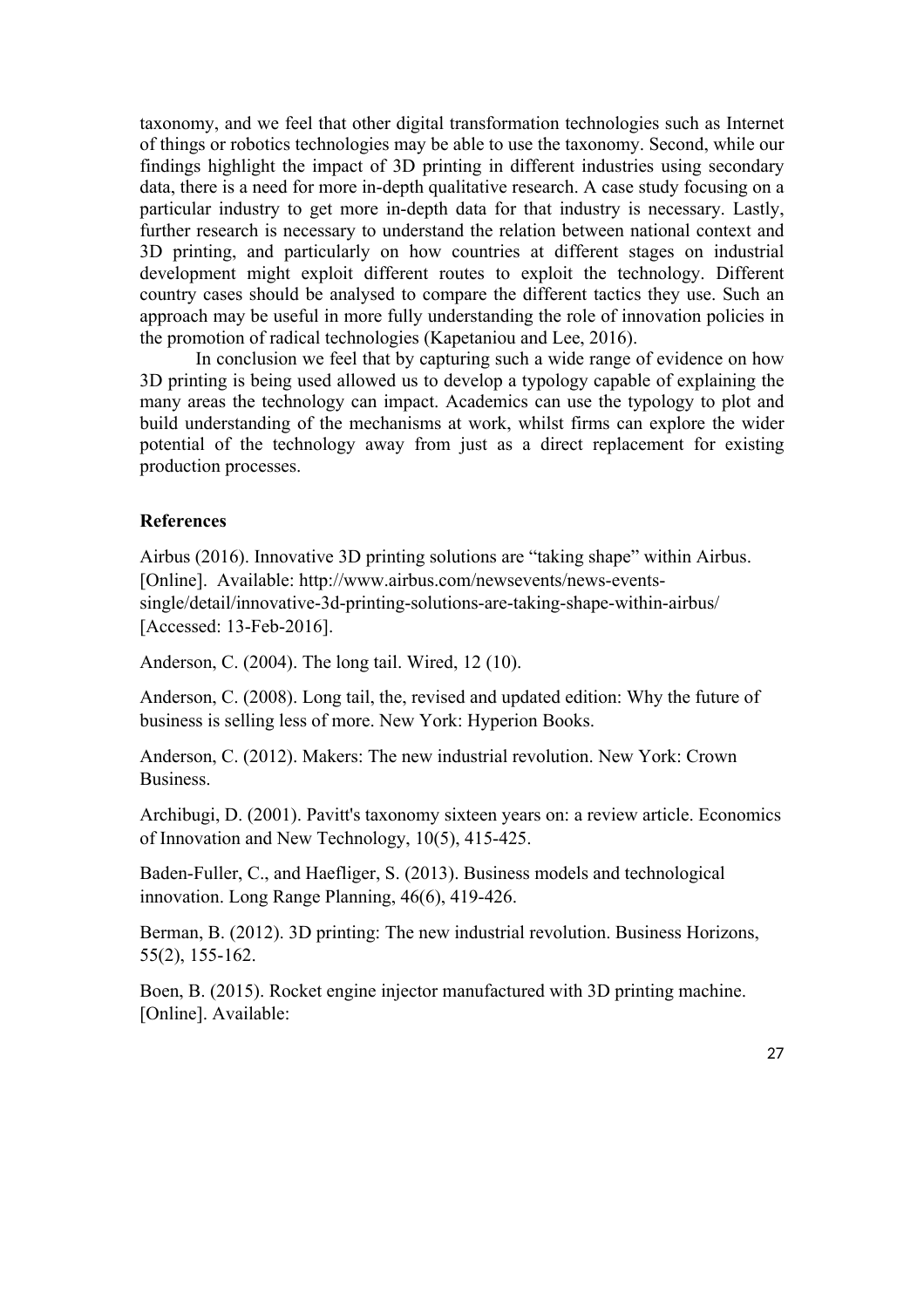https://www.nasa.gov/exploration/systems/sls/multimedia/gallery/3d\_printer\_2.html [Accessed: 25-Feb-2016].

Bogers, M., Hadar, R., and Bilberg, A. (2016). Additive manufacturing for consumercentric business models: Implications for supply chains in consumer goods manufacturing. Technological Forecasting and Social Change, 102, 225-239.

Brooks, G., Kinsley, K., and Owens, T. (2014). 3D printing as a consumer technology business model. International Journal of Management and Information Systems, 18(4), 271.

Campbell, T., Williams, C., Ivanova, O., and Garrett, B. (2011). Could 3D printing change the world? Technologies, potential, and implications of additive manufacturing. Washington DC: Atlantic Council. [Online]. Available http://www.atlanticcouncil.org/publications/reports/could-3d-printing-change-theworld [Accessed: 25-Feb-2016].

Castellacci, F. (2008). Technological paradigms, regimes and trajectories: Manufacturing and service industries in a new taxonomy of sectoral patterns of innovation. Research Policy, 37(6), 978-994.

Chabaud, C. (2016). 3D printed clothes: Fashion designers create wearable garments. [Online]. Available: https://www.sculpteo.com/blog/2016/01/27/making-wearable-3dprinted-clothes/ [Accessed: 10-Jun-2016].

Chen, M. J. (1996). Competitor analysis and interfirm rivalry: Toward a theoretical integration. Academy of Management Review, 21(1), 100-134.

Chen, M. J., and Miller, D. (2012). Competitive dynamics: Themes, trends, and a prospective research platform. The Academy of Management Annals, 6(1), 135-210.

Chen, M. J., and Miller, D. (2015). Reconceptualizing competitive dynamics: A multidimensional framework. Strategic Management Journal, 36(5), 758-775.

Christensen, C. M. (1997). The innovator's dilemma. Boston: Harvard Business School Press.

Christensen, C. M., and Raynor, M. E. (2003). Why hard-nosed executives should care about management theory. Harvard Business Review, 81(9), 66-75.

Cohen, W. M., and Levinthal, D. A. (1989). Innovation and learning: the two faces of R&D. The Economic Journal, 99(397), 569-596.

Cole, W. (2004). Boeing engineers and technologists are constantly developing better ways to design and make products. [Online]. Available: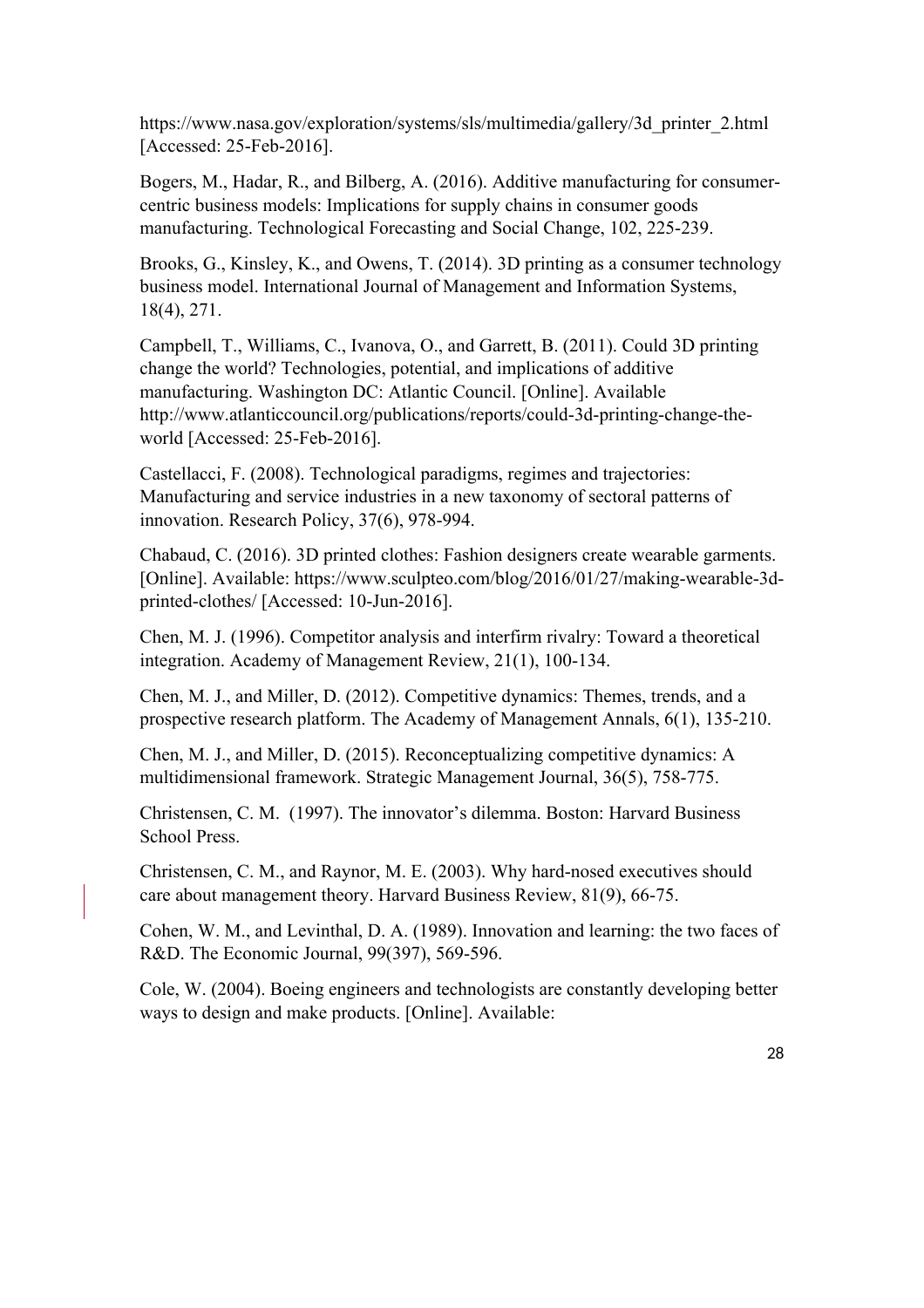http://www.boeing.com/news/frontiers/archive/2004/december/ts\_sf03.html [Accessed: 01-May-2016].

Conner, B. P., Manogharan, G. P., Martof, A. N., Rodomsky, L. M., Rodomsky, C. M., Jordan, D. C., and Limperos, J. W. (2014). Making sense of 3D printing: Creating a map of additive manufacturing products and services. Additive Manufacturing, 1, 64-76.

Cotteleer et al. (2014). 3D Opportunity in Tooling [Online]. Available: http://dupress.com/articles/additive-manufacturing-3d-opportunity-in-tooling/ [Accessed: 15-May-2016].

Dahlander, L., and Gann, D. M. (2010). How open is innovation?. Research policy, 39(6), 699-709.

De Jong, J. P., and de Bruijn, E. (2013). Innovation lessons from 3-D printing. MIT Sloan Management Review, 54(2), 43.

Defence IQ (2016). Additive Manufacturing in Aerospace, Defence & Space Trends and Analysis 2016. [Online]. Available:

https://defencesummits.files.wordpress.com/2016/02/additive-manufacturing-indefence-and-aerospace-analysis-and-trends-20161.pdf [Accessed: 22-May-2016].

Denzin, N. K., and Lincoln, Y. S. (2002). The qualitative inquiry reader. CA: Sage.

Downes, L., and Nunes, P. (2013). The big idea: Big-bang disruption. Harvard Business Review, 1-12.

Earls, A., and Vinod B. (2014). Software innovations: Simplifying the 3Dexpirience.[Online]. Available: http://www.pwc.com/us/en/technologyforecast/2014/3d-printing/features/3d-printing-innovation.html [Accessed: 15-Apr-2016].

Elsworthy, C. (2015). The disconnect between 3D printing software & hardware. [Online] https://3dprint.com/47718/3d-printer-hardware-software/ [Accessed: 20-Feb-2016].

Evangelista, R. (2000). Sectoral patterns of technological change in services. Economics of Innovation and New Technology, 9(3), 183-222.

Firat, A. F., and Venkatesh, A. (1995). Liberatory postmodernism and the reenchantment of consumption. Journal of Consumer Research, 22 (3), 239-267.

Ford (2013). Ford's 3D-Printed Auto Parts Save Millions, Boost Quality. [Online]. Available: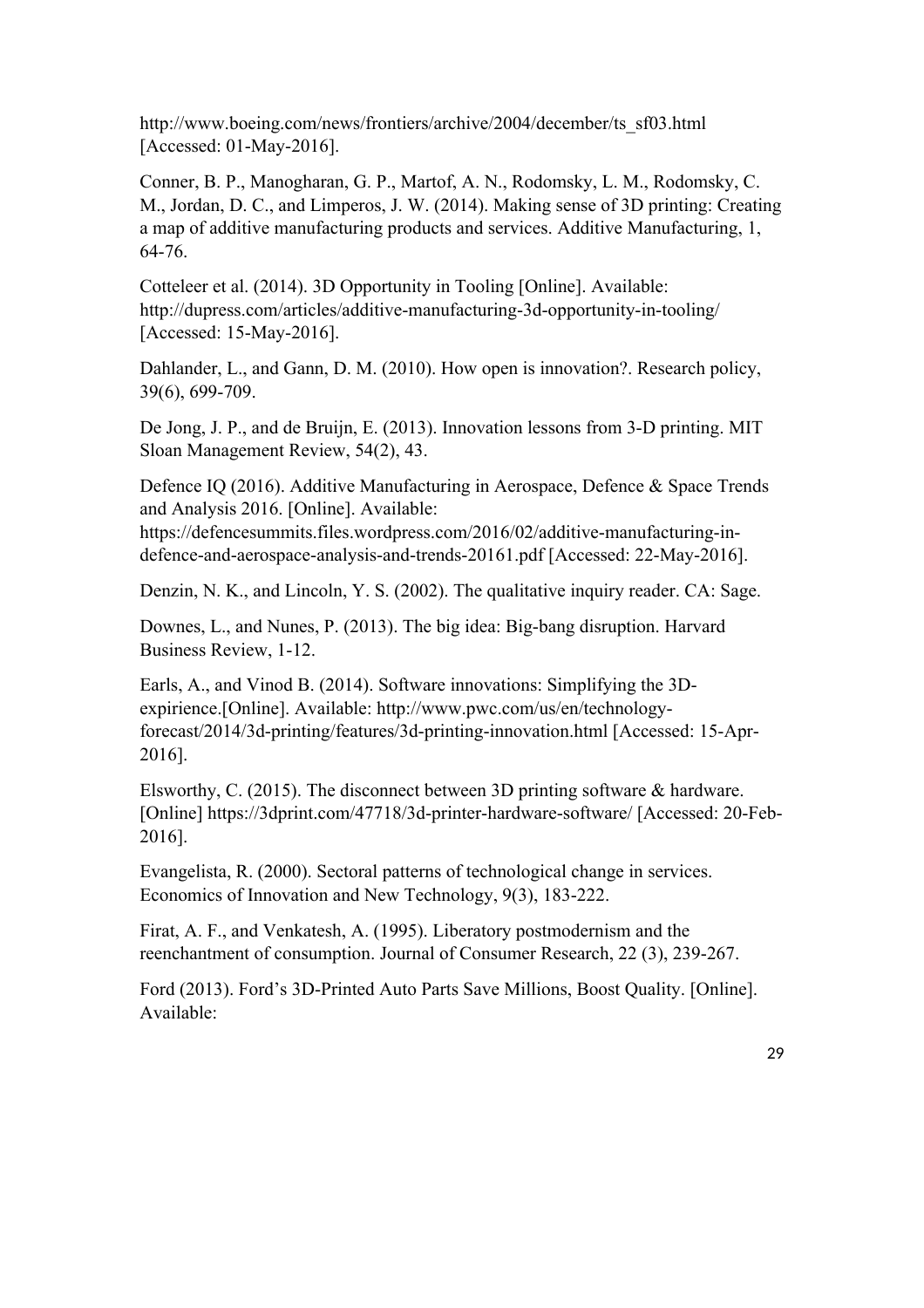https://media.ford.com/content/fordmedia/fna/us/en/news/2013/12/12/ford\_s-3dprinted-auto-parts-save-millions--boost-quality.html [Accessed: 15-Feb-2015].

Ford, S. (2014). Additive Manufacturing Technology: Potential Implications for U.S. Manufacturing. Journal of International Commerce and Economics. [Online]. Available:

http://www.usitc.gov/publications/332/journals/vol\_vi\_article4\_additive\_manufacturi ng\_technology.pdf [Accessed: 10-Mar -2016].

Ford, S., Mortara, L., and Minshall, T. (2016). The emergence of additive manufacturing: introduction to the special issue. Technological Forecasting and Social Change, 102, 156-159.

GE aviation (2015). Additive manufacturing building the future... One layer at a time. [Online]. Available: http://www.geaviation.com/company/additivemanufacturing.html [Accessed: 15-Feb-2016].

GE Reports (2015). The FAA Cleared The First 3D Printed Part To Fly In A Commercial Jet Engine From GE. [Online]. Available: http://www.gereports.com/post/118394013625/these- engineers-3d-printed-a-mini-jetengine-then, [Accessed: 26-May-2015].

Ghemawat, P., and Cassiman, B. (2007). Introduction to the special issue on strategic dynamics. Management Science, 53(4), 529-536.

Gimeno, J., Chen, M. J., and Bae, J. (2006). Dynamics of competitive repositioning: A multidimensional approach. Advances in Strategic Management, 23(1), 399-444.

Grunewald (2015). BMW celebrates 25 years of using 3D printing technology to build cars. [Online]. Available: https://3dprint.com/106539/bmw-25-years-of-3d-tech/ [Accessed: 10-Mar-2016].

Grynol, B. (2013). Disruptive Manufacturing - The effects of 3D Printing. Quebec: Deloitte LLP.

Henderson, R. M., and Clark, K. B. (1990). Architectural innovation: The reconfiguration of existing product technologies and the failure of established firms. Administrative Science Quarterly, 35(1), 9-30.

Hewitt-Dundas, N. (2006). Resource and capability constraints to innovation in small and large plants. Small Business Economics, 26(3), 257-277.

Holmström, J., Hollweg, M., Khajavi, S., and Partanen, J, (2016). The direct digital manufacturing (r)evolution: definition of a research agenda, Operations Management Research, 9(1), 1-10.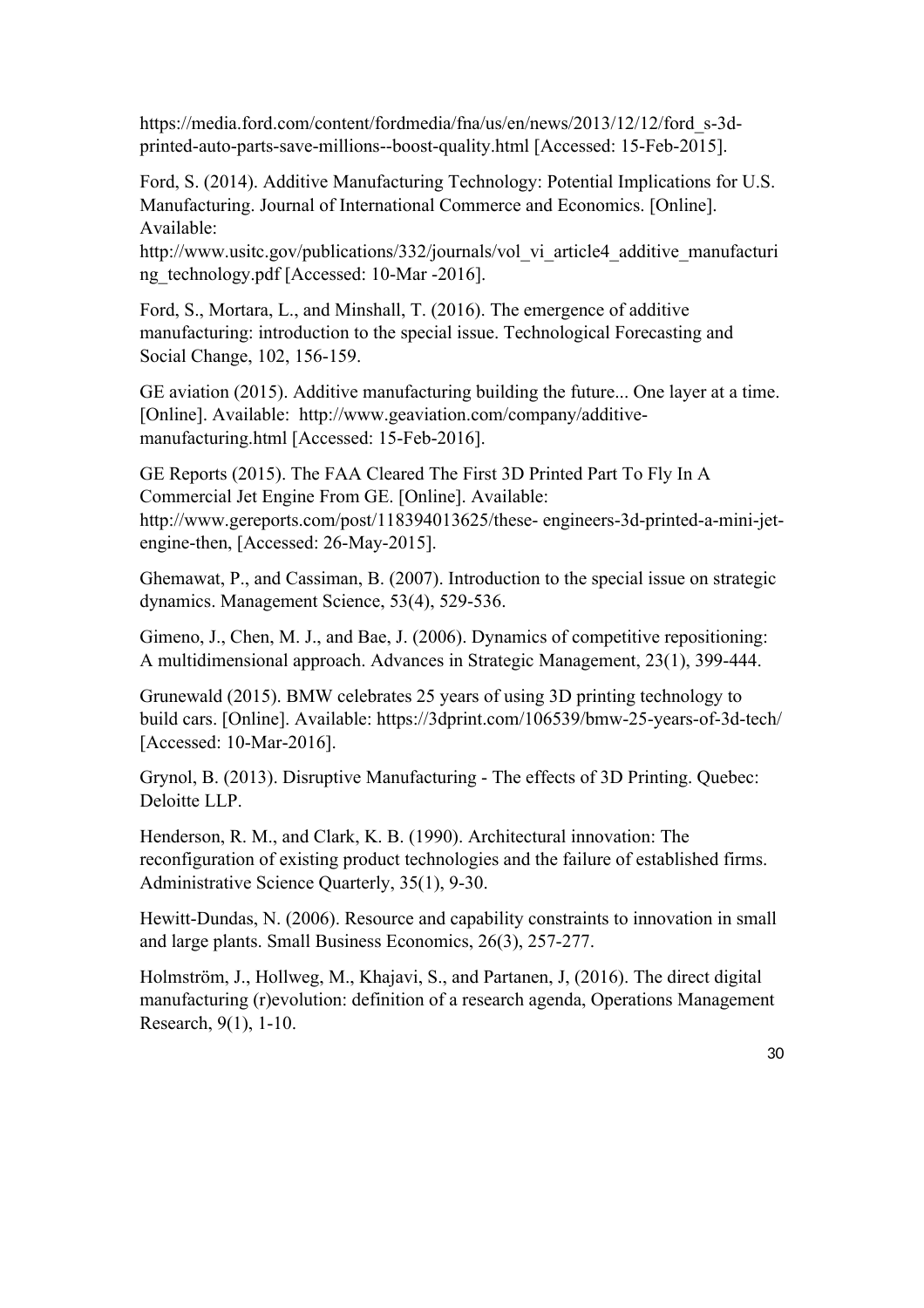Howe, J. (2006). The rise of crowdsourcing. Wired Magazine, 14(6), 1-4.

Jia, F., Wang, X., Mustafee, N., and Hao, L. (2016). Investigating the feasibility of supply chain-centric business models in 3D chocolate printing: A simulation study. Technological Forecasting and Social Change, 102, 202-213.

Jopson, B. (2013). New stamping ground for Nike and Adidas as 3D shoes kick off.[Online]. Available: http://www.ft.com/intl/cms/s/0/1d09a66e-d097-11e2- a050- 00144feab7de.html#axzz3DnniBpns/ [Accessed: 13-Feb-2016].

Kaelin (2013). Yuima Nakazato releases new 3D printed fashion collection. [Online]. Available: http://www.3dprinterworld.com/article/yuima-nakazato-releases-new-3dprinted-fashion-collection [Accessed: 10-Mar-2016].

Kapetaniou, C., and Lee, S. H. (2016). A framework for assessing the performance of universities: The case of Cyprus. Technological Forecasting and Social Change. (doi:[https://doi.org/10.1016/j.techfore.2016.03.015\)](https://doi.org/10.1016/j.techfore.2016.03.015).

Kapetaniou, C., and Rieple, A. (2017, January). The role of business ecosystems in the building of disruptive innovations. In Academy of Management Proceedings (Vol. 2017, No. 1, p. 15200). Academy of Management.

Lewin, A.Y., and Massini, S. (2003). Knowledge Creation and Organizational Capabilities of Innovating and Imitating Firms. In H. Tsoukas and N. Mylonopoulos (Eds.), Organizations as Knowledge Systems (pp. 209-237). Hampshire: Palgrave.

Li, Y., Jia, G., Cheng, Y., and Hu, Y. (2017). Additive manufacturing technology in spare parts supply chain: a comparative study. International Journal of Production Research, 55(5), 1498-1515.

Link, A. N., and Bauer, L. L. (1987). An economic analysis of cooperative research. Technovation, 6(4), 247-260.

Lockheed Martin (2014). Additive Manufacturing and a New Revolution in Design Engineering. [Online]. Available:

http://www.lockheedmartin.co.uk/us/news/features/2014/additive-manufacturing.html [Accessed: 20-Feb-2016].

Manyika, J., Chui, M., Bughin, J., Dobbs, R., Bisson, P., and Marrs, A. (2013). Disruptive technologies: Advances that will transform life, business, and the global economy. New York: McKinsey Global Institute.

Marshall, M. N. (1999). Improving quality in general practice: qualitative case study of barriers faced by health authorities. British Medical Journal, 319(7203), 164-167.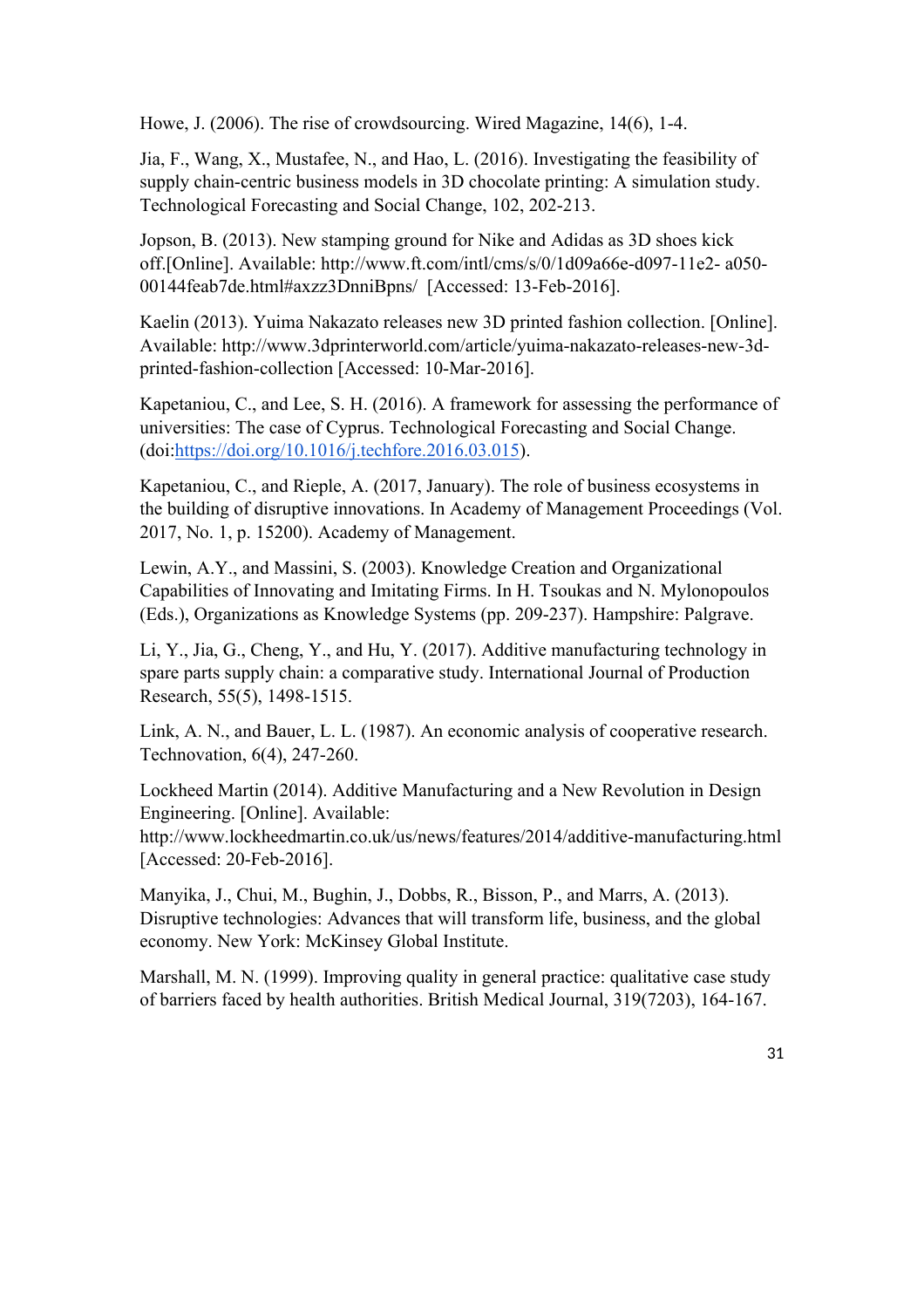Mendoza, H. R. (2015). Aprecia's 3D printed zipdose tablets earn FDA approval. [Online]. Available: https://3dprint.com/86534/3d-printed-zipdose-fda/ [Accessed: 13-Feb-2016].

Miles, I. (1993). Services in the new industrial economy. Futures, 25(6), 653-672.

Miozzo, M., and Soete, L. (2001). Internationalization of services: a technological perspective. Technological Forecasting and Social Change, 67(2), 159-185.

Naitove (2015). Additive manufacturing is the new normal [Online]. Available: http://www.additivemanufacturing.media/articles/additive-manufacturing-is-the-newnormal(2) [Accessed: 15-Mar-2016].

Nike (2014). FY 2014 Q3 earnings release conference call transcript. [Online]. Available:

http://www.sec.gov/Archives/edgar/data/32018[7/000032018714000023/a8 kq3fy14erccexhibit991.htm [Accessed: 20-Feb-2016).

Nike (2015). Nike Investor Meeting. [Online]. Available: http://s1.q4cdn.com/806093406/files/events/Documents/Eric-Sprunk\_Final-Transcript-with-images.pdf [Accessed: 20-Feb-2016].

O' Connor, C. (2014). How a jewelry company is making \$250,000 pieces using 3d printing and google earth. [Online].

http://www.forbes.com/sites/clareoconnor/2014/02/28/how-a-jewelry-company-ismaking-250000-pieces-using-3d-printing-and-google-earth/#7ef1131ded7b [Accessed: 15-May-2016].

Patton, M. Q. (1980). Qualitative evaluation methods. Beverly Hills.

Pavitt, K. (1984). Sectoral patterns of technical change: towards a taxonomy and a theory. Research Policy, 13(6), 343-373.

Pavitt, K. (1998). Technologies, products and organization in the innovating firm: what Adam Smith tells us and Joseph Schumpeter doesn't. Industrial and Corporate Change, 7(3), 433-452.

Petrick, I. J., and Simpson, T. W. (2013). 3D printing disrupts manufacturing: how economies of one create new rules of competition. Research-Technology Management, 56(6), 12-16.

Petrovic, V., Vicente Haro Gonzalez, J., Jorda Ferrando, O., Delgado Gordillo, J., Ramon Blasco Puchades, J., and Portoles Grinan, L. (2011). Additive layered manufacturing: sectors of industrial application shown through case studies. International Journal of Production Research, 49(4), 1061-1079.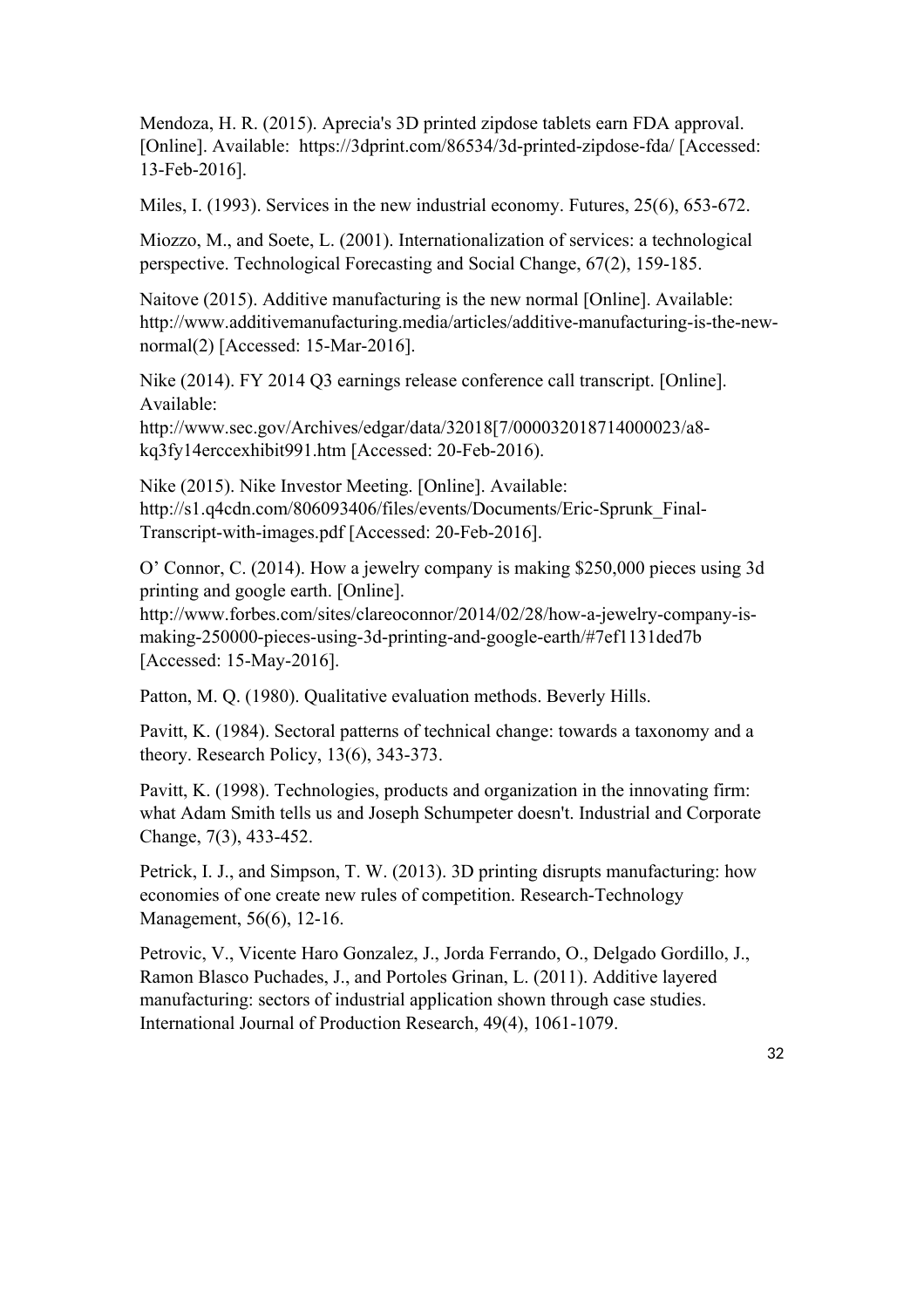Piller, F. T., Weller, C., and Kleer, R. (2015). Business Models with Additive Manufacturing—Opportunities and Challenges from the Perspective of Economics and Management. In C. Brecher (Ed.), Advances in Production Technology (pp. 39– 48). Cham: Springer International Publishing.

Prahalad, C. K., and Ramaswamy, V. (2004). Co-creation experiences: The next practice in value creation. Journal of Interactive Marketing, 18(3), 5-14.

Rayna, T., and Striukova, L. (2015). Open innovation 2.0: is co-creation the ultimate challenge?. International Journal of Technology Management, 69(1), 38-53.

Rayna, T., and Striukova, L. (2010). Large-scale open innovation: open source vs. patent pools. International Journal of Technology Management, 52(3/4), 477-496.

Rayna, T., and Striukova, L. (2016). From rapid prototyping to home fabrication: How 3D printing is changing business model innovation. Technological Forecasting and Social Change, 102, 214-224.

Rayna, T., Striukova, L., and Darlington, J. (2015). Co-creation and user innovation: The role of online 3D printing platforms. Journal of Engineering and Technology Management, 37, 90-102.

Reeves, P., and Mendis, D. (2015). The current status and impact of 3D printing within the industrial sector: an analysis of six case studies. London: UK Intellectual Property Office.

Ritzer, G., and Jurgenson, N. (2010). Production, Consumption, Prosumption The nature of capitalism in the age of the digital 'prosumer'. Journal of Consumer Culture, 10(1), 13-36.

Roper, S., Micheli, P., Love, J. H., and Vahter, P. (2016). The roles and effectiveness of design in new product development: A study of Irish manufacturers. Research Policy, 45(1), 319-329.

Rosenkopf, L., and Nerkar, A. (2001). Beyond local search: boundary‐spanning, exploration, and impact in the optical disk industry. Strategic Management Journal, 22(4), 287-306.

Royal Academy of Engineering (2014). Additive manufacturing: Opportunities and constraints. [Online]. Available:

http://www.raeng.org.uk/publications/reports/additive-manufacturing. [Accessed: 30- Feb-2016].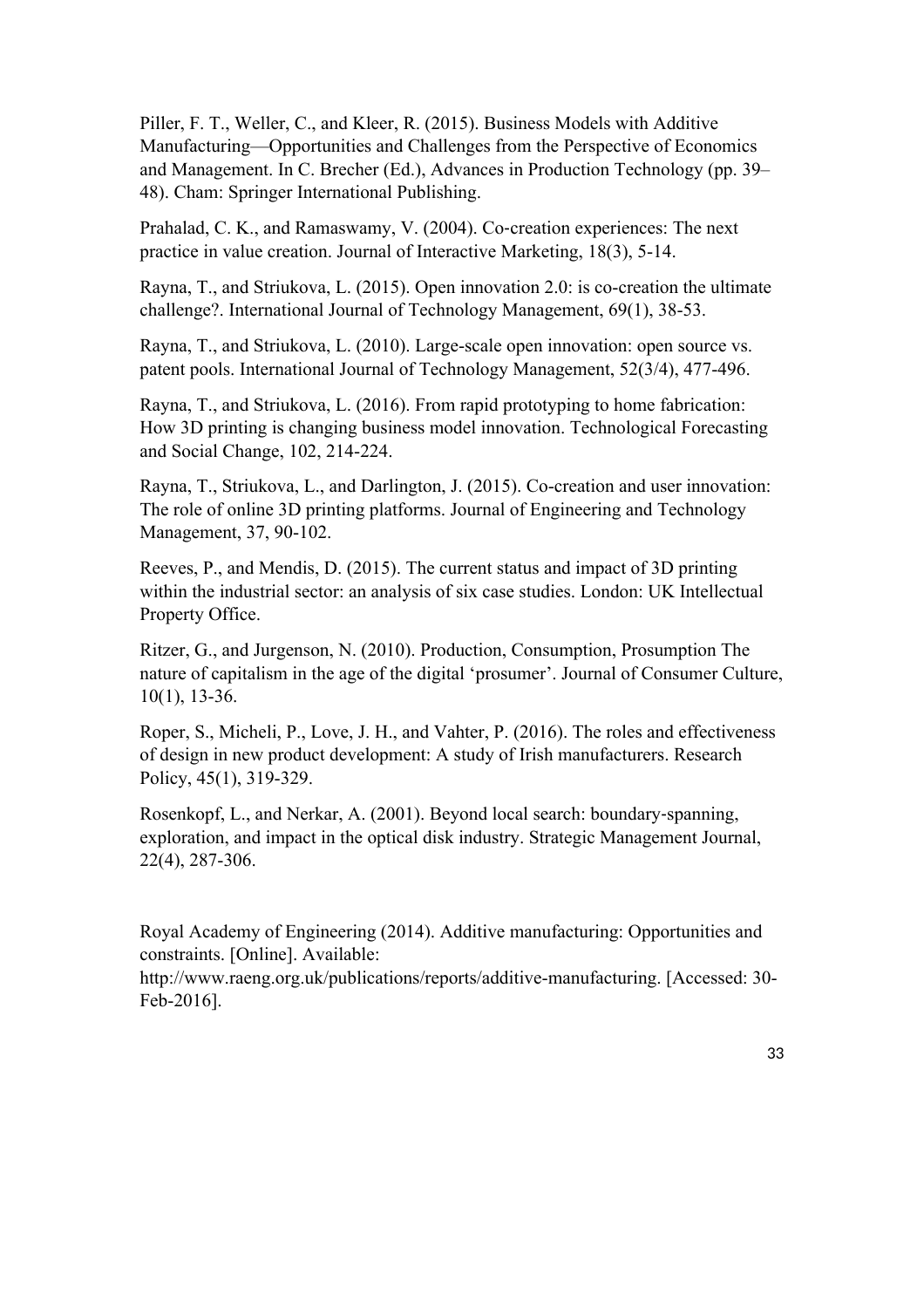Sandström, C. (2011). Hasselblad and the shift to digital imaging. IEEE Annals of the History of Computing, 33(3), 55-66.

Sandström, C. (2016). The non-disruptive emergence of an ecosystem for 3D Printing—Insights from the hearing aid industry's transition 1989–2008. Technological Forecasting and Social Change, 102, 160-168.

Schmidt, G. M., and Druehl, C. T. (2008). When is a disruptive innovation disruptive?. Journal of Product Innovation Management, 25(4), 347-369.

Schumpeter, J. A. (1936). Review of Keynes's general theory. Journal of the American Statistical Association, 31, 791-795.

Schumpeter, J. A. (1939). Business Cycles. New York: McGraw-Hill.

Schumpeter, J.A. (1942). Capitalism,Socialism and Democracy. New York: Harper & Row.

Standard, A. S. T. M. (2012). Standard terminology for additive manufacturing technologies. West Conshohocken, PA: ASTM International.

Statista (2015). Ranking of the 20 companies with the highest spending on research and development in 2015 (in billion U.S. dollars). [Online]. Available: http://www.statista.com/statistics/265645/ranking-of-the-20-companies-with-thehighest-spending-on-research-and-development/ [Accessed: 25-May-2015].

Susson, M. A. (2013). Watch the world "burn": Copyright, micropatent and the emergence of 3D printing. Social Science Research Network. [Online]. Available: http://ssrn.com/abstract=2253109 [Accessed: 30-May-2016].

TEKES (2015). Policy Brief: 3D Printing for Industrial Innovation. [Online]. Available: https://www.tekes.fi/globalassets/global/ohjelmat-japalvelut/kampanjat/innovaatiotutkimus/policybrief\_6\_2015\_admani.pdf [Accessed: 25-Feb-2015].

Thomas, D. R. (2006). A general inductive approach for analyzing qualitative evaluation data. American Journal of Evaluation, 27(2), 237-246.

United States Government Accountability Office (2015). 3D Printing: Opportunities, challenges and policy implications of additive manufacturing. [Online]. Available: http://www.gao.gov/assets/680/670960.pdf [Accessed: 10-Apr-2016].

Von Hippel, E., (2005). Democratizing innovation: The evolving phenomenon of user innovation. Journal für Betriebswirtschaft, 55(1), 63-78.

Wohlers T. (2012). Additive Manufacturing and 3D Printing State of the Industry.

34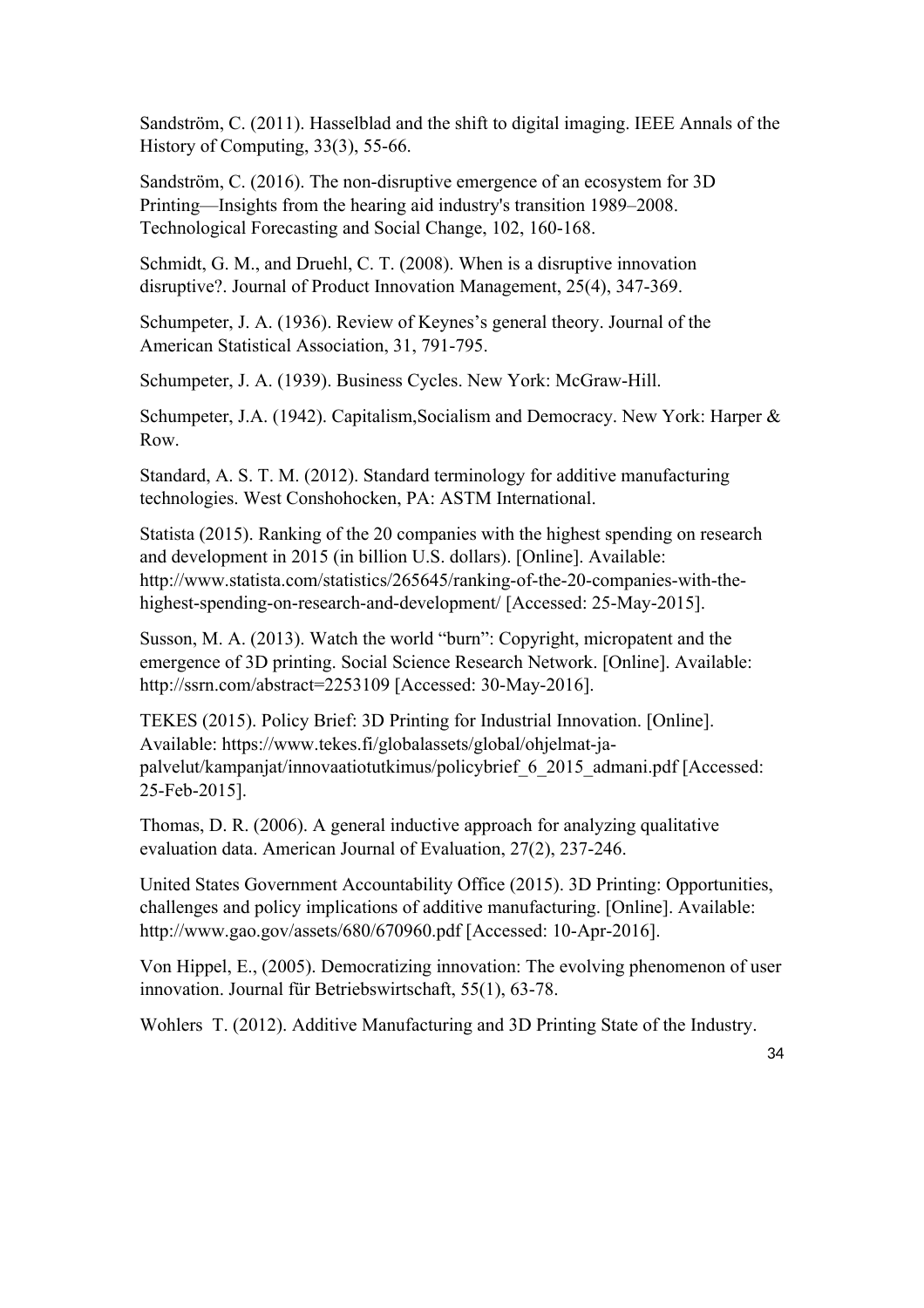Annual Worldwide Progress Report. Colorado: Wohlers Associates.

Wohlers, T. (2014). Tracking Global Growth in Industrial-Scale Additive Manufacturing. 3D Printing and Additive Manufacturing, 1(1), 2-3.

Wohlers (2017). Wohlers Report. Colorado: Wohlers Associates. [Online]. Available: http://www.cadalyst.com/hardware/3d-printers/wohlers-report-findsslower-overall-growth-more-competition-3d-printing-space-3 [Accessed: 17-Aug-2017].

Zucchini, L., and Kretschmer, T. (2011). Competitive pressure: Competitive dynamics as reactions to multiple rivals, paper presented at Annual Meeting of the Academy of Management, St. Antonio, Texas.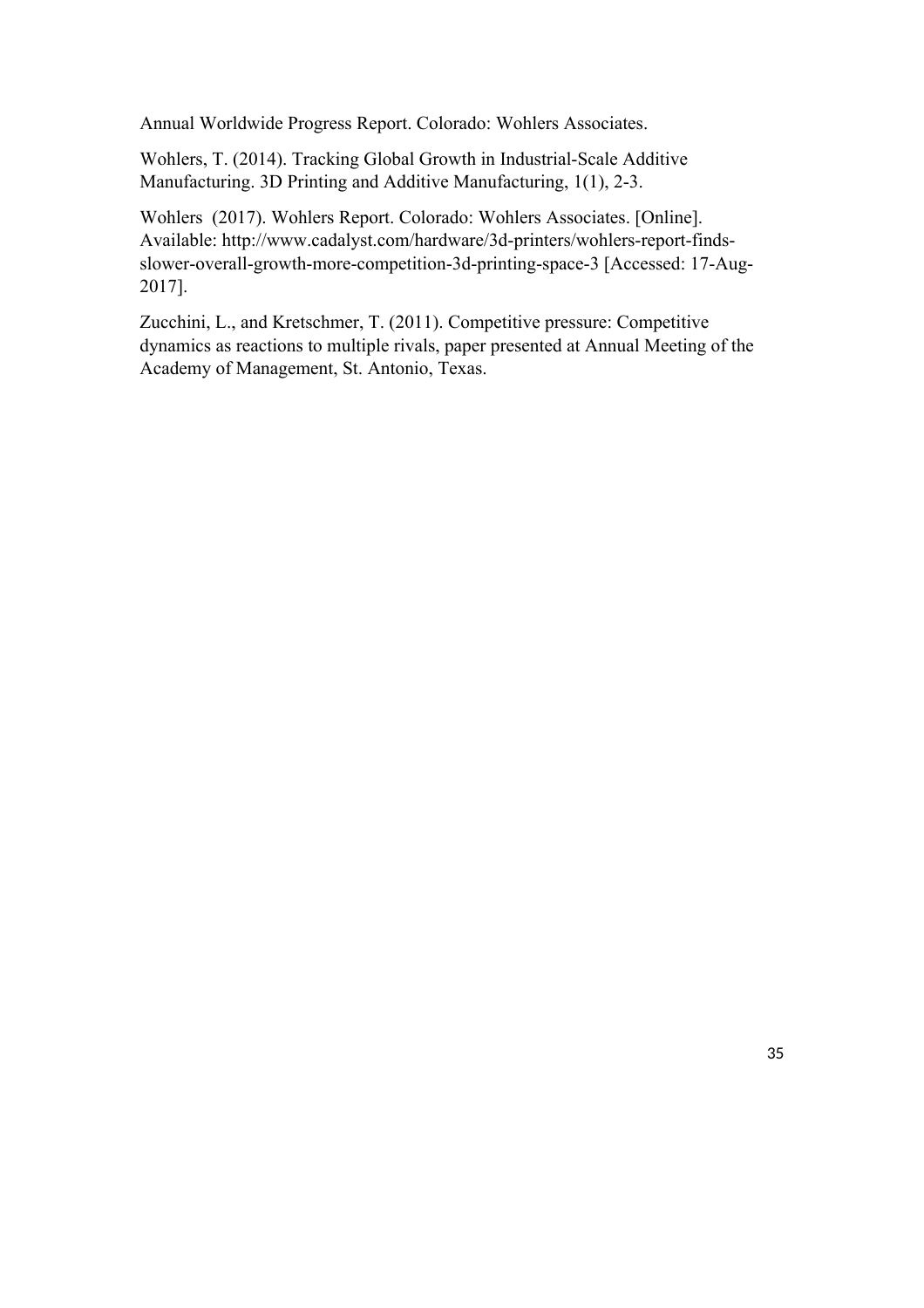

## **Figure 1.**

Percentage of usage of the technology per application and revenue in US\$ billion per industrial application (Source: Wohlers 2000 to 2014 adapted in TEKES 2015 - Teknologian Kehittämiskeskus [the Finnish Funding Agency for Technology and Innovation])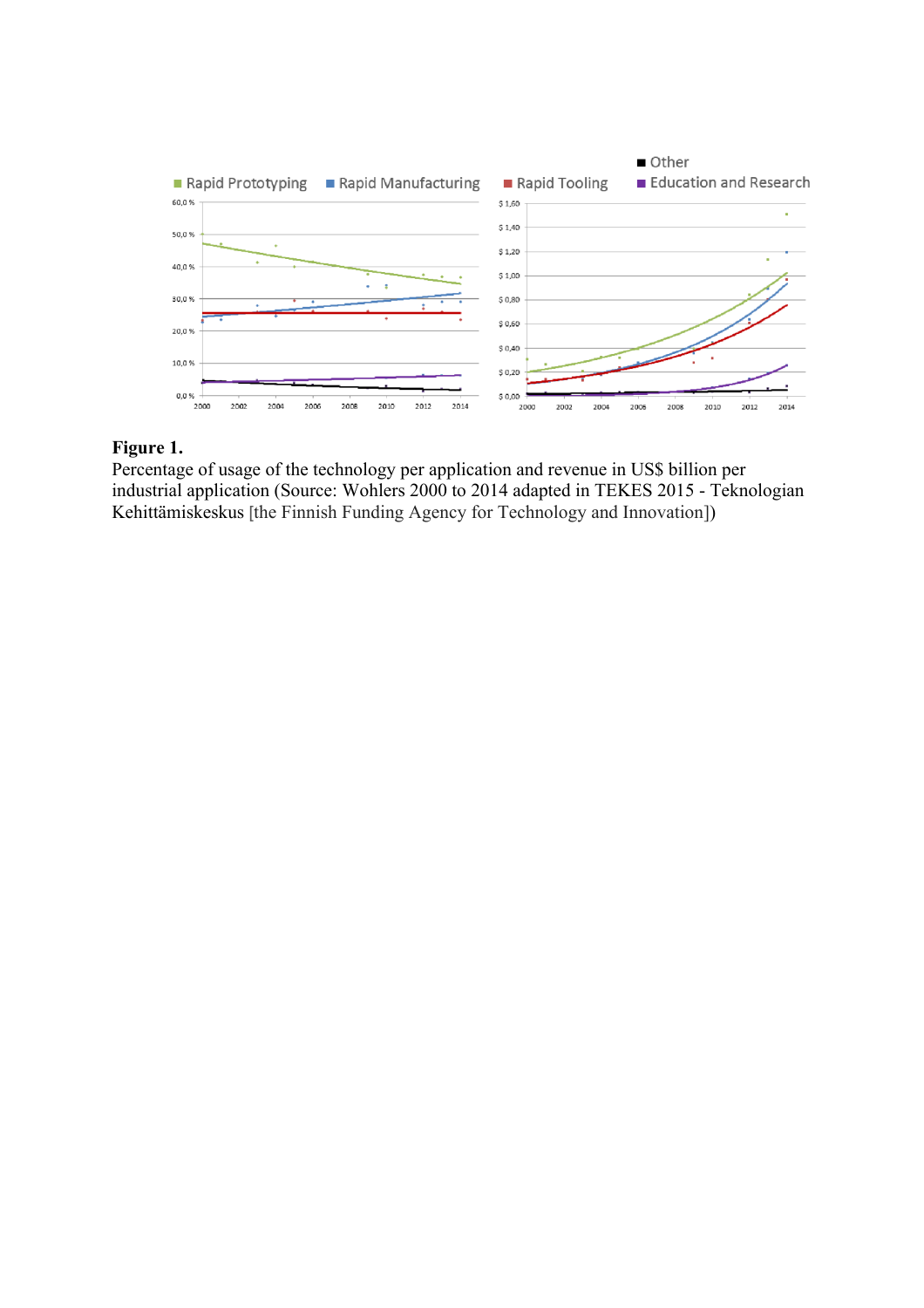

## **Figure 2.**

The main technological linkages among different groups of industrial sectors (Source: Pavitt 1984, p.364).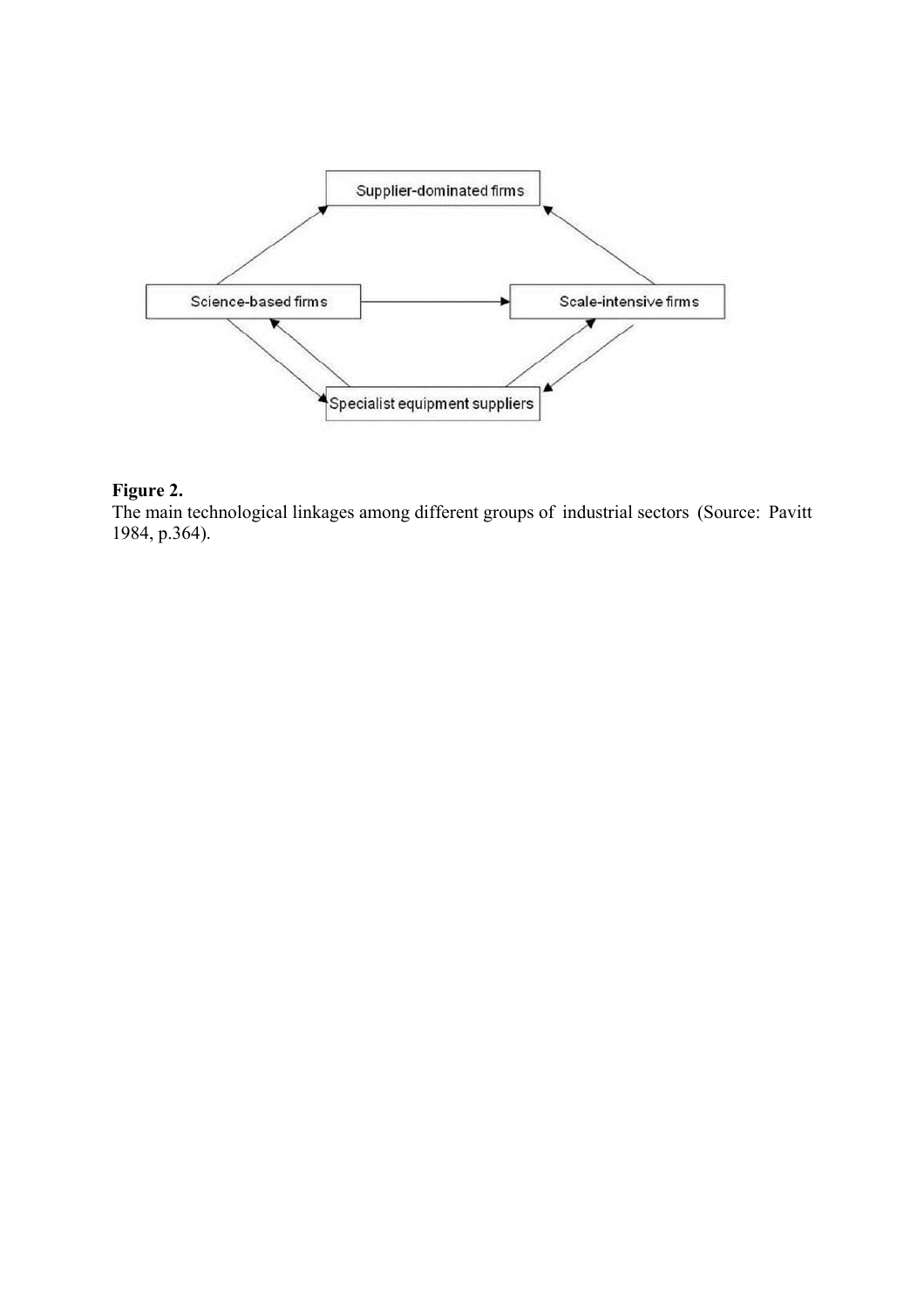

## **Figure 3.**

A taxonomy of sectoral patterns of innovation in manufacturing and service industries (Source: Castellacci 2008, p.983)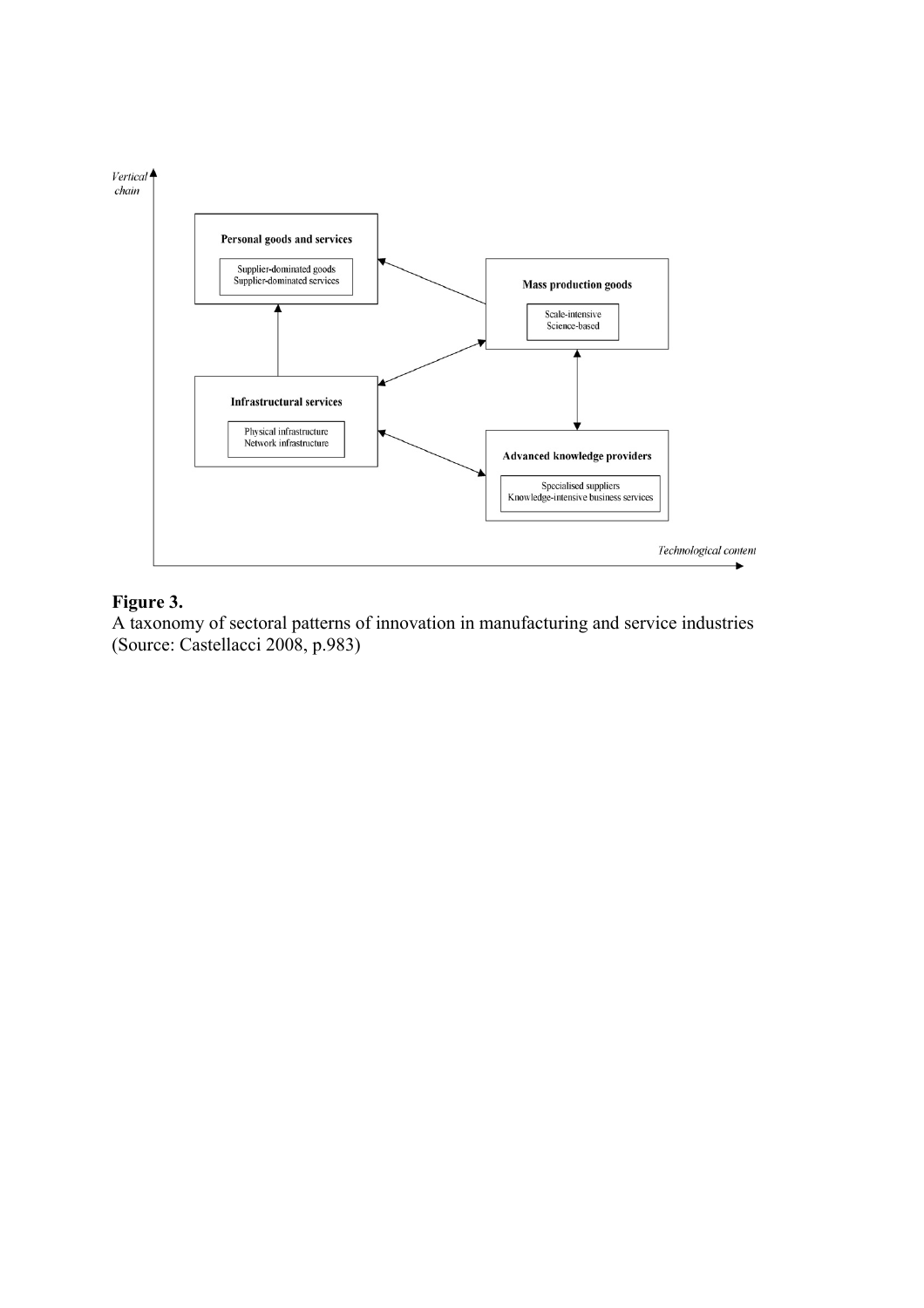## **Table 1.**

Leading implementers of 3D printing technologies (Source: Wohlers Report 2017 adapted by the authors)

| Industry                      | Relative % use of 3D printing |
|-------------------------------|-------------------------------|
| Industrial/Business machines  | 19%                           |
| Aerospace                     | 18%                           |
| Motor vehicles                | 15%                           |
| Consumer products/Electronics | 13%                           |
| Medical/Dental                | 11%                           |
| <b>Academic Institutions</b>  | 8%                            |
| Other                         | 7%                            |
| Government/Military           | 6%                            |
| Architectural                 | 3%                            |
| Total                         | 100%                          |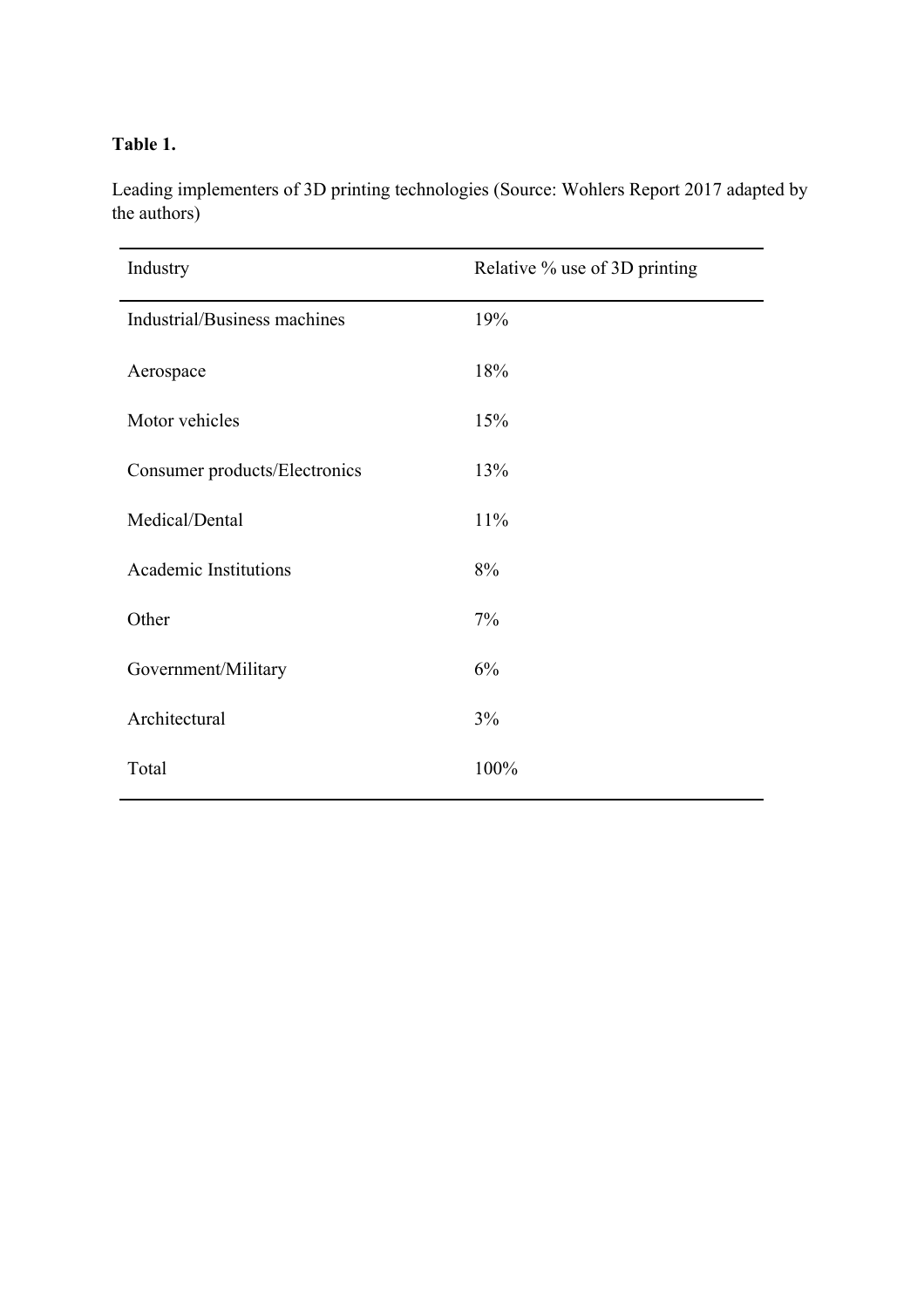| Table 2. Firms used in our initial analysis |  |  |  |  |  |  |  |
|---------------------------------------------|--|--|--|--|--|--|--|
|---------------------------------------------|--|--|--|--|--|--|--|

| <b>Sector Type</b>    | <b>Industry</b>                             | Firm                                 |
|-----------------------|---------------------------------------------|--------------------------------------|
| Supplier-dominated    | Wearing apparel                             | Continuum Fashion<br><b>Nakazato</b> |
|                       |                                             | Van Herpen                           |
|                       | Jewellery, bijouterie and related articles  | American Pearl                       |
|                       | Footwear                                    | Adidas                               |
|                       |                                             | Nike                                 |
| Scale-intensive       | Motor vehicles                              | <b>BMW</b>                           |
|                       |                                             | Ford                                 |
|                       |                                             | Urbee                                |
| Science-based         | Air and spacecraft and related machinery    | Boeing                               |
|                       |                                             | <b>GE</b> Aviation                   |
|                       |                                             | <b>NASA</b>                          |
|                       |                                             | Lockheed Martin                      |
|                       | Medical and dental instruments and supplies | Hearing Aid Industry                 |
|                       |                                             | Johnson & Johnson                    |
|                       |                                             | Align Technology                     |
|                       | Pharmaceutical products                     | Aprecia                              |
|                       | Consumer electronics                        | New Normal                           |
| Specialised suppliers | Knowledge Intensive Business Services       | Autodesk                             |
|                       |                                             | Sketchup                             |
|                       |                                             | Turbosquid                           |
|                       |                                             | Sculpteo                             |
|                       |                                             | I-materialise                        |
|                       |                                             | Quirky                               |
|                       | Industrial/business machines and material   | Stratasys                            |
|                       | suppliers                                   | 3D Systems                           |
|                       |                                             | Carbon                               |
|                       |                                             | <b>DSM</b>                           |